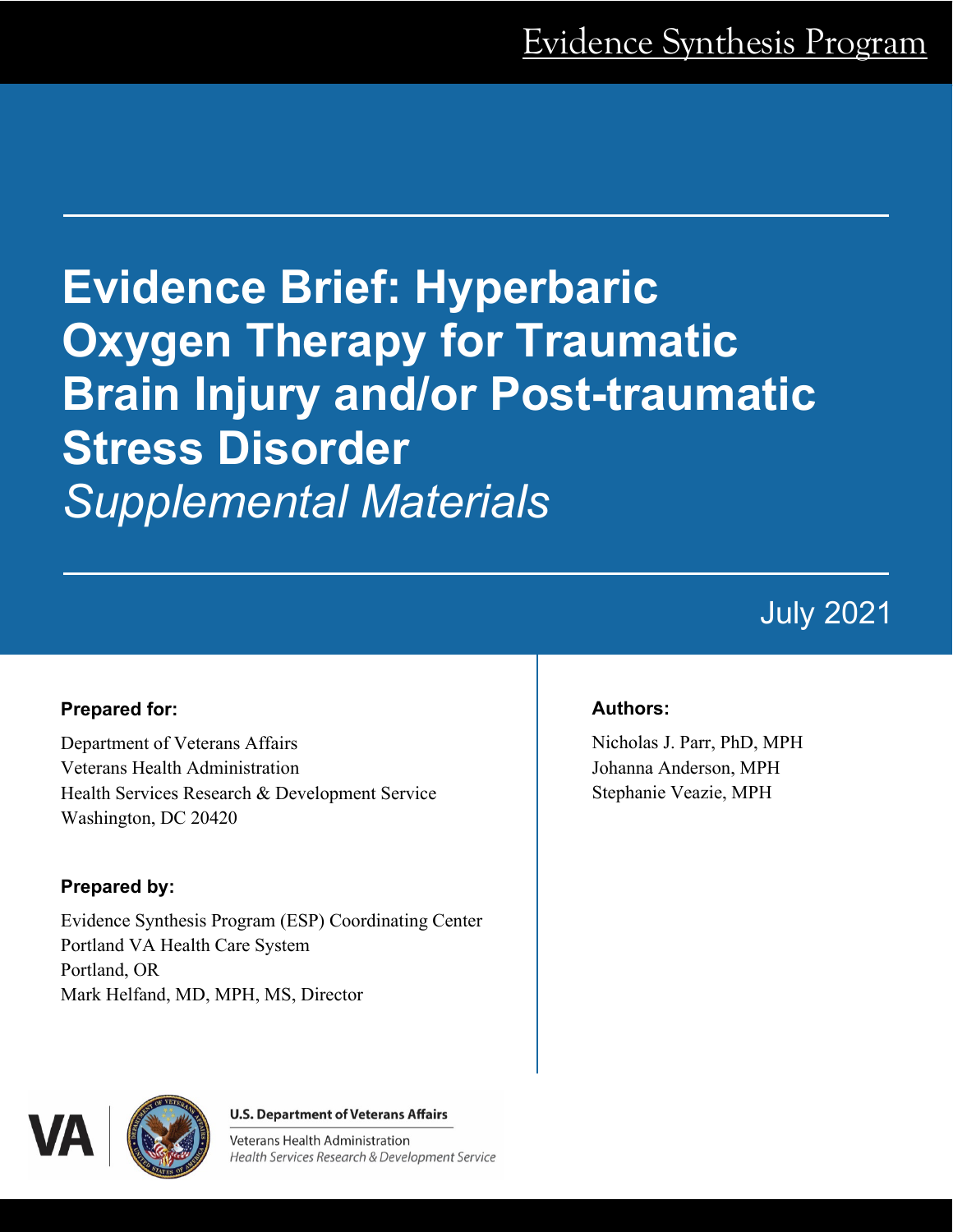## **TABLE OF CONTENTS**

<span id="page-1-0"></span>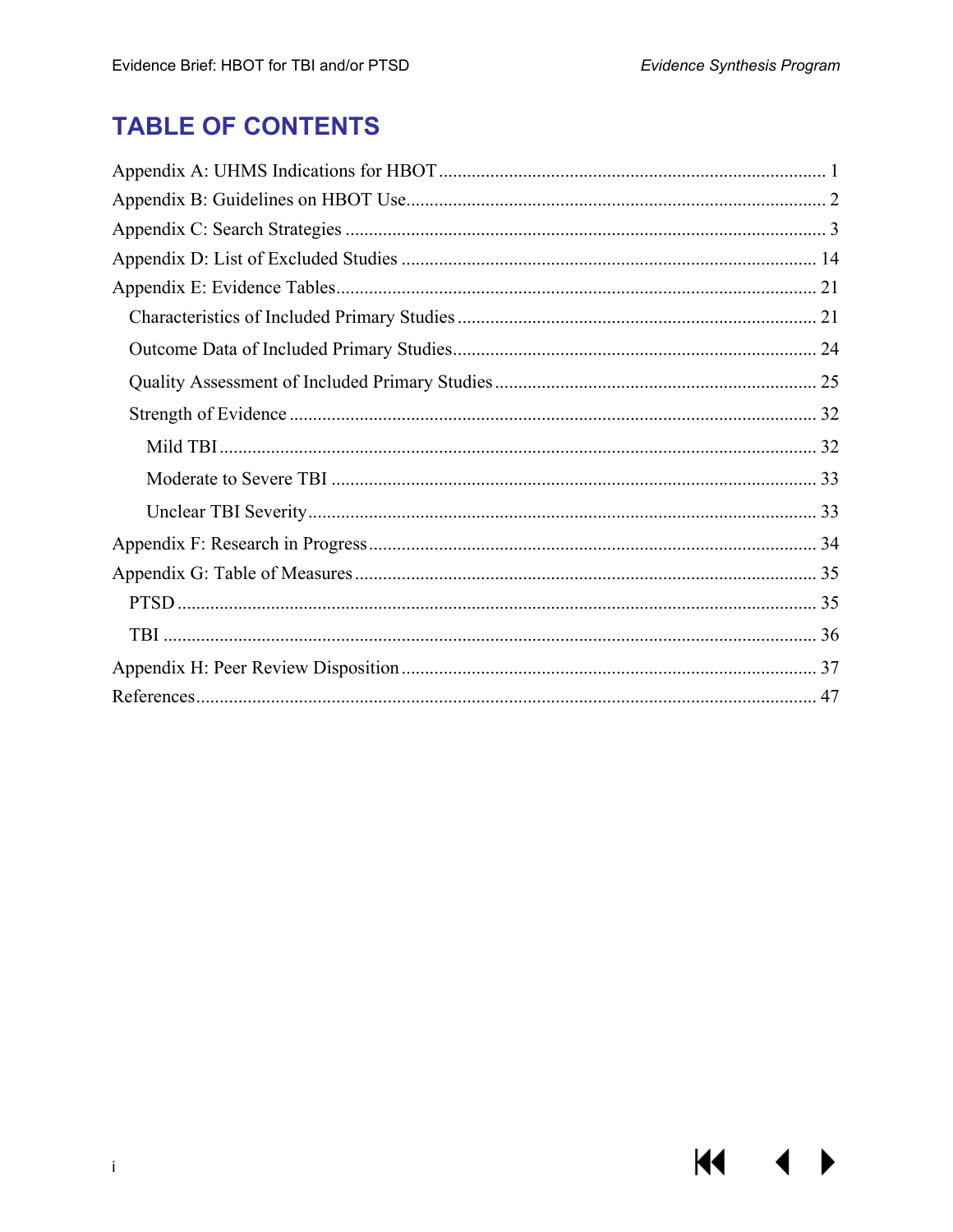## **APPENDIX A: UHMS INDICATIONS FOR HBOT**

#### **UHMS Clearance[s1](#page-48-1)**

- 1. Air or Gas Embolism
- 2. Carbon Monoxide Poisoning or Carbon Monoxide Poisoning Complicated by Cyanide Poisoning
- 3. Clostridal Myositis and Myonecrosis (Gas Gangrene)
- 4. Crush Injury, Compartment Syndrome, and other Acute Traumatic Ischemias
- 5. Decompression Sickness
- 6. Enhancement of Healing in Selected Problem Wounds
- 7. Exceptional Blood Loss (Anemia)
- 8. Intracranial Abscess
- 9. Necrotizing Soft Tissue Infections
- 10. Osteomyelitis (Refractory)
- 11. Delayed Radiation Injury (Soft Tissue and Bony Necrosis)
- 12. Skin Grafts & Flaps (Compromised)
- 13. Thermal Burns
- 14. Idiopathic Sudden Sensorineural Hearing Loss<sup>2</sup>

*Abbreviation.* UHMS=Undersea & Hyperbaric Medical Society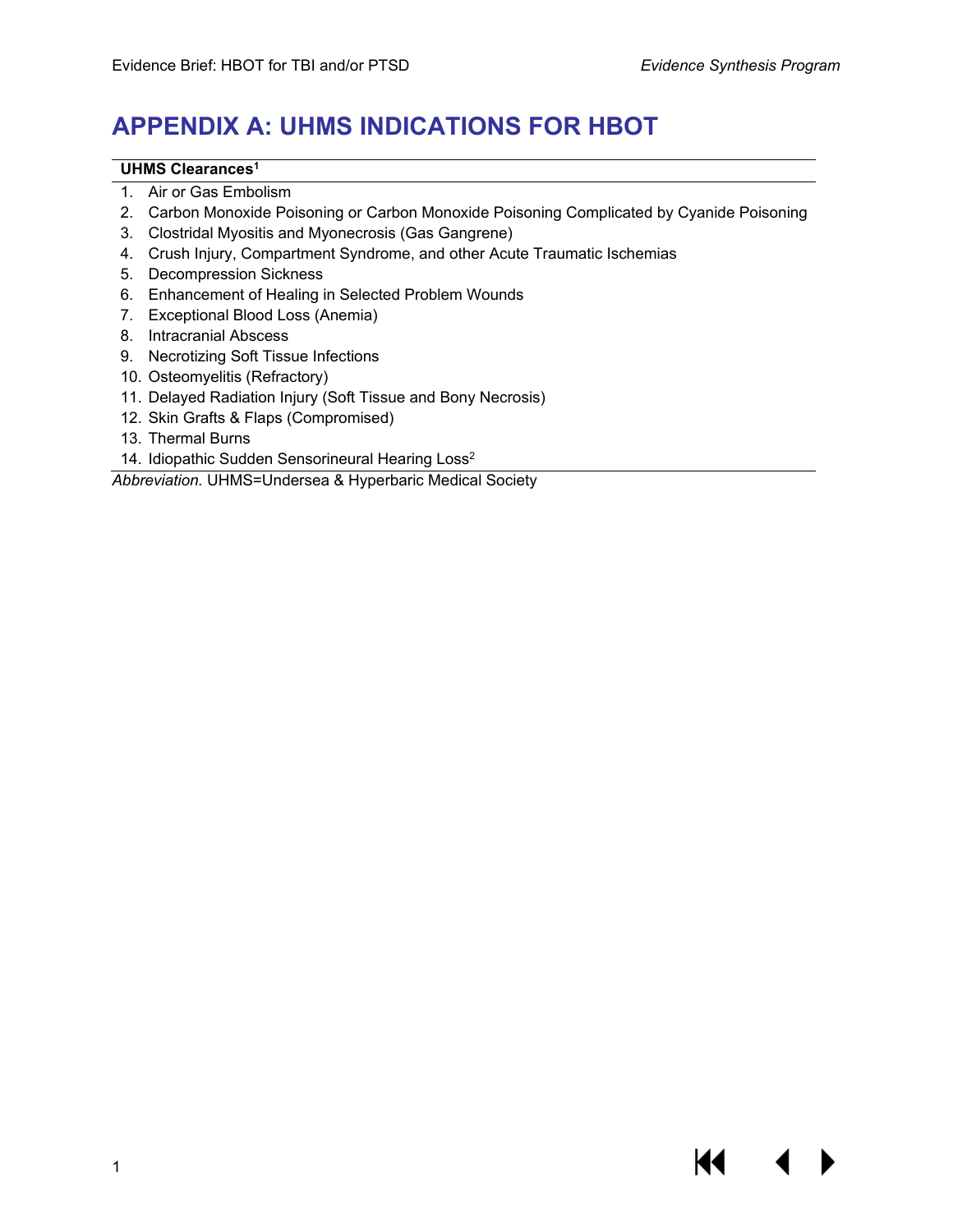## <span id="page-3-0"></span>**APPENDIX B: GUIDELINES ON HBOT USE**

<span id="page-3-1"></span>

| Organization<br>Year                                                               | <b>Title</b>                                                                                                                                                             | <b>Comments on HBOT in relation to TBI and/or PTSD</b>                                                                                                                                                                                                                                                                                                                                                                                                                                                                                                                                                                                                                                                            |
|------------------------------------------------------------------------------------|--------------------------------------------------------------------------------------------------------------------------------------------------------------------------|-------------------------------------------------------------------------------------------------------------------------------------------------------------------------------------------------------------------------------------------------------------------------------------------------------------------------------------------------------------------------------------------------------------------------------------------------------------------------------------------------------------------------------------------------------------------------------------------------------------------------------------------------------------------------------------------------------------------|
| VA/DOD<br>2017 <sup>3</sup>                                                        | <b>Clinical Practice Guideline</b><br>for The Management of<br><b>Posttraumatic Stress</b><br><b>Disorder and Acute Stress</b><br><b>Disorder</b>                        | "There is no conclusive evidence that HBOT is effective for<br>treating PTSD. There have been no RCTs or uncontrolled<br>trials specifically focused on patients with PTSD, and there<br>is disagreement about what constitutes an adequate sham<br>treatment. In a DoD study, 72 soldiers with TBI (66% with<br>PTSD) were randomized to standard care (78%), HBOT<br>(54%), or sham HBOT (64%). Baseline scores on the PCL<br>were less severe than in all-PTSD studies, likely because<br>not everyone had PTSD. Scores were still in the severe<br>range. Based on the evidence to date, and the practical<br>and cost concerns, it does not appear that HBOT is a<br>promising treatment for further study." |
|                                                                                    |                                                                                                                                                                          | "There is insufficient evidence to recommend for or against<br>the following somatic therapies: repetitive transcranial<br>magnetic stimulation (rTMS), electroconvulsive therapy<br>(ECT), hyperbaric oxygen therapy (HBOT), stellate<br>ganglion block (SGB), or vagal nerve stimulation (VNS)."                                                                                                                                                                                                                                                                                                                                                                                                                |
| VA/DOD<br>$20164$ (update<br>in progress)                                          | <b>Clinical Practice Guideline</b><br>for The Management of<br>Concussion-mild<br>Traumatic Brain Injury                                                                 | <b>NA</b>                                                                                                                                                                                                                                                                                                                                                                                                                                                                                                                                                                                                                                                                                                         |
| Colorado<br>Division of<br>Workers'<br>Compensation<br>2012 <sup>5</sup>           | Traumatic Brain Injury<br><b>Medical Treatment</b><br>Guidelines                                                                                                         | "Despite evidence of limited physiological changes with<br>hyperbaric oxygen, there is insufficient evidence to<br>suggest that hyperbaric oxygen would functionally benefit<br>stroke or TBI patients. Complications can occur, including<br>tension pneumothorax. Hyperbaric oxygen is not<br>recommended acutely or chronically. Ongoing studies<br>could affect this recommendation."                                                                                                                                                                                                                                                                                                                         |
| <b>Brain Trauma</b><br>Foundation<br>20176                                         | Guidelines for the<br>Management of<br>Severe Traumatic Brain<br>Injury, 4 <sup>th</sup> Edition                                                                         | Excluded studies on HBOT                                                                                                                                                                                                                                                                                                                                                                                                                                                                                                                                                                                                                                                                                          |
| Tenth<br>European<br>Consensus<br>Conference<br>on Hyperbaric<br>Medicine<br>20177 | <b>Tenth European</b><br>Consensus Conference on<br>Hyperbaric Medicine:<br>recommendations for<br>accepted and non-<br>accepted clinical<br>indications and practice of | It would be reasonable to consider HBOT in acute<br>moderate-severe traumatic brain injury (TBI) patients and<br>in a highly selected group of patients with chronic TBI who<br>have clear evidence of metabolically dysfunctional brain<br>region(s) (Type 3 recommendation, Grade C level of<br>evidence)                                                                                                                                                                                                                                                                                                                                                                                                       |
|                                                                                    | hyperbaric oxygen<br>treatment                                                                                                                                           | We recommend HBOT use in TBI to be used only in the<br>context of an investigational study protocol approved by an<br>ethics committee and performed according to clinical<br>research good practice (Type 1 Recommendation, Grade<br>A level of evidence)                                                                                                                                                                                                                                                                                                                                                                                                                                                        |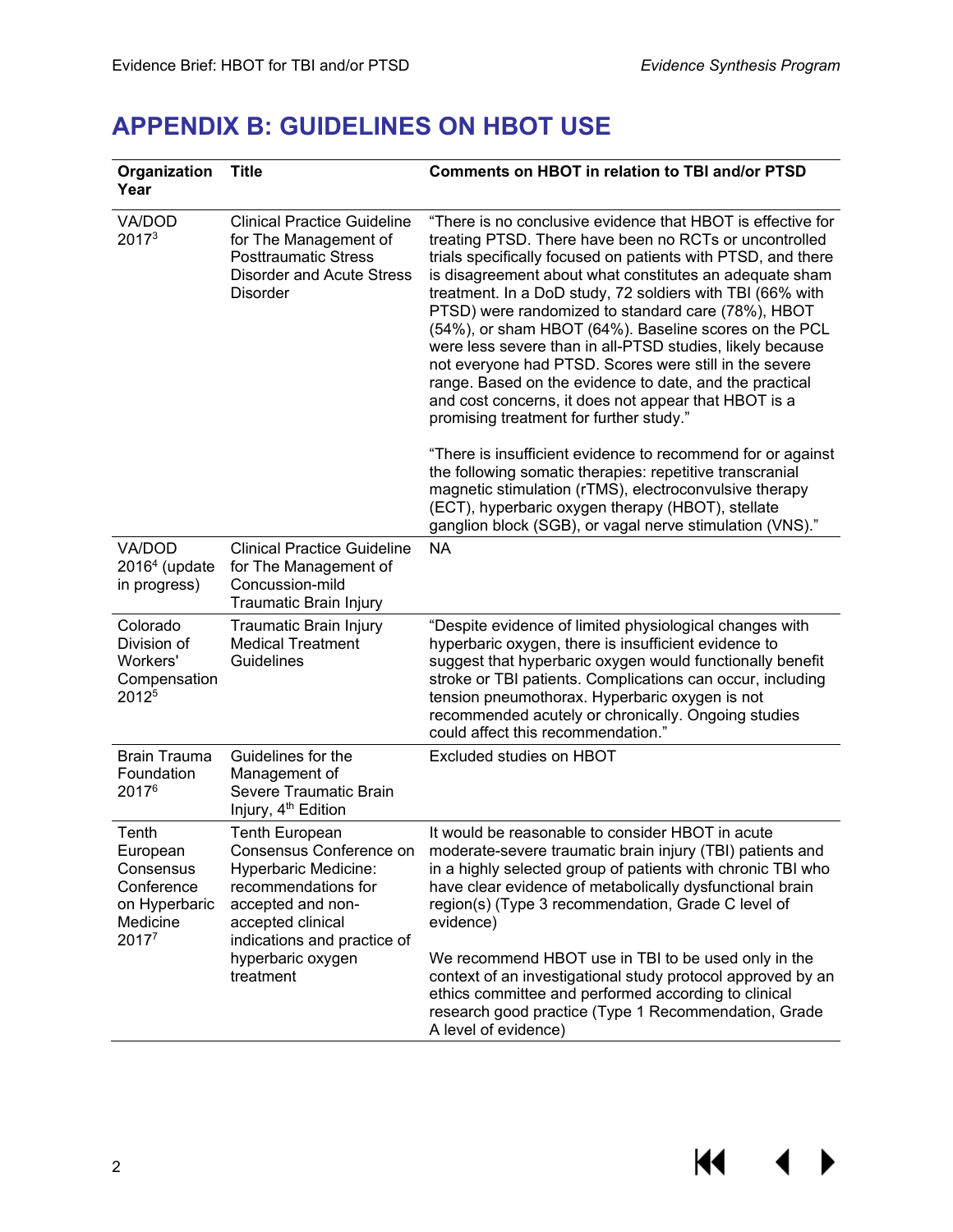## **APPENDIX C: SEARCH STRATEGIES**

| 1. Search for current systematic reviews (limited to 2012 forward)<br>Date Searched: 10/07/20 |                                                                                                                                                                                                                                                                                                                                            |  |
|-----------------------------------------------------------------------------------------------|--------------------------------------------------------------------------------------------------------------------------------------------------------------------------------------------------------------------------------------------------------------------------------------------------------------------------------------------|--|
| Sources:                                                                                      | Evidence:                                                                                                                                                                                                                                                                                                                                  |  |
| <b>AHRQ</b>                                                                                   | Search: hyperbaric; HBOT                                                                                                                                                                                                                                                                                                                   |  |
|                                                                                               | <b>Relevant Results:</b><br>None                                                                                                                                                                                                                                                                                                           |  |
| <b>CADTH</b>                                                                                  | Search: hyperbaric; HBOT                                                                                                                                                                                                                                                                                                                   |  |
|                                                                                               | <b>Relevant Results:</b>                                                                                                                                                                                                                                                                                                                   |  |
|                                                                                               | CADTH. (2020). Hyperbaric Oxygen Therapy for the Treatment of Chronic Pain: A<br>Review of Clinical Effectiveness and Cost-Effectiveness. Rapid Response. Ottawa,<br>CAN.                                                                                                                                                                  |  |
| <b>NICE</b>                                                                                   | Search: (hyperbaric) AND (post-traumatic stress or PTSD or brain injury or TBI);<br>(HBOT) AND (post-traumatic stress or PTSD or brain injury or TBI)                                                                                                                                                                                      |  |
|                                                                                               | <b>Relevant Results:</b><br>None                                                                                                                                                                                                                                                                                                           |  |
| <b>ECRI Institute</b>                                                                         | Search: hyperbaric; HBOT                                                                                                                                                                                                                                                                                                                   |  |
|                                                                                               | <b>Relevant Results:</b>                                                                                                                                                                                                                                                                                                                   |  |
|                                                                                               | ECRI Institute. (2017). VA/DoD clinical practice guideline for the management of<br>posttraumatic stress disorder and acute stress disorder.                                                                                                                                                                                               |  |
| <b>VA Products:</b>                                                                           | A. http://www.hsrd.research.va.gov/research/default.cfm                                                                                                                                                                                                                                                                                    |  |
| VATAP, PBM,<br>HSR&D                                                                          | Search: hyperbaric; HBOT                                                                                                                                                                                                                                                                                                                   |  |
| publications, VA<br><b>ART Database</b>                                                       | <b>Relevant Results:</b><br>None                                                                                                                                                                                                                                                                                                           |  |
|                                                                                               | B. http://www.research.va.gov/research_topics/                                                                                                                                                                                                                                                                                             |  |
|                                                                                               | <b>Relevant Results:</b><br>None                                                                                                                                                                                                                                                                                                           |  |
| MEDLINE:                                                                                      | Database: Ovid MEDLINE(R) ALL 1946 to October 12, 2020                                                                                                                                                                                                                                                                                     |  |
| Systematic<br><b>Reviews</b>                                                                  | Search Strategy:                                                                                                                                                                                                                                                                                                                           |  |
|                                                                                               | 1 (hyperbaric or HBOT).mp. (18029)<br>2 exp Hyperbaric Oxygenation/ (11866)<br>3 1 or 2 (18029)<br>4 exp stress disorders, post-traumatic/ (33123)<br>5 exp combat disorders/ (3135)<br>6 (post-traumatic stress or posttraumatic stress or PTSD).mp. (41197)<br>7 exp craniocerebral trauma/ (159475)<br>8 exp Glasgow Coma Scale/ (9571) |  |

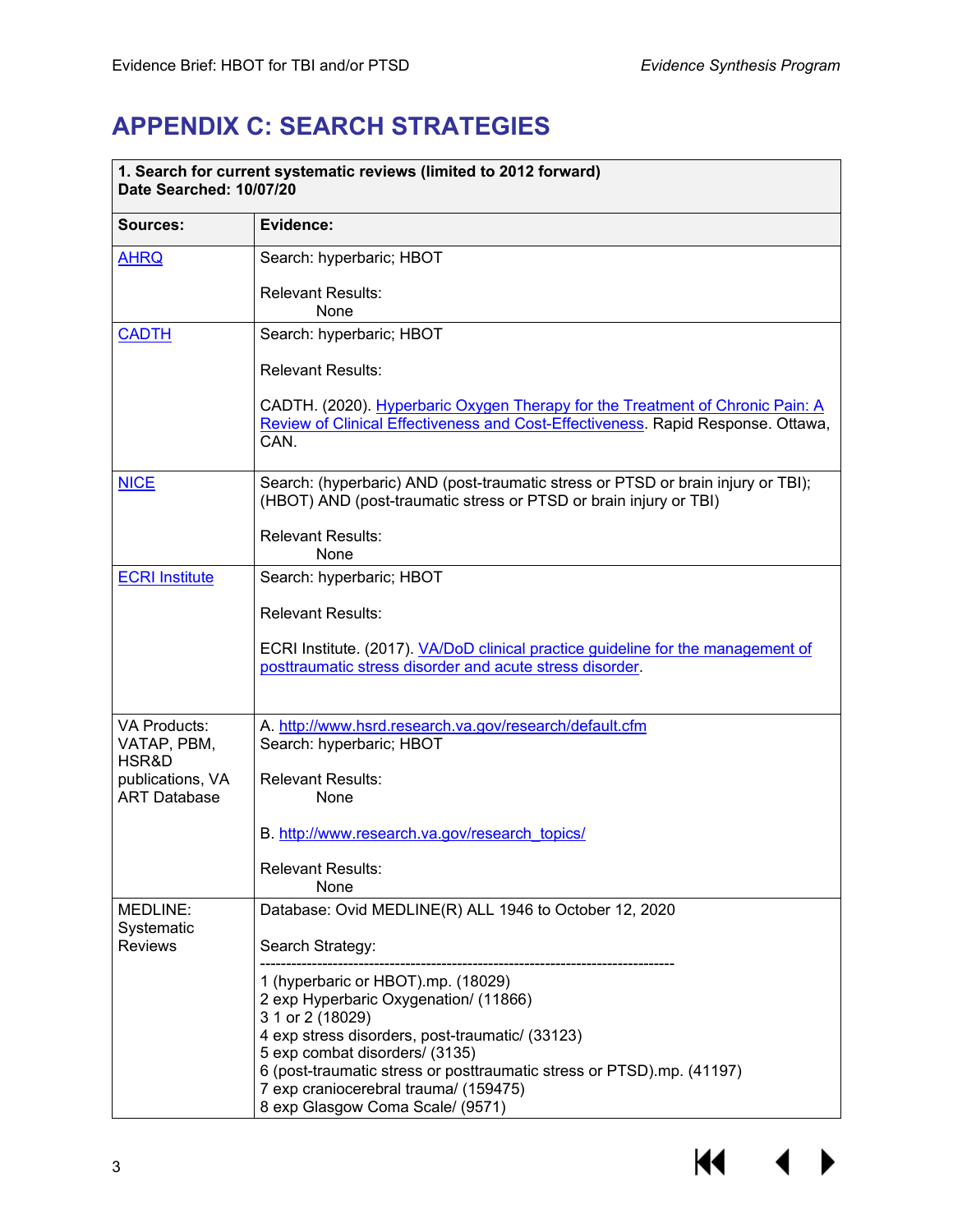|          | 9 exp Glasgow Outcome Scale/ (2015)<br>10 (mTBI or TBI).mp. (29025)<br>11 ((brain* or capitis or cerebr* or crani* or hemispher* or inter-crani* or intra-crani*<br>or skull*) adj4 (contusion* or damag* or fractur* or injur* or trauma* or wound* or<br>concuss*)).mp. (192159)<br>12 concuss*.mp. (14300)<br>13 diffuse axonal injur*.mp. (1710)<br>14 (Glasgow adj (coma or outcome) adj (scale* or score*)).mp. (21045)                                                                                                                                                                                                                                                                                                                                                                                                                                                                                                                                                                                                                                                                                                                                                                                                                                                                                                                                                                                                                                                                                                                                                                                                                                                                                                                                                                             |
|----------|-----------------------------------------------------------------------------------------------------------------------------------------------------------------------------------------------------------------------------------------------------------------------------------------------------------------------------------------------------------------------------------------------------------------------------------------------------------------------------------------------------------------------------------------------------------------------------------------------------------------------------------------------------------------------------------------------------------------------------------------------------------------------------------------------------------------------------------------------------------------------------------------------------------------------------------------------------------------------------------------------------------------------------------------------------------------------------------------------------------------------------------------------------------------------------------------------------------------------------------------------------------------------------------------------------------------------------------------------------------------------------------------------------------------------------------------------------------------------------------------------------------------------------------------------------------------------------------------------------------------------------------------------------------------------------------------------------------------------------------------------------------------------------------------------------------|
|          | 15 Ranchos Los Amigos Scale.mp. (4)                                                                                                                                                                                                                                                                                                                                                                                                                                                                                                                                                                                                                                                                                                                                                                                                                                                                                                                                                                                                                                                                                                                                                                                                                                                                                                                                                                                                                                                                                                                                                                                                                                                                                                                                                                       |
|          | 16 4 or 5 or 6 or 7 or 8 or 9 or 10 or 11 or 12 or 13 or 14 or 15 (320212)<br>17 3 and 16 (815)                                                                                                                                                                                                                                                                                                                                                                                                                                                                                                                                                                                                                                                                                                                                                                                                                                                                                                                                                                                                                                                                                                                                                                                                                                                                                                                                                                                                                                                                                                                                                                                                                                                                                                           |
|          | 18 limit 17 to english language (672)                                                                                                                                                                                                                                                                                                                                                                                                                                                                                                                                                                                                                                                                                                                                                                                                                                                                                                                                                                                                                                                                                                                                                                                                                                                                                                                                                                                                                                                                                                                                                                                                                                                                                                                                                                     |
|          | 19 limit 18 to yr="2017 - Current" (135)<br>20 (systematic review.ti. or meta-analysis.pt. or meta-analysis.ti. or systematic                                                                                                                                                                                                                                                                                                                                                                                                                                                                                                                                                                                                                                                                                                                                                                                                                                                                                                                                                                                                                                                                                                                                                                                                                                                                                                                                                                                                                                                                                                                                                                                                                                                                             |
|          | literature review.ti. or this systematic review.tw. or pooling project.tw. or (systematic<br>review.ti,ab. and review.pt.) or meta synthesis.ti. or meta-analy*.ti. or integrative<br>review.tw. or integrative research review.tw. or rapid review.tw. or umbrella                                                                                                                                                                                                                                                                                                                                                                                                                                                                                                                                                                                                                                                                                                                                                                                                                                                                                                                                                                                                                                                                                                                                                                                                                                                                                                                                                                                                                                                                                                                                       |
|          | review.tw. or consensus development conference.pt. or practice guideline.pt. or<br>drug class reviews.ti. or cochrane database syst rev.jn. or acp journal club.jn. or<br>health technol assess.jn. or evid rep technol assess summ.jn. or jbi database<br>system rev implement rep.jn. or (clinical guideline and management).tw. or<br>((evidence based.ti. or evidence-based medicine/ or best practice*.ti. or evidence<br>synthesis.ti,ab.) and (((review.pt. or diseases category/ or behavior.mp.) and<br>behavior mechanisms/) or therapeutics/ or evaluation studies.pt. or validation<br>studies.pt. or guideline.pt. or pmcbook.mp.)) or (((systematic or systematically).tw.<br>or critical.ti, ab. or study selection.tw. or ((predetermined or inclusion) and<br>criteri*).tw. or exclusion criteri*.tw. or main outcome measures.tw. or standard of<br>care.tw. or standards of care.tw.) and ((survey or surveys).ti,ab. or overview*.tw. or<br>review.ti,ab. or reviews.ti,ab. or search*.tw. or handsearch.tw. or analysis.ti. or<br>critique.ti,ab. or appraisal.tw. or (reduction.tw. and (risk/ or risk.tw.) and (death or<br>recurrence).mp.)) and ((literature or articles or publications or publication or<br>bibliography or bibliographies or published).ti, ab. or pooled data.tw. or<br>unpublished.tw. or cijntion.tw. or cijntions.tw. or database.ti, ab. or internet.ti, ab. or<br>textbooks.ti,ab. or references.tw. or scales.tw. or papers.tw. or datasets.tw. or<br>trials.ti,ab. or meta-analy*.tw. or (clinical and studies).ti,ab. or treatment outcome/<br>or treatment outcome.tw. or pmcbook.mp.))) not (letter or newspaper article).pt.<br>(445238)<br>21 "Review"/ or "Review Literature as Topic"/ (2824729)<br>22 20 or 21 (3050721)<br>23 19 and 22 (27) |
|          | ***************************                                                                                                                                                                                                                                                                                                                                                                                                                                                                                                                                                                                                                                                                                                                                                                                                                                                                                                                                                                                                                                                                                                                                                                                                                                                                                                                                                                                                                                                                                                                                                                                                                                                                                                                                                                               |
| PsycINFO | Database: APA PsycInfo 1806 to October Week 1 2020                                                                                                                                                                                                                                                                                                                                                                                                                                                                                                                                                                                                                                                                                                                                                                                                                                                                                                                                                                                                                                                                                                                                                                                                                                                                                                                                                                                                                                                                                                                                                                                                                                                                                                                                                        |
|          | Search Strategy:                                                                                                                                                                                                                                                                                                                                                                                                                                                                                                                                                                                                                                                                                                                                                                                                                                                                                                                                                                                                                                                                                                                                                                                                                                                                                                                                                                                                                                                                                                                                                                                                                                                                                                                                                                                          |
|          | 1 (hyperbaric or HBOT).mp. (459)<br>2 exp Posttraumatic Stress Disorder/ (33541)<br>3 exp COMBAT EXPERIENCE/ (2946)<br>4 (post-traumatic stress or posttraumatic stress or PTSD).mp. (50977)<br>5 exp Traumatic Brain Injury/ (19869)<br>6 exp Brain Damage/ (17778)<br>7 exp Head Injuries/ (6614)<br>8 (mTBI or TBI).mp. (12642)                                                                                                                                                                                                                                                                                                                                                                                                                                                                                                                                                                                                                                                                                                                                                                                                                                                                                                                                                                                                                                                                                                                                                                                                                                                                                                                                                                                                                                                                        |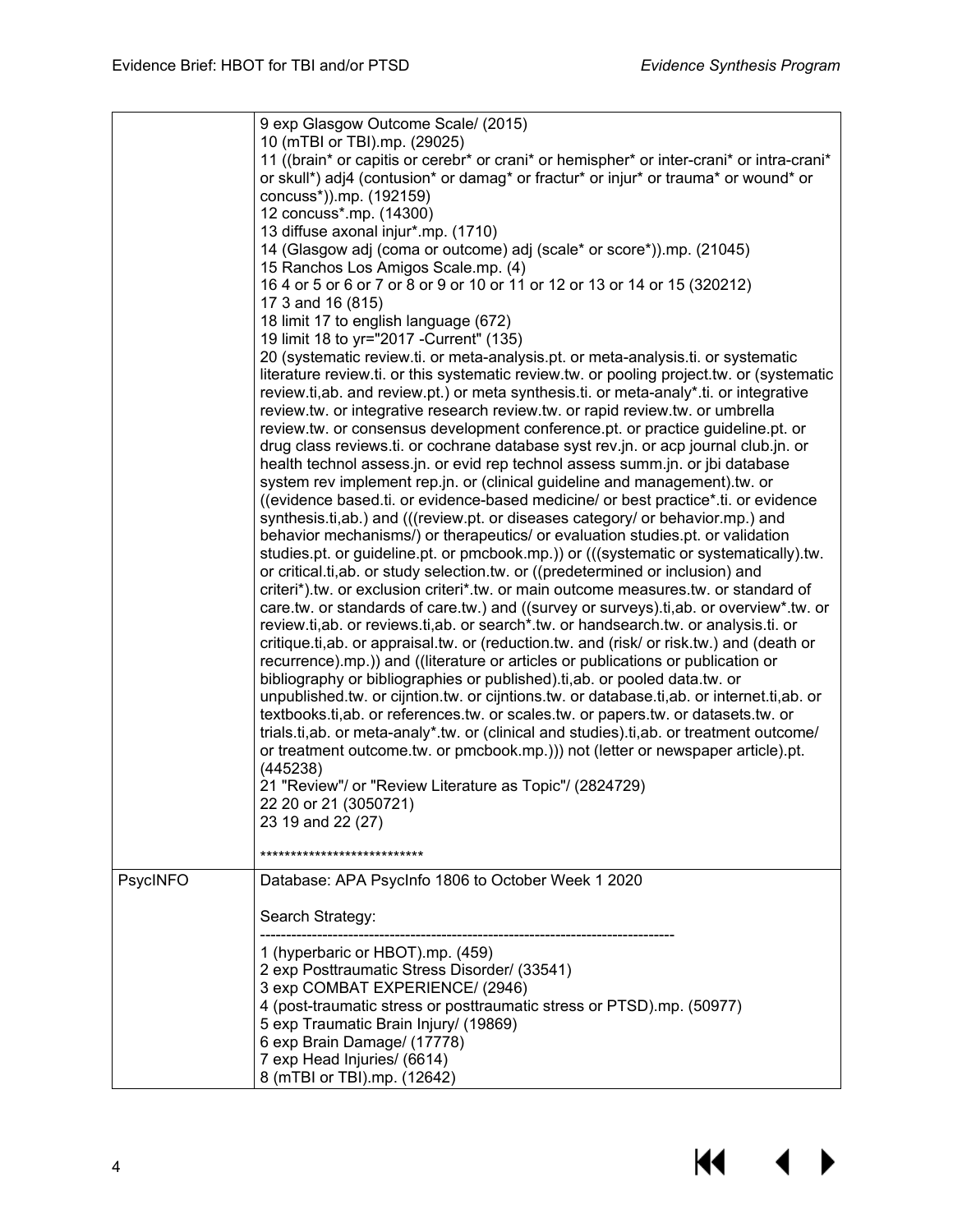|                                                    | 9 ((brain* or capitis or cerebr* or crani* or hemispher* or inter-crani* or intra-crani*<br>or skull*) adj4 (contusion* or damag* or fractur* or injur* or trauma* or wound* or<br>concuss*)).mp. (56650)<br>10 concuss*.mp. (4059)<br>11 diffuse axonal injur*.mp. (435)<br>12 (Glasgow adj (coma or outcome) adj (scale* or score*)).mp. (6230)<br>13 Ranchos Los Amigos Scale.mp. (11)<br>14 or/2-13 (110962)<br>15 1 and 14 (102)<br>16 (systematic review.ti. or meta-analysis.pt. or meta-analysis.ti. or systematic<br>literature review.ti. or this systematic review.tw. or pooling project.tw. or (systematic<br>review.ti, ab. and review.pt.) or meta synthesis.ti. or meta-analy*.ti. or integrative<br>review.tw. or integrative research review.tw. or rapid review.tw. or umbrella<br>review.tw. or consensus development conference.pt. or practice guideline.pt. or<br>drug class reviews.ti. or cochrane database syst rev.jn. or acp journal club.jn. or<br>health technol assess.jn. or evid rep technol assess summ.jn. or jbi database<br>system rev implement rep.jn. or (clinical guideline and management).tw. or<br>((evidence based.ti. or evidence-based medicine/ or best practice*.ti. or evidence<br>synthesis.ti,ab.) and (((review.pt. or diseases category/ or behavior.mp.) and<br>behavior mechanisms/) or therapeutics/ or evaluation studies.pt. or validation<br>studies.pt. or guideline.pt. or pmcbook.mp.)) or (((systematic or systematically).tw.<br>or critical.ti, ab. or study selection.tw. or ((predetermined or inclusion) and<br>criteri*).tw. or exclusion criteri*.tw. or main outcome measures.tw. or standard of<br>care.tw. or standards of care.tw.) and ((survey or surveys).ti,ab. or overview*.tw. or<br>review.ti, ab. or reviews.ti, ab. or search*.tw. or handsearch.tw. or analysis.ti. or<br>critique.ti,ab. or appraisal.tw. or (reduction.tw. and (risk/ or risk.tw.) and (death or<br>recurrence).mp.)) and ((literature or articles or publications or publication or<br>bibliography or bibliographies or published).ti, ab. or pooled data.tw. or<br>unpublished.tw. or cijntion.tw. or cijntions.tw. or database.ti,ab. or internet.ti,ab. or<br>textbooks.ti,ab. or references.tw. or scales.tw. or papers.tw. or datasets.tw. or<br>trials.ti,ab. or meta-analy*.tw. or (clinical and studies).ti,ab. or treatment outcome/<br>or treatment outcome.tw. or pmcbook.mp.))) not (letter or newspaper article).pt.<br>(135282)<br>17 "Review"/ or "Review Literature as Topic"/ (22719)<br>18 16 or 17 (155525)<br>19 15 and 18 (10)<br>20 limit 19 to english language (9)<br>21 limit 20 to yr="2017 - Current" (5) |
|----------------------------------------------------|-----------------------------------------------------------------------------------------------------------------------------------------------------------------------------------------------------------------------------------------------------------------------------------------------------------------------------------------------------------------------------------------------------------------------------------------------------------------------------------------------------------------------------------------------------------------------------------------------------------------------------------------------------------------------------------------------------------------------------------------------------------------------------------------------------------------------------------------------------------------------------------------------------------------------------------------------------------------------------------------------------------------------------------------------------------------------------------------------------------------------------------------------------------------------------------------------------------------------------------------------------------------------------------------------------------------------------------------------------------------------------------------------------------------------------------------------------------------------------------------------------------------------------------------------------------------------------------------------------------------------------------------------------------------------------------------------------------------------------------------------------------------------------------------------------------------------------------------------------------------------------------------------------------------------------------------------------------------------------------------------------------------------------------------------------------------------------------------------------------------------------------------------------------------------------------------------------------------------------------------------------------------------------------------------------------------------------------------------------------------------------------------------------------------------------------------------------------------------------------------------------------------------------------------------------------------------------------------------------------------------------------------------------------------------------------------------|
|                                                    | ***************************                                                                                                                                                                                                                                                                                                                                                                                                                                                                                                                                                                                                                                                                                                                                                                                                                                                                                                                                                                                                                                                                                                                                                                                                                                                                                                                                                                                                                                                                                                                                                                                                                                                                                                                                                                                                                                                                                                                                                                                                                                                                                                                                                                                                                                                                                                                                                                                                                                                                                                                                                                                                                                                                   |
| Cochrane<br>Database of<br>Systematic<br>Reviews & | Database: EBM Reviews - Cochrane Database of Systematic Reviews 2005 to<br>October 1, 2020<br>Search Strategy:                                                                                                                                                                                                                                                                                                                                                                                                                                                                                                                                                                                                                                                                                                                                                                                                                                                                                                                                                                                                                                                                                                                                                                                                                                                                                                                                                                                                                                                                                                                                                                                                                                                                                                                                                                                                                                                                                                                                                                                                                                                                                                                                                                                                                                                                                                                                                                                                                                                                                                                                                                                |
| Cochrane<br>Methodology<br>Register                | 1 (hyperbaric or HBOT).mp. (95)<br>2 (post-traumatic stress or posttraumatic stress or PTSD).mp. (234)<br>3 (mTBI or TBI).mp. (76)<br>4 ((brain* or capitis or cerebr* or crani* or hemispher* or inter-crani* or intra-crani*<br>or skull*) adj4 (contusion* or damag* or fractur* or injur* or trauma* or wound* or<br>concuss*)).mp. (679)<br>5 concuss*.mp. (51)<br>6 diffuse axonal injur*.mp. (38)<br>7 (Glasgow adj (coma or outcome) adj (scale* or score*)).mp. (125)<br>8 Ranchos Los Amigos Scale.mp. (0)                                                                                                                                                                                                                                                                                                                                                                                                                                                                                                                                                                                                                                                                                                                                                                                                                                                                                                                                                                                                                                                                                                                                                                                                                                                                                                                                                                                                                                                                                                                                                                                                                                                                                                                                                                                                                                                                                                                                                                                                                                                                                                                                                                          |

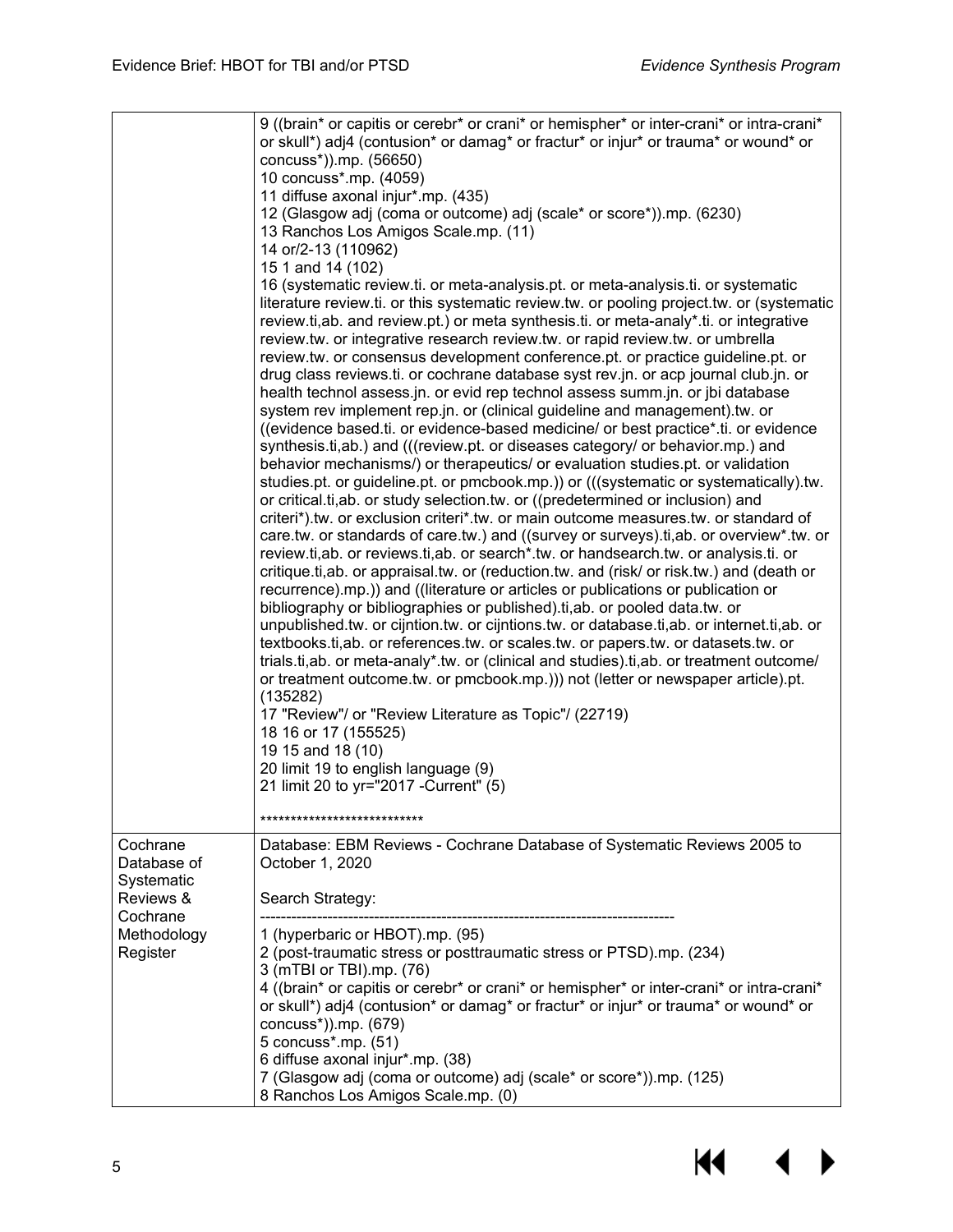|                                               | $9$ or/2-8 (966)<br>10 1 and 9 (17)<br>11 limit 10 to last 2 years (3) |
|-----------------------------------------------|------------------------------------------------------------------------|
|                                               | ***************************                                            |
| <b>Systematic</b><br><b>Reviews (Journal)</b> | Search: hyperbaric; HBOT                                               |
|                                               | <b>Relevant Results:</b><br>None                                       |

| 2. Systematic reviews currently under development (forthcoming reviews & protocols)<br>Date Searched: 10/07/20 |                                                                                                     |
|----------------------------------------------------------------------------------------------------------------|-----------------------------------------------------------------------------------------------------|
| Sources:                                                                                                       | Evidence:                                                                                           |
| <b>PROSPERO</b><br>(SR registry)                                                                               | http://www.crd.york.ac.uk/PROSPERO/<br>Search: Hyperbaric; HBOT<br><b>Relevant Results:</b><br>None |
| DoPHER (SR<br>Protocols)                                                                                       | Search: Hyperbaric; HBOT<br><b>Relevant Results:</b><br>None                                        |

| 3. Current Guidelines<br>Date Searched: 10/07/20               |                                                                                                                                                                                                                                                                                            |  |
|----------------------------------------------------------------|--------------------------------------------------------------------------------------------------------------------------------------------------------------------------------------------------------------------------------------------------------------------------------------------|--|
| Sources:                                                       | Evidence:                                                                                                                                                                                                                                                                                  |  |
| <b>VA/DoD Clinical</b><br><b>Practice</b><br><b>Guidelines</b> | <b>Relevant Results:</b>                                                                                                                                                                                                                                                                   |  |
| <b>National Guideline</b><br><b>Clearinghouse</b>              |                                                                                                                                                                                                                                                                                            |  |
| No longer exists                                               |                                                                                                                                                                                                                                                                                            |  |
| <b>Google Scholar</b>                                          | Search: ""hyperbaric oxygen therapy" guideline; HBOT guideline<br><b>Relevant Results:</b><br>None                                                                                                                                                                                         |  |
| <b>Epistemonikos</b>                                           | Search: (title: (hyperbaric or HBOT) OR abstract: (hyperbaric or HBOT)) AND<br>(title: (PTSD) OR abstract: (PTSD)) OR (title: (post-traumatic stress) OR<br>abstract:(post-traumatic stress)) OR (title:(TBI) OR abstract:(TBI)) AND (title:(brain<br>injury) OR abstract: (brain injury)) |  |
|                                                                | <b>Relevant Results:</b><br>None                                                                                                                                                                                                                                                           |  |

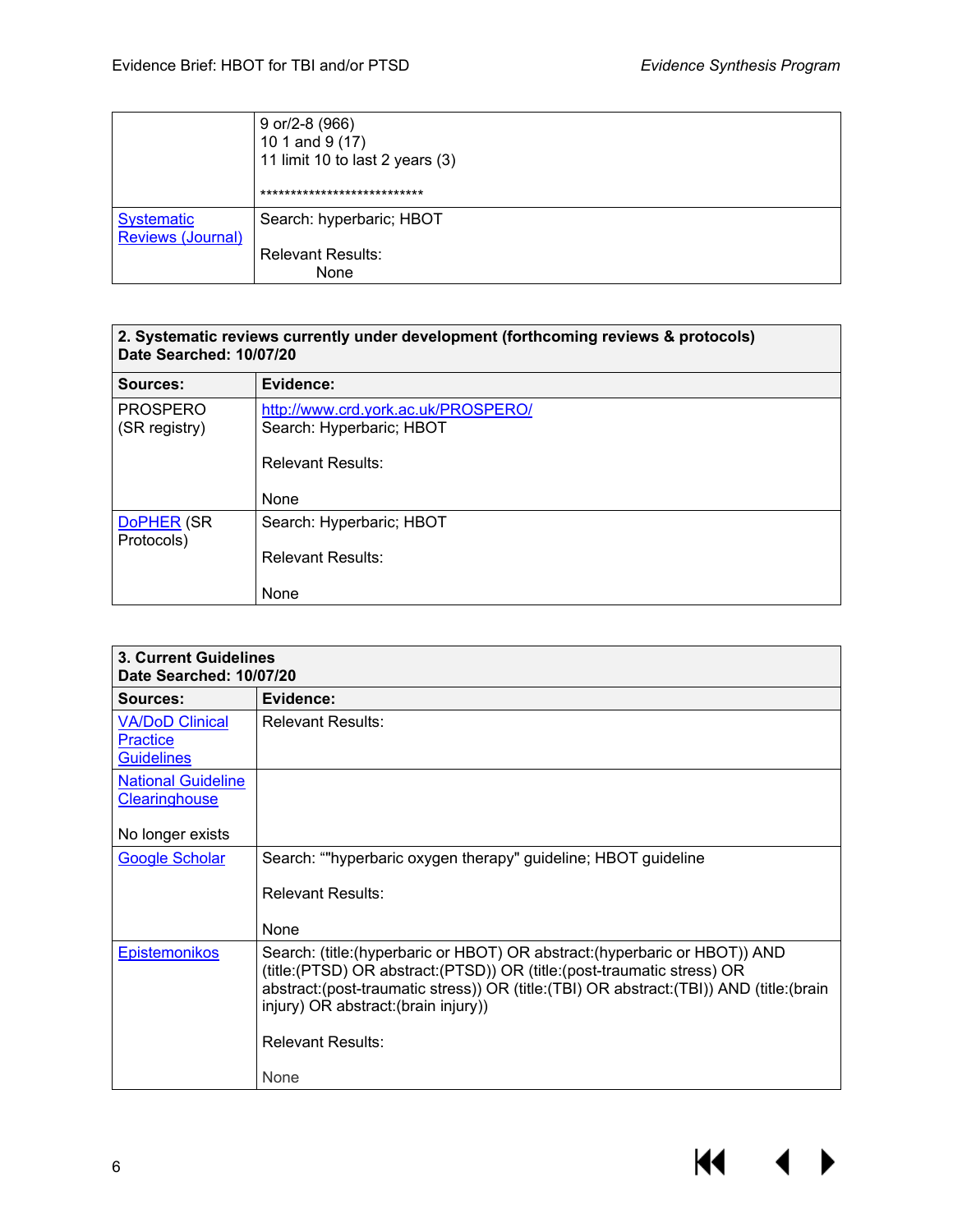| <b>TRIP</b>                  | Search: (hyperbaric or HBOT) AND (post-traumatic stress or PTSD or brain injury<br>or TBI)                                |
|------------------------------|---------------------------------------------------------------------------------------------------------------------------|
|                              | <b>Relevant Results:</b>                                                                                                  |
|                              | None                                                                                                                      |
| Medline: Guideline<br>Search | Database: Ovid MEDLINE(R) ALL 1946 to October 01, 2020                                                                    |
|                              | Search Strategy:                                                                                                          |
|                              | 1 (hyperbaric or HBOT).mp. (17557)<br>2 exp Hyperbaric Oxygenation/ (11854)<br>3 1 or 2 (17557)                           |
|                              | 4 exp stress disorders, post-traumatic/ (33058)                                                                           |
|                              | 5 exp combat disorders/ (3134)                                                                                            |
|                              | 6 (post-traumatic stress or posttraumatic stress or PTSD).mp. (38761)<br>7 exp craniocerebral trauma/ (159275)            |
|                              | 8 exp Glasgow Coma Scale/ (9560)                                                                                          |
|                              | 9 exp Glasgow Outcome Scale/ (2010)                                                                                       |
|                              | 10 (mTBI or TBI).mp. (27441)<br>11 ((brain* or capitis or cerebr* or crani* or hemispher* or inter-crani* or intra-crani* |
|                              | or skull*) adj4 (contusion* or damag* or fractur* or injur* or trauma* or wound* or<br>concuss*)).mp. (185930)            |
|                              | 12 concuss*.mp. (13501)                                                                                                   |
|                              | 13 diffuse axonal injur*.mp. (1640)<br>14 (Glasgow adj (coma or outcome) adj (scale* or score*)).mp. (20135)              |
|                              | 15 Ranchos Los Amigos Scale.mp. (4)                                                                                       |
|                              | 16 4 or 5 or 6 or 7 or 8 or 9 or 10 or 11 or 12 or 13 or 14 or 15 (310598)                                                |
|                              | 17 3 and 16 (788)<br>18 limit 17 to english language (645)                                                                |
|                              | 19 exp GUIDELINE/ (34662)                                                                                                 |
|                              | 20 guideline*.mp. (484539)                                                                                                |
|                              | 21 19 or 20 (484539)                                                                                                      |
|                              | 22 18 and 21 (11)<br>23 limit 22 to yr="2018-Current" (1)                                                                 |
|                              |                                                                                                                           |
|                              | ****************************                                                                                              |
| <b>UpToDate</b>              | Search: Hyperbaric; HBOT                                                                                                  |
|                              | <b>Relevant Results:</b>                                                                                                  |
|                              | https://www.uptodate.com/contents/hyperbaric-oxygen-therapy                                                               |

| 4. Current primary literature (limited to 2014 forward)<br>Date Searched: 10/07/20 |                                                                                                 |  |
|------------------------------------------------------------------------------------|-------------------------------------------------------------------------------------------------|--|
| Sources:                                                                           | <b>Search Strategy/ Evidence:</b>                                                               |  |
| Medline                                                                            | Database: Ovid MEDLINE(R) ALL 1946 to October 12, 2020                                          |  |
|                                                                                    | Search Strategy:                                                                                |  |
|                                                                                    | 1 (hyperbaric or HBOT).mp. (18029)<br>2 exp Hyperbaric Oxygenation/ (11866)<br>3 1 or 2 (18029) |  |

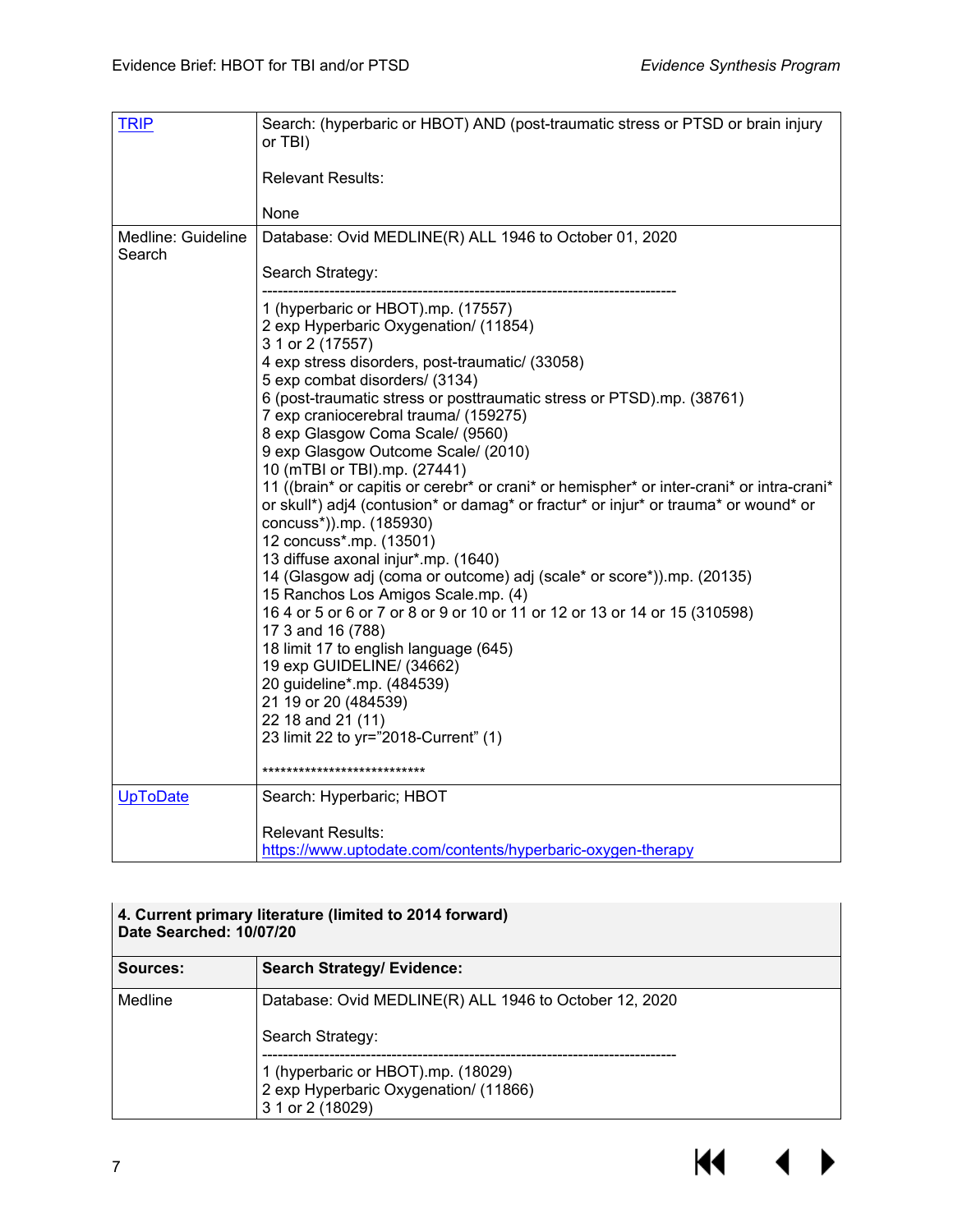|                | 4 exp stress disorders, post-traumatic/ (33123)<br>5 exp combat disorders/ (3135)<br>6 (post-traumatic stress or posttraumatic stress or PTSD).mp. (41197)<br>7 exp craniocerebral trauma/ (159475)<br>8 exp Glasgow Coma Scale/ (9571)<br>9 exp Glasgow Outcome Scale/ (2015)<br>10 (mTBI or TBI).mp. (29025)<br>11 ((brain* or capitis or cerebr* or crani* or hemispher* or inter-crani* or intra-crani*<br>or skull*) adj4 (contusion* or damag* or fractur* or injur* or trauma* or wound* or<br>concuss*)).mp. (192159)<br>12 concuss*.mp. (14300)<br>13 diffuse axonal injur*.mp. (1710)<br>14 (Glasgow adj (coma or outcome) adj (scale* or score*)).mp. (21045)<br>15 Ranchos Los Amigos Scale.mp. (4)<br>16 4 or 5 or 6 or 7 or 8 or 9 or 10 or 11 or 12 or 13 or 14 or 15 (320212)<br>17 3 and 16 (815)<br>18 limit 17 to english language (672)<br>19 limit 18 to yr="2017 - Current" (135)                                                                                                                                                                                                                                                                                                                                  |
|----------------|------------------------------------------------------------------------------------------------------------------------------------------------------------------------------------------------------------------------------------------------------------------------------------------------------------------------------------------------------------------------------------------------------------------------------------------------------------------------------------------------------------------------------------------------------------------------------------------------------------------------------------------------------------------------------------------------------------------------------------------------------------------------------------------------------------------------------------------------------------------------------------------------------------------------------------------------------------------------------------------------------------------------------------------------------------------------------------------------------------------------------------------------------------------------------------------------------------------------------------------|
|                | ****************************                                                                                                                                                                                                                                                                                                                                                                                                                                                                                                                                                                                                                                                                                                                                                                                                                                                                                                                                                                                                                                                                                                                                                                                                             |
| Medline: Harms | Database: Ovid MEDLINE(R) ALL 1946 to October 12, 2020<br>Search Strategy:                                                                                                                                                                                                                                                                                                                                                                                                                                                                                                                                                                                                                                                                                                                                                                                                                                                                                                                                                                                                                                                                                                                                                               |
|                | 1 (hyperbaric or HBOT).mp. (18029)<br>2 exp Hyperbaric Oxygenation/ (11866)<br>3 1 or 2 (18029)<br>4 exp stress disorders, post-traumatic/ (33123)<br>5 exp combat disorders/ (3135)<br>6 (post-traumatic stress or posttraumatic stress or PTSD).mp. (41197)<br>7 exp craniocerebral trauma/ (159475)<br>8 exp Glasgow Coma Scale/ (9571)<br>9 exp Glasgow Outcome Scale/ (2015)<br>10 (mTBI or TBI).mp. (29025)<br>11 ((brain* or capitis or cerebr* or crani* or hemispher* or inter-crani* or intra-crani*<br>or skull*) adj4 (contusion* or damag* or fractur* or injur* or trauma* or wound* or<br>concuss*)).mp. (192159)<br>12 concuss*.mp. (14300)<br>13 diffuse axonal injur*.mp. (1710)<br>14 (Glasgow adj (coma or outcome) adj (scale* or score*)).mp. (21045)<br>15 Ranchos Los Amigos Scale.mp. (4)<br>16 4 or 5 or 6 or 7 or 8 or 9 or 10 or 11 or 12 or 13 or 14 or 15 (320212)<br>17 3 and 16 (815)<br>18 exp Patient Harm/ (170)<br>19 harm*.mp. (200920)<br>20 exp Long Term Adverse Effects/ (584)<br>21 adverse effect*.mp. (1870268)<br>22 18 or 19 or 20 or 21 (2047778)<br>23 17 and 22 (119)<br>24 limit 23 to english language (106)<br>25 limit 24 to yr="2017-Current" (11)<br>**************************** |
| PsychINFO      | Database: APA PsycInfo 1806 to September Week 4 2020<br>Search Strategy:                                                                                                                                                                                                                                                                                                                                                                                                                                                                                                                                                                                                                                                                                                                                                                                                                                                                                                                                                                                                                                                                                                                                                                 |
|                |                                                                                                                                                                                                                                                                                                                                                                                                                                                                                                                                                                                                                                                                                                                                                                                                                                                                                                                                                                                                                                                                                                                                                                                                                                          |

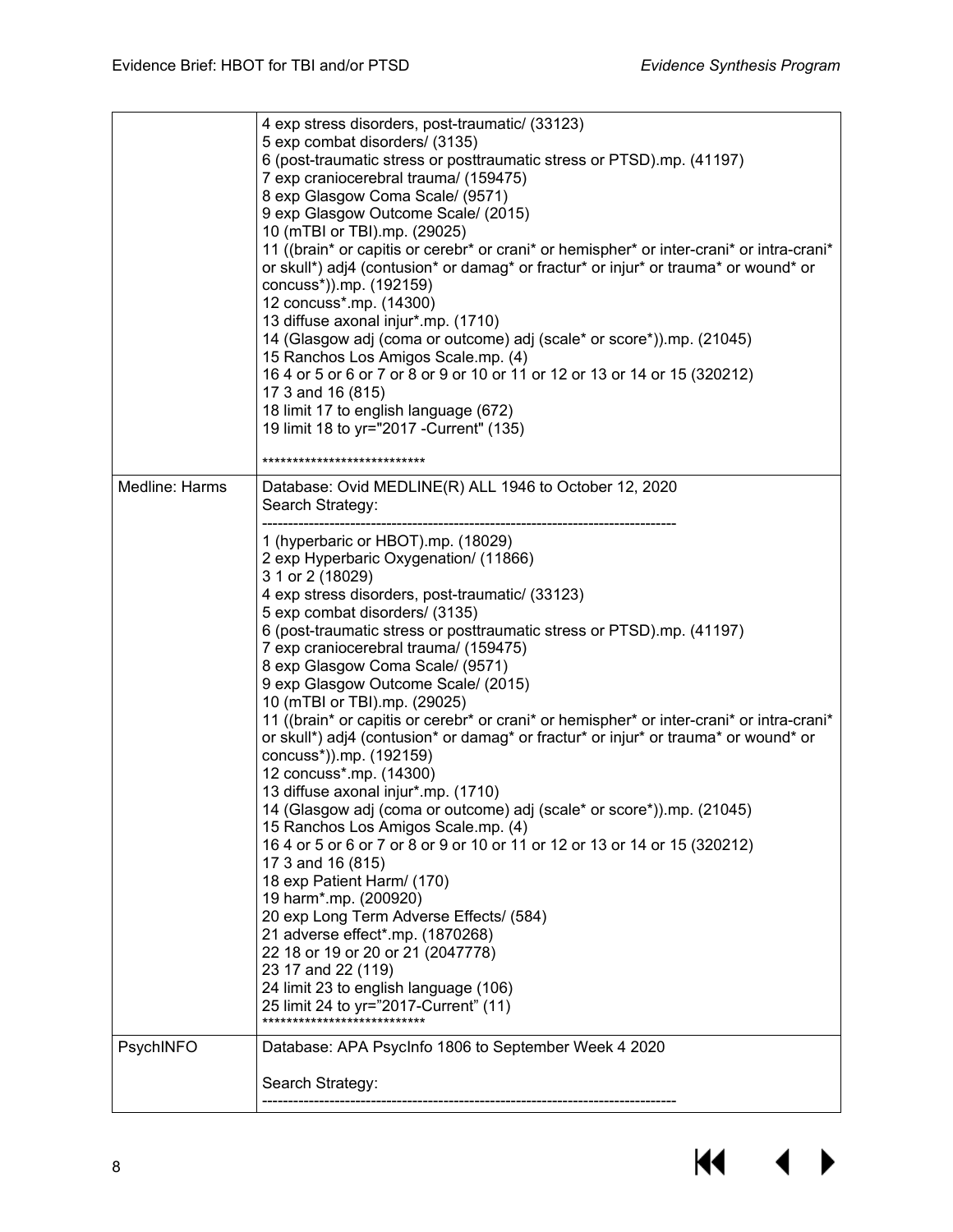|              | 1 (hyperbaric or HBOT).mp. (459)<br>2 exp Posttraumatic Stress Disorder/ (33509)<br>3 exp COMBAT EXPERIENCE/ (2944)<br>4 (post-traumatic stress or posttraumatic stress or PTSD).mp. (50917)<br>5 exp Traumatic Brain Injury/ (19844)<br>6 exp Brain Damage/ (17776)<br>7 exp Head Injuries/ (6608)<br>8 (mTBI or TBI).mp. (12631)<br>9 ((brain* or capitis or cerebr* or crani* or hemispher* or inter-crani* or intra-crani*<br>or skull*) adj4 (contusion* or damag* or fractur* or injur* or trauma* or wound* or<br>concuss*)).mp. (56614)<br>10 concuss*.mp. (4049)<br>11 diffuse axonal injur*.mp. (434)<br>12 (Glasgow adj (coma or outcome) adj (scale* or score*)).mp. (6225)<br>13 Ranchos Los Amigos Scale.mp. (11)<br>14 or/2-13 (110860)<br>15 1 and 14 (102)<br>16 limit 15 to english language (98)<br>17 limit 16 to yr="2014 - Current" (14)<br>****************************                                                                                        |
|--------------|---------------------------------------------------------------------------------------------------------------------------------------------------------------------------------------------------------------------------------------------------------------------------------------------------------------------------------------------------------------------------------------------------------------------------------------------------------------------------------------------------------------------------------------------------------------------------------------------------------------------------------------------------------------------------------------------------------------------------------------------------------------------------------------------------------------------------------------------------------------------------------------------------------------------------------------------------------------------------------------|
| <b>CCRCT</b> | Database: EBM Reviews - Cochrane Central Register of Controlled Trials<br>September 2020                                                                                                                                                                                                                                                                                                                                                                                                                                                                                                                                                                                                                                                                                                                                                                                                                                                                                              |
|              | Search Strategy:                                                                                                                                                                                                                                                                                                                                                                                                                                                                                                                                                                                                                                                                                                                                                                                                                                                                                                                                                                      |
|              |                                                                                                                                                                                                                                                                                                                                                                                                                                                                                                                                                                                                                                                                                                                                                                                                                                                                                                                                                                                       |
|              | 1 (hyperbaric or HBOT).mp. (3105)<br>2 exp Hyperbaric Oxygenation/ (373)<br>3 1 or 2 (3105)<br>4 exp stress disorders, post-traumatic/ (2607)<br>5 exp combat disorders/ (134)<br>6 (post-traumatic stress or posttraumatic stress or PTSD).mp. (6169)<br>7 exp craniocerebral trauma/ (3291)<br>8 exp Glasgow Coma Scale/ (452)<br>9 exp Glasgow Outcome Scale/ (149)<br>10 (mTBI or TBI).mp. (2923)<br>11 ((brain* or capitis or cerebr* or crani* or hemispher* or inter-crani* or intra-crani*<br>or skull*) adj4 (contusion* or damag* or fractur* or injur* or trauma* or wound* or<br>concuss*)).mp. (10192)<br>12 concuss*.mp. (859)<br>13 diffuse axonal injur*.mp. (74)<br>14 (Glasgow adj (coma or outcome) adj (scale* or score*)).mp. (2752)<br>15 Ranchos Los Amigos Scale.mp. (1)<br>16 4 or 5 or 6 or 7 or 8 or 9 or 10 or 11 or 12 or 13 or 14 or 15 (19409)<br>17 3 and 16 (146)<br>18 limit 17 to english language (86)<br>19 limit 18 to yr="2017 - Current" (29) |
| Pedro        | ****************************<br>Search: Hyperbaric; HBOT (limited to 2018 forward)                                                                                                                                                                                                                                                                                                                                                                                                                                                                                                                                                                                                                                                                                                                                                                                                                                                                                                    |
|              | <b>Relevant Results:</b>                                                                                                                                                                                                                                                                                                                                                                                                                                                                                                                                                                                                                                                                                                                                                                                                                                                                                                                                                              |
|              | None                                                                                                                                                                                                                                                                                                                                                                                                                                                                                                                                                                                                                                                                                                                                                                                                                                                                                                                                                                                  |

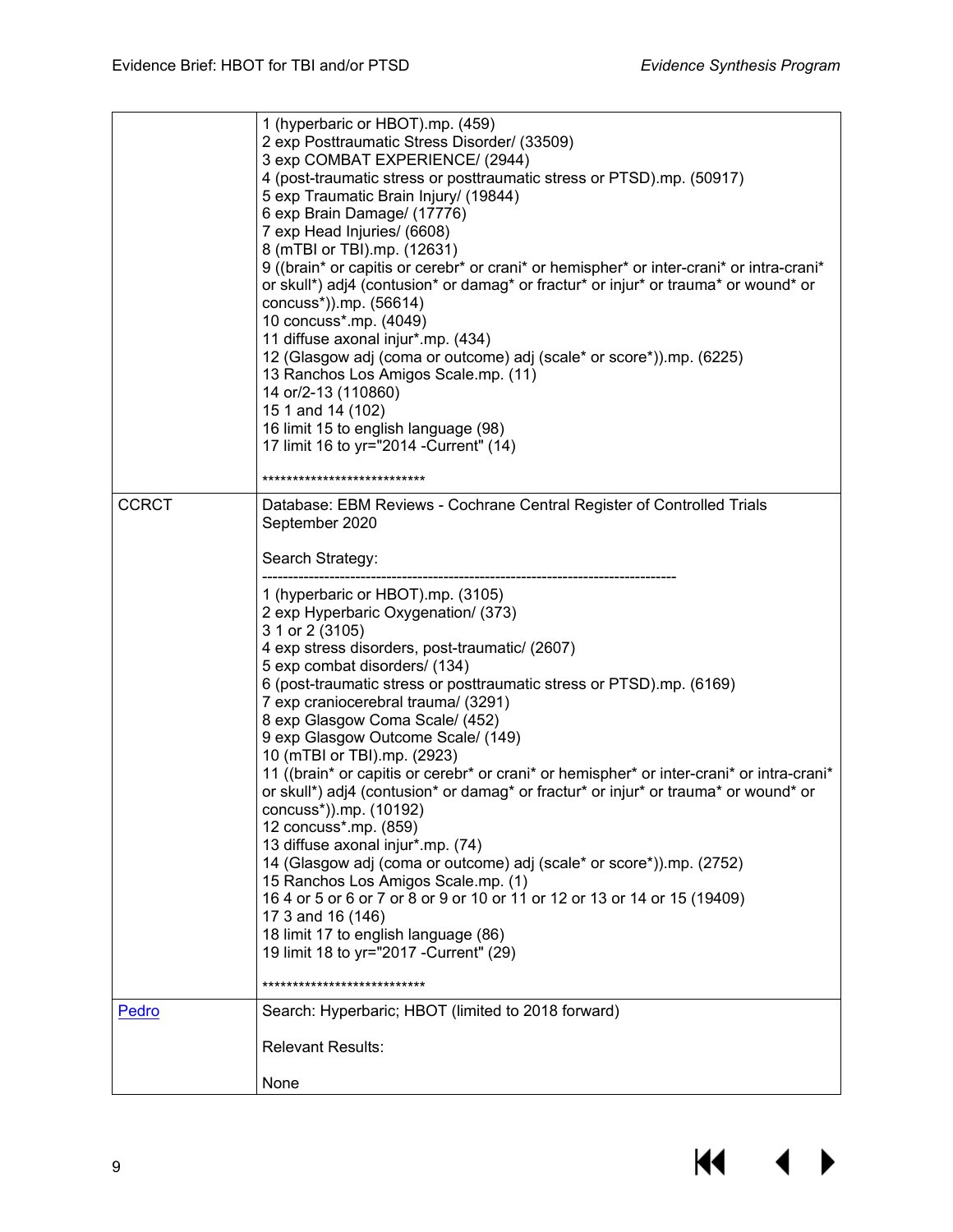| <b>PTSDpubs</b> | Search: (hyperbaric OR HBOT) AND (post-traumatic stress OR PTSD OR brain<br>injury OR TBI) |
|-----------------|--------------------------------------------------------------------------------------------|
|                 | <b>Relevant Results:</b>                                                                   |
|                 | None                                                                                       |

| 5. Primary literature currently under development (forthcoming studies & protocols)<br>Date Searched: 10/07/20 |                                   |  |
|----------------------------------------------------------------------------------------------------------------|-----------------------------------|--|
| Sources:                                                                                                       | <b>Search Strategy/ Evidence:</b> |  |
| <b>Clinicaltrials.gov</b>                                                                                      | Search: Hyperbaric or HBOT        |  |
|                                                                                                                | <b>Relevant Results:</b>          |  |
|                                                                                                                | None                              |  |
| <b>UK Clinical Trials</b><br>Gateway                                                                           | Search: Hyperbaric; HBOT          |  |
|                                                                                                                | Relevant results:                 |  |
|                                                                                                                | None                              |  |
| <b>WHO International</b><br><b>Clinical Trials</b>                                                             | Search: Hyperbaric or HBOT        |  |
| <b>Registry Platform</b>                                                                                       | Relevant results:                 |  |
|                                                                                                                | None                              |  |

| 6. Advocacy Groups (HBOT, PTSD, and TBI)<br>Date Searched: 10/07/20 |                                   |  |
|---------------------------------------------------------------------|-----------------------------------|--|
| Sources:                                                            | <b>Search Strategy/ Evidence:</b> |  |
| <b>Brain Injury</b><br><b>Association of</b>                        | Search: hyperbaric; HBOT          |  |
| <b>America</b>                                                      | <b>Relevant Results:</b>          |  |
|                                                                     | None                              |  |
| <b>Kessler</b><br><b>Foundation</b>                                 | Search: hyperbaric; HBOT          |  |
|                                                                     | <b>Relevant Results:</b>          |  |
|                                                                     | None                              |  |
| <b>Concussion</b><br><b>Legacy Foundation</b>                       | Search: hyperbaric; HBOT          |  |
|                                                                     | <b>Relevant Results:</b>          |  |
|                                                                     | None                              |  |

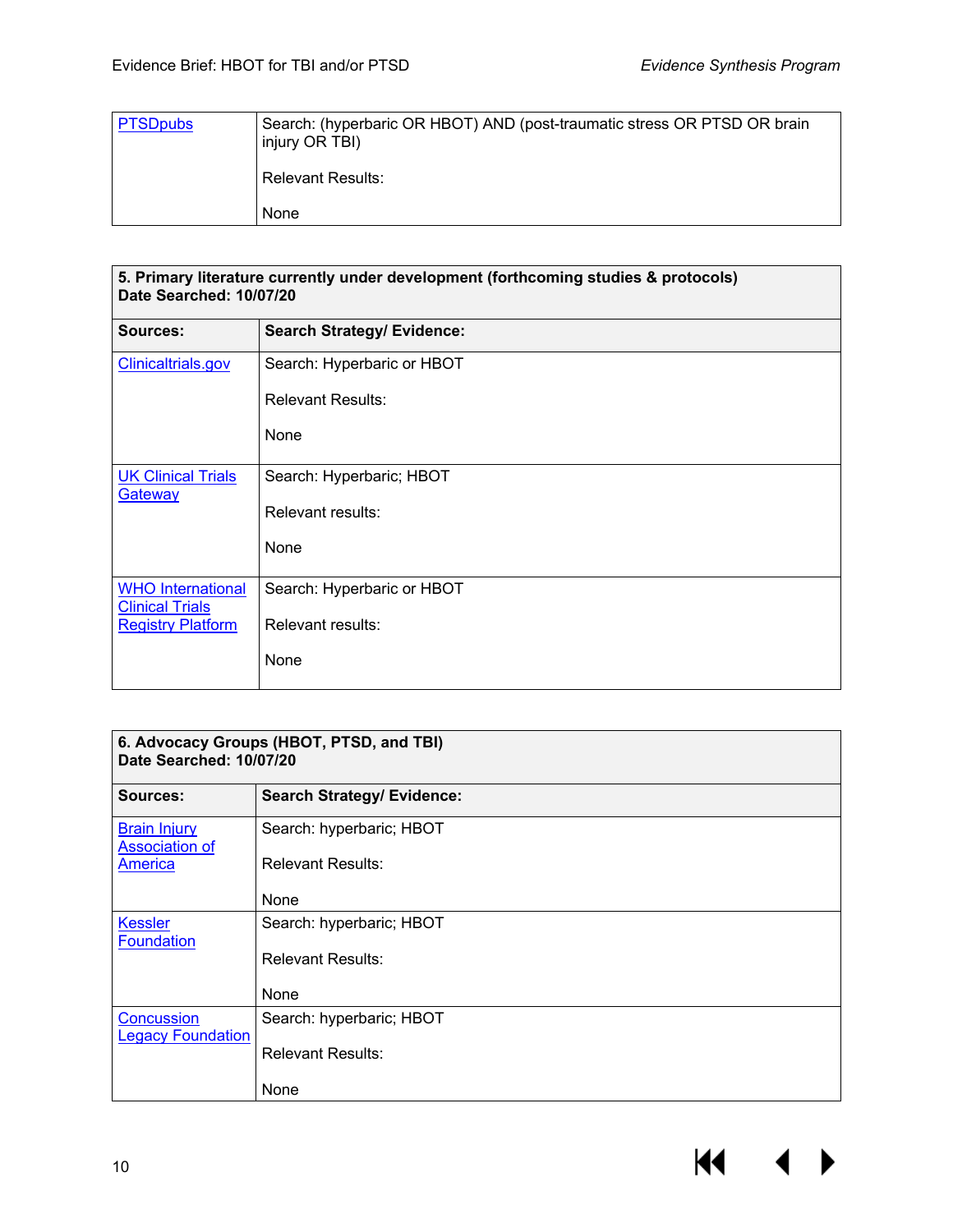| <b>San Diego Brain</b><br><b>Injury Foundation</b> | Search: hyperbaric; HBOT                                          |
|----------------------------------------------------|-------------------------------------------------------------------|
|                                                    | <b>Relevant Results:</b>                                          |
|                                                    | None                                                              |
| Neuro-Laser<br><b>Foundation</b>                   | <b>Relevant Results:</b>                                          |
|                                                    | None                                                              |
| <b>PTSD Foundation</b><br>of America               | <b>Relevant Results:</b>                                          |
|                                                    | None                                                              |
| <b>National Center for</b><br><b>PTSD</b>          | Search: hyperbaric; HBOT                                          |
|                                                    | <b>Relevant Results:</b>                                          |
|                                                    | None                                                              |
| The official website<br>of the Military            | Search: hyperbaric; HBOT                                          |
| <b>Health System and</b><br>the Defense            | <b>Relevant Results:</b>                                          |
| <b>Health Agency</b>                               | Hyperbaric Oxygen Therapy for Mild Traumatic Brain Injury. (2018) |
|                                                    | HR 3326 5.2.2011                                                  |
| <b>PTSD Alliance</b>                               | <b>Relevant Results:</b>                                          |
|                                                    | None                                                              |
| International                                      | <b>Relevant Results:</b>                                          |
| <b>Hyperbaric</b><br><b>Medical</b>                | None                                                              |
| <b>Foundation</b>                                  |                                                                   |
| <b>International</b><br><b>Hyperbaric</b>          | <b>Relevant Results:</b>                                          |
| <b>Medical</b><br><b>Association</b>               | None                                                              |
| <b>HBOT2017</b>                                    | <b>Relevant Results:</b>                                          |
| Conference &<br><b>Expo</b>                        | None                                                              |
| HBOT.com                                           | <b>Relevant Results:</b>                                          |
|                                                    | None                                                              |
| <b>HBOT</b> for Vets                               | <b>Relevant Results:</b>                                          |
|                                                    | None                                                              |
| <b>HBOT in Wound</b><br><b>Care</b>                | <b>Relevant Results:</b>                                          |
|                                                    | None                                                              |
| <b>Undersea &amp;</b><br>Hyperbaric                | https://www.uhms.org/resources/hbo-indications.html               |
| <b>Medical Society</b>                             | <b>Relevant Results:</b>                                          |
|                                                    | None                                                              |

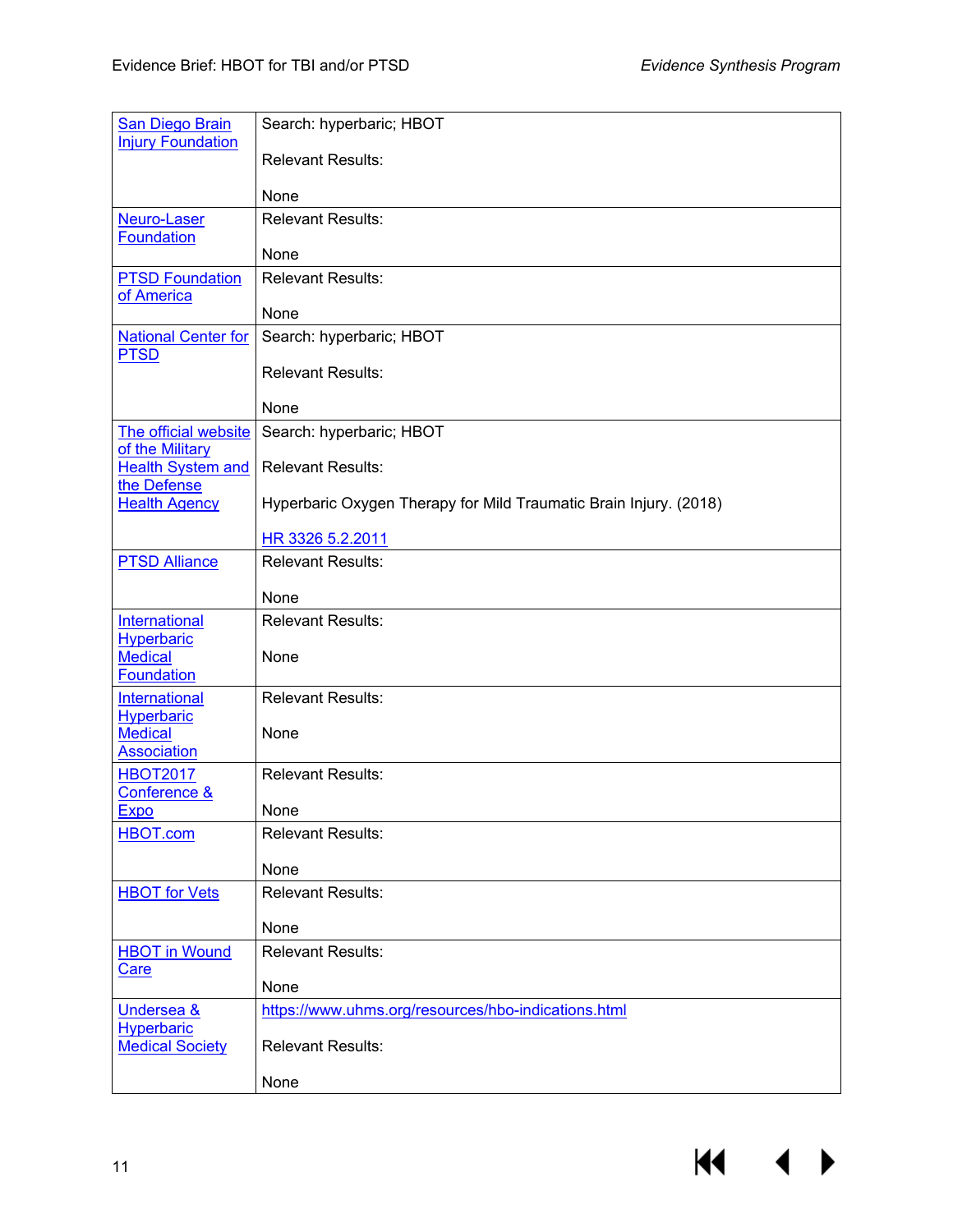| <b>Free The Chamber</b>                  | <b>Relevant Results:</b> |
|------------------------------------------|--------------------------|
|                                          | None                     |
| <b>Holistic Hyperbaric</b>               | <b>Relevant Results:</b> |
|                                          | None                     |
| <b>Harch Hyperbarics</b><br><b>Media</b> | <b>Relevant Results:</b> |
|                                          | None                     |
| <b>Hyperbaric Link</b>                   | <b>Relevant Results:</b> |
|                                          | None                     |
| <b>The American</b>                      | <b>Relevant Results:</b> |
| Legion                                   | None                     |
| <b>Treat Now</b>                         | <b>Relevant Results:</b> |
|                                          | None                     |

| 7. Search for current systematic reviews looking at the effectiveness of interventions (other than<br>HBOT) for PTSD or TBI (limited to 2012 forward)<br>Date Searched: 12-14-20 |                                                                                                                                           |  |
|----------------------------------------------------------------------------------------------------------------------------------------------------------------------------------|-------------------------------------------------------------------------------------------------------------------------------------------|--|
| Sources:                                                                                                                                                                         | Evidence:                                                                                                                                 |  |
| <b>AHRQ</b>                                                                                                                                                                      | Search: post-traumatic stress disorder; traumatic brain injury                                                                            |  |
|                                                                                                                                                                                  | <b>Relevant Results:</b>                                                                                                                  |  |
|                                                                                                                                                                                  | Pharmacologic and Nonpharmacologic Treatments for Posttraumatic<br>Stress Disorder. November 2020.                                        |  |
|                                                                                                                                                                                  | Psychological and Pharmacological Treatments for Adults With<br>Posttraumatic Stress Disorder: A Systematic Review Update. May 2018.      |  |
|                                                                                                                                                                                  | Interventions for the Prevention of Posttraumatic Stress Disorder (PTSD) in<br>Adults After Exposure to Psychological Trauma. April 2013. |  |
|                                                                                                                                                                                  | Multidisciplinary Postacute Rehabilitation for Moderate to Severe<br>Traumatic Brain Injury in Adults. June 2012.                         |  |
| <b>CADTH</b>                                                                                                                                                                     | Search: post-traumatic stress disorder; traumatic brain injury                                                                            |  |
|                                                                                                                                                                                  | <b>Relevant Results:</b>                                                                                                                  |  |
|                                                                                                                                                                                  | <b>CADTH Results for PTSD (n=52)</b>                                                                                                      |  |
|                                                                                                                                                                                  | <b>CADTH Results for TBI (n=44)</b>                                                                                                       |  |
| <b>NICE</b>                                                                                                                                                                      | Search: (post traumatic stress disorder OR traumatic brain injury OR TBI OR<br>PTSD) AND (treatment OR intervention OR program)           |  |
|                                                                                                                                                                                  | <b>Relevant Results:</b>                                                                                                                  |  |

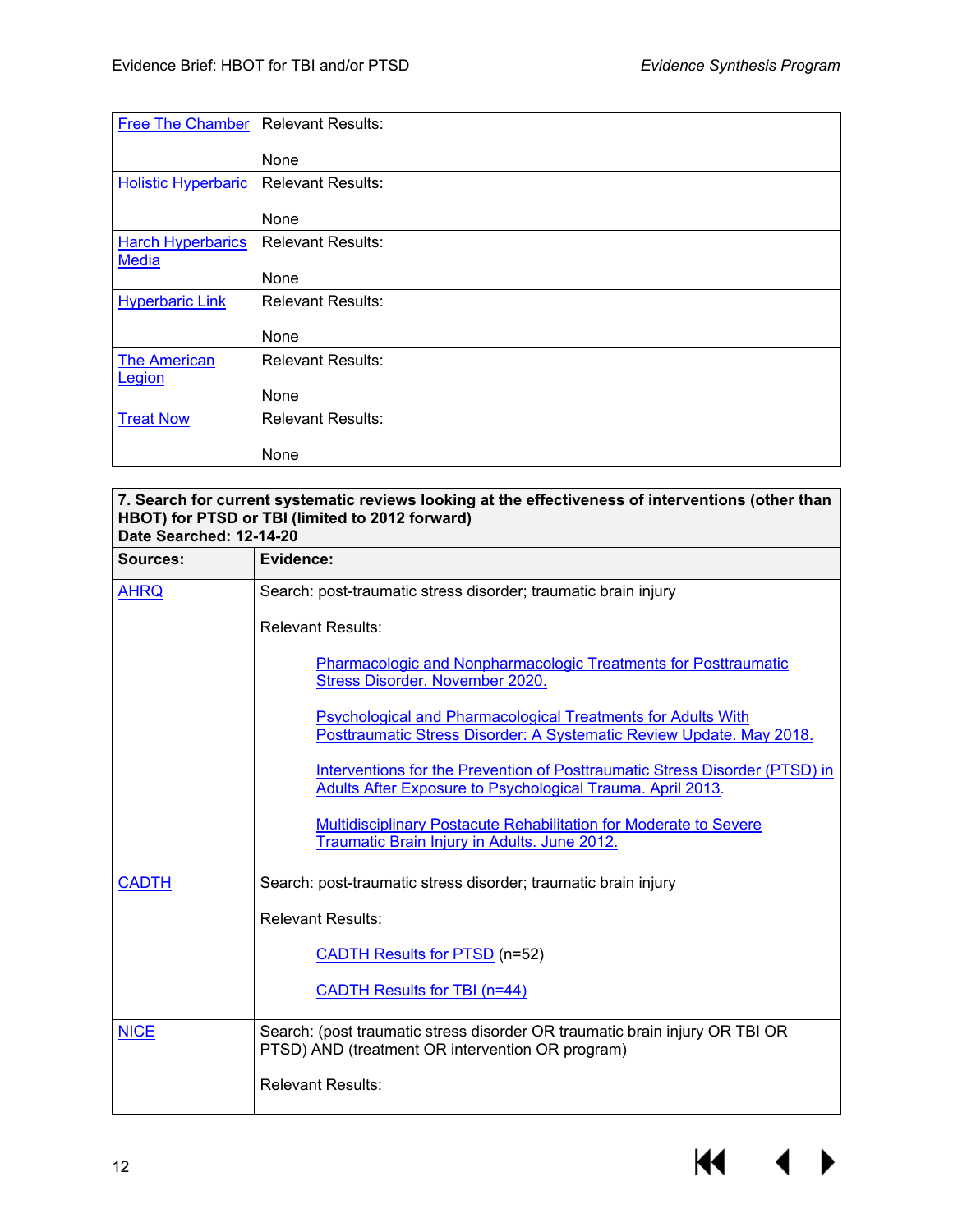$M \rightarrow$ 

|                                    | Prevalence, assessment, and treatment of mild traumatic brain injury and                                                  |
|------------------------------------|---------------------------------------------------------------------------------------------------------------------------|
|                                    | posttraumatic stress disorder: a systematic review of the evidence. 2014.                                                 |
|                                    | Acupuncture for posttraumatic stress disorder : a systematic review of                                                    |
|                                    | randomized controlled trials and prospective clinical trials. 2013.                                                       |
|                                    |                                                                                                                           |
| <b>ECRI Institute</b>              | Search: post-traumatic stress disorder; traumatic brain injury                                                            |
|                                    | <b>Relevant Results:</b>                                                                                                  |
|                                    |                                                                                                                           |
|                                    | Search results in separate document                                                                                       |
| <b>VA Products:</b><br>VATAP, PBM, | A. http://www.hsrd.research.va.gov/research/default.cfm<br>Search: post-traumatic stress disorder; traumatic brain injury |
| HSR&D                              |                                                                                                                           |
| publications, VA                   | <b>Relevant Results:</b>                                                                                                  |
| <b>ART Database</b>                | Treatment Variation and Treatment Effectiveness in Veterans with PTSD.<br>2016.                                           |
|                                    |                                                                                                                           |
|                                    | <b>Telerehabilitation for OIF/OEF Returnees with Combat-Related Traumatic</b>                                             |
|                                    | Brain Injury. 2014.                                                                                                       |
|                                    | B. http://www.research.va.gov/research_topics/                                                                            |
|                                    | <b>Relevant Results:</b>                                                                                                  |
|                                    | None                                                                                                                      |
| Cochrane                           | Database: EBM Reviews - Cochrane Database of Systematic Reviews 2005 to                                                   |
| Database of                        | December 10, 2020                                                                                                         |
| Systematic<br>Reviews &            | Search Strategy:                                                                                                          |
| Cochrane                           |                                                                                                                           |
| Methodology                        |                                                                                                                           |
| Register                           | 1 Therapeutics.kw. (49)<br>2 (therapy or therapies or treatment or treatments or intervention or interventions or         |
| Cochrane                           | program or programs or medication or medications or drug or drugs or                                                      |
| Methodology                        | pharmaceutical or pharmaceuticals or therapeutic or therapeutics).mp. (10917)                                             |
| Register not                       | 3 1 or 2 (10917)                                                                                                          |
| updated past 2012                  | 4 (post-traumatic stress or posttraumatic stress or PTSD).mp. (239)<br>5 (mTBI or TBI).mp. (78)                           |
|                                    | 6 ((brain* or capitis or cerebr* or crani* or hemispher* or inter-crani* or intra-crani*                                  |
|                                    | or skull*) adj4 (contusion* or damag* or fractur* or injur* or trauma* or wound* or                                       |
|                                    | concuss*)).mp. (681)                                                                                                      |
|                                    | 7 concuss*.mp. (52)<br>8 diffuse axonal injur*.mp. (38)                                                                   |
|                                    | 9 (Glasgow adj (coma or outcome) adj (scale* or score*)).mp. (127)                                                        |
|                                    | 10 Ranchos Los Amigos Scale.mp. (0)                                                                                       |
|                                    | 11 or/4-10 (975)<br>12 3 and 11 (973)                                                                                     |
|                                    | 13 limit 12 to last 8 years (636)                                                                                         |
|                                    | ****************************                                                                                              |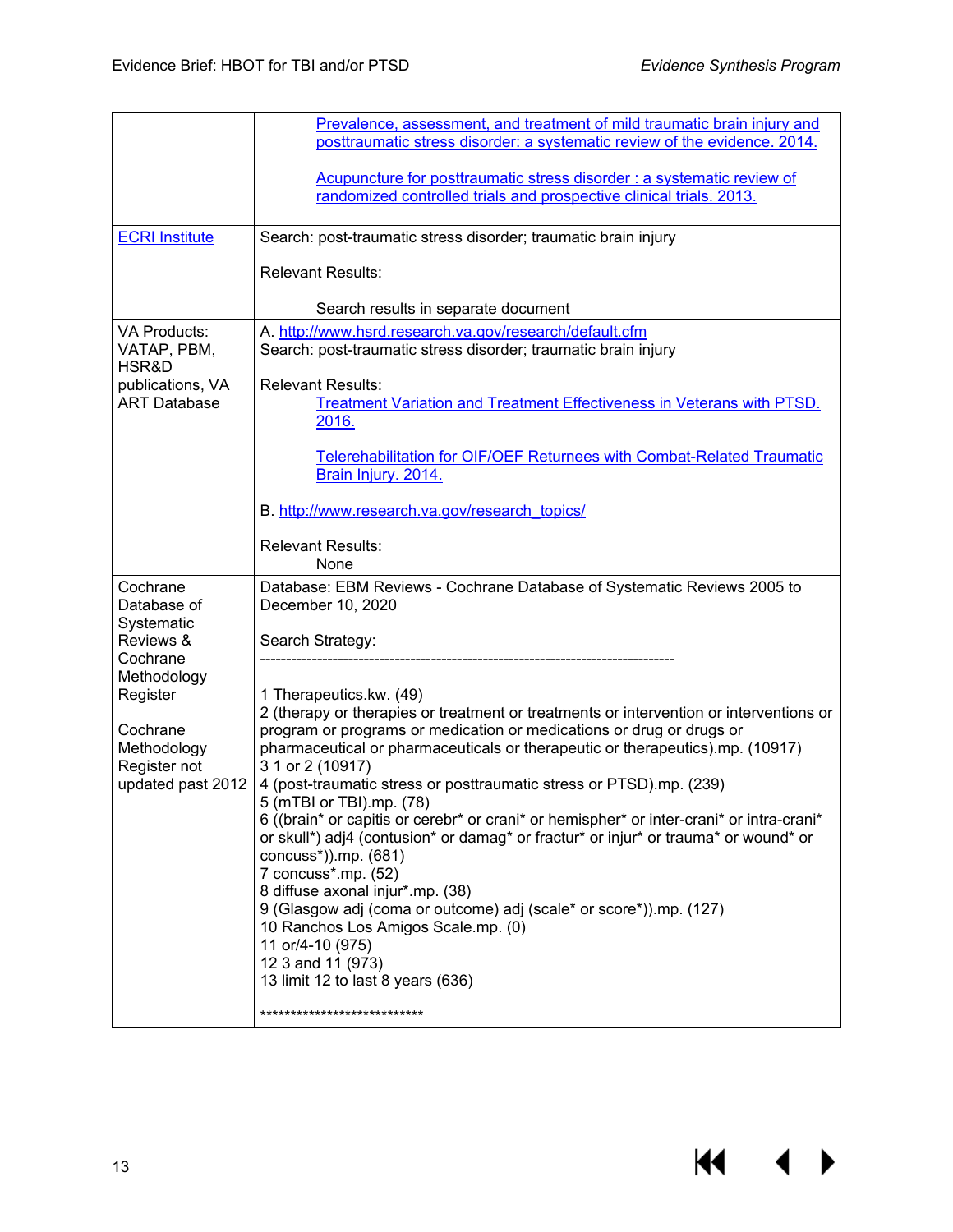## <span id="page-15-0"></span>**APPENDIX D: LIST OF EXCLUDED STUDIES**

Exclude reasons: 1=Ineligible population, 2=Ineligible intervention, 3=Ineligible comparator, 4=Ineligible outcome, 5=Ineligible timing, 6=Ineligible study design, 7=Ineligible publication type 8=Outdated or ineligible systematic review, E9=Non-English language, E10=Unable to locate full-text

| #              | <b>Citation</b>                                                                                                                                                                                                                                                                                                                        | <b>Exclude</b><br>reason |
|----------------|----------------------------------------------------------------------------------------------------------------------------------------------------------------------------------------------------------------------------------------------------------------------------------------------------------------------------------------|--------------------------|
| $\mathbf{1}$   | Adams E. Hyperbaric Oxygen Therapy for Traumatic Brain Injury and Post<br>Traumatic Stress Disorder. VA Technology Assessment Program. 2010.                                                                                                                                                                                           | E <sub>8</sub>           |
| $\overline{2}$ | Adamides AA, Winter CD, Lewis PM, Cooper DJ, Kossmann T, Rosenfeld JV.<br>Current controversies in the management of patients with severe traumatic brain<br>injury. ANZ J Surg. 2006;76(3):163-174.                                                                                                                                   | E7                       |
| 3              | Algattas H, Huang JH. Neurotrauma and Repair Research: Traumatic Brain Injury<br>(TBI) and its Treatments. Biomed. 2013;5:51-56.                                                                                                                                                                                                       | E7                       |
| $\overline{4}$ | Algattas H, Huang JH. Traumatic Brain Injury pathophysiology and treatments:<br>early, intermediate, and late phases post-injury. Int. 2013;15(1):309-341.                                                                                                                                                                             | E7                       |
| 5              | Alternative Therapy Evaluation Committee for the Insurance Corporation of British<br>C. A review of the scientific evidence on the treatment of traumatic brain injuries<br>and strokes with hyperbaric oxygen. Brain Injury. 2003;17(3):225-236.                                                                                      | E <sub>8</sub>           |
| 6              | Bennett MH. Evidence brief: hyperbaric oxygen therapy (HBOT) for traumatic brain<br>injury and/or post-traumatic stress disorder. Diving Hyperb Med. 2018;48(2):115.                                                                                                                                                                   | E7                       |
| $\overline{7}$ | Bennett MH. Hyperbaric medicine and the placebo effect. Diving Hyperb Med.<br>2014;44(4):235-240.                                                                                                                                                                                                                                      | E7                       |
| 8              | Bennett MH, Mitchell SJ. Emerging indications for hyperbaric oxygen. Current<br>Opinion in Anaesthesiology. 2019;32(6):792-798.                                                                                                                                                                                                        | E7                       |
| 9              | Bennett MH, Trytko B, Jonker B. Hyperbaric oxygen therapy for the adjunctive<br>treatment of traumatic brain injury. Cochrane Database of Systematic Reviews.<br>2004(4):CD004609.                                                                                                                                                     | E8*                      |
| 10             | Bennett MH, Trytko B, Jonker B. Hyperbaric oxygen therapy for the adjunctive<br>treatment of traumatic brain injury. Cochrane Database of Systematic Reviews.<br>2012;12:CD004609.                                                                                                                                                     | E7                       |
| 11             | Beynon C, Kiening KL, Orakcioglu B, Unterberg AW, Sakowitz OW. Brain tissue<br>oxygen monitoring and hyperoxic treatment in patients with traumatic brain injury.<br>Journal of Neurotrauma. 2012;29(12):2109-2123.                                                                                                                    | E7                       |
| 12             | Brenner L, Bahraini N, Forster J. Neuropsychological outcomes from a Phase II,<br>randomized, sham-controlled trial hyperbaric oxygen for post-concussion<br>syndrome. Brain injury. 2017;Conference: 12th world congress on brain injury of<br>the international brain injury association. United states. 31(6-7):805.                | E7                       |
| 13             | Brenner L BNFJ. Neuropsychological outcomes from a Phase II, randomized,<br>sham-controlled trial hyperbaric oxygen for post-concussion syndrome. Brain<br>injury. 2017;31(6-7):805-.                                                                                                                                                  | E7                       |
| 14             | Brenner L, Bahraini N, Weaver L, et al. Effects of hyperbaric oxygen on symptoms<br>and quality-of-life among US Military service members with persistent post-<br>concussion symptoms: a randomized, double-blind, sham-controlled trial. Brain<br>injury. 2016; Conference: 11th world congress on brain injury of the international | E7                       |

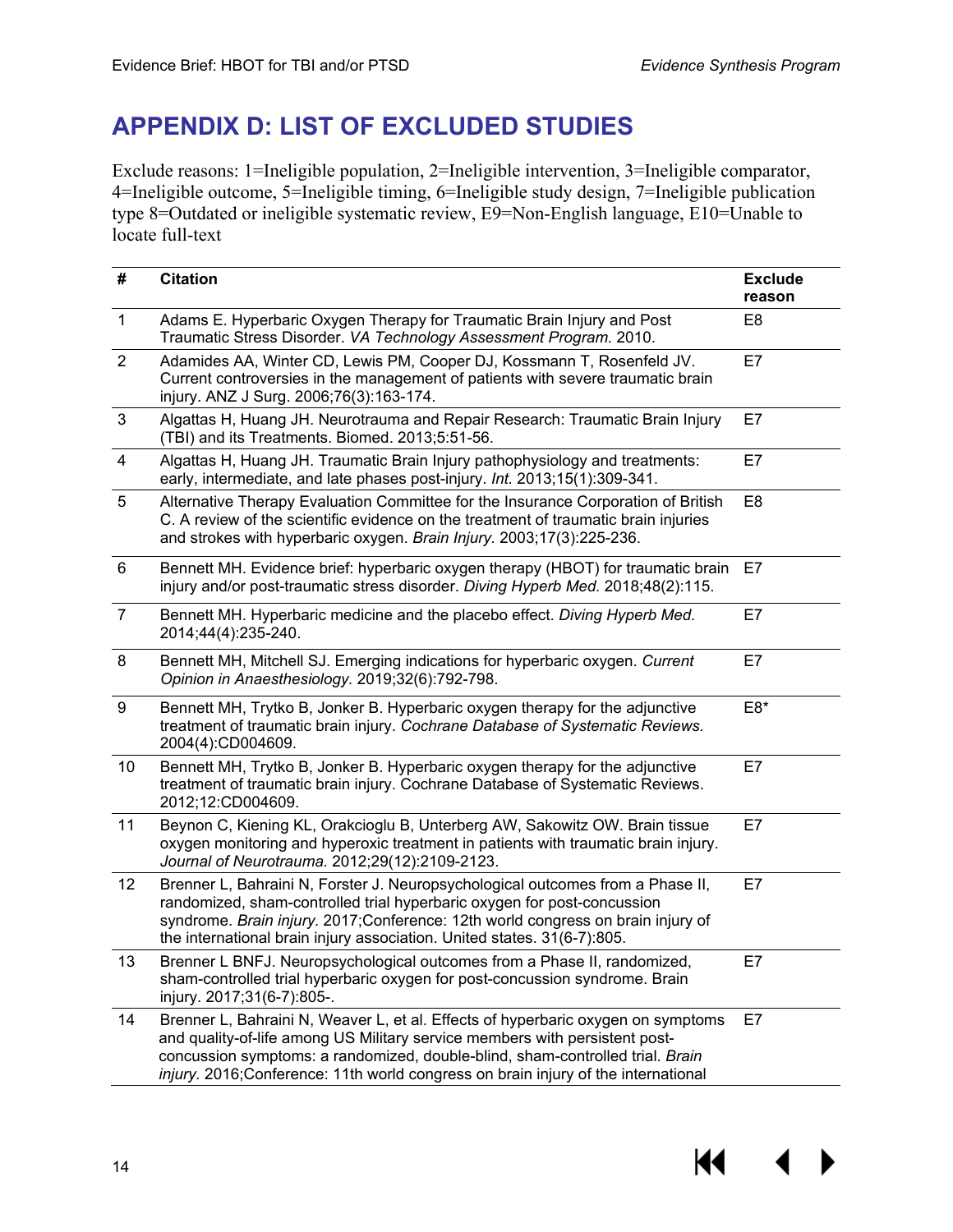| #  | <b>Citation</b>                                                                                                                                                                                                                                                         | <b>Exclude</b><br>reason |
|----|-------------------------------------------------------------------------------------------------------------------------------------------------------------------------------------------------------------------------------------------------------------------------|--------------------------|
|    | brain injury association. Netherlands. Conference start:. 20160302. Conference<br>end: 20160305 30(5-6):729.                                                                                                                                                            |                          |
| 15 | Canadian Agency for Drugs and Technologies in Health (CADTH). Hyperbaric<br>oxygen therapy for adults with mental illness: a review of the clinical effectiveness.<br>Rapid Response. 2014.                                                                             | E <sub>8</sub>           |
| 16 | Carney N, Totten AM, O'reilly C, et al. Guidelines for the management of severe<br>traumatic brain injury. Neurosurgery. 2017;80(1):6-15.                                                                                                                               | E7                       |
| 17 | Churchill S, Miller RS, Deru K, Wilson SH, Weaver LK. Simple and Procedural<br>Reaction Time for Mild Traumatic Brain Injury in a Hyperbaric Oxygen Clinical Trial.<br>Mil Med. 2016;181(5 Suppl):40-44.                                                                | E4                       |
| 18 | Cifu DX, Hoke KW, Wetzel PA, Wares JR, Gitchel G, Carne W. Effects of<br>hyperbaric oxygen on eye tracking abnormalities in males after mild traumatic brain<br>injury. J Rehabil Res Dev. 2014;51(7):1047-1056.                                                        | $E4*$                    |
| 19 | Colorado Division of Workers' Compensation. Traumatic Brain Injury Medical<br>Treatment Guidelines. 2012.                                                                                                                                                               | E7                       |
| 20 | Cossu G. Therapeutic options to enhance coma arousal after traumatic brain<br>injury: state of the art of current treatments to improve coma recovery. Br J<br>Neurosurg. 2014;28(2):187-198.                                                                           | E <sub>4</sub>           |
| 21 | Crawford C, Teo L, Yang E, Isbister C, Berry K. Is Hyperbaric Oxygen Therapy<br>Effective for Traumatic Brain Injury? A Rapid Evidence Assessment of the<br>Literature and Recommendations for the Field. Journal of Head Trauma<br>Rehabilitation. 2017;32(3):E27-E37. | $E8*$                    |
| 22 | Daly S, Thorpe M, Rockswold S, et al. Hyperbaric Oxygen Therapy in the<br>Treatment of Acute Severe Traumatic Brain Injury: A Systematic Review. Journal<br>of Neurotrauma. 2018;35(4):623-629.                                                                         | E <sub>8</sub>           |
| 23 | Dong Y, Hu X, Wu T, Wang T. Erratum: Effect of hyperbaric oxygenation therapy<br>on post-concussion syndrome. Experimental & Therapeutic Medicine.<br>2018;16(6):4918.                                                                                                  | E <sub>8</sub>           |
| 24 | Dong Y, Hu X, Wu T, Wang T. Effect of hyperbaric oxygenation therapy on post-<br>concussion syndrome. Experimental & Therapeutic Medicine. 2018;16(3):2193-<br>2202.                                                                                                    | E <sub>8</sub>           |
| 25 | ECRI Institute. Chambers, Hyperbaric. 2017.                                                                                                                                                                                                                             | E7                       |
| 26 | ECRI Institute. Hyperbaric Oxygen Therapy for Postconcussion Syndrome. 2016.                                                                                                                                                                                            | E <sub>8</sub>           |
| 27 | ECRI Institute. Infusion Pumps to Consider for Use with Hyperbaric Chambers.<br>2016.                                                                                                                                                                                   | E <sub>2</sub>           |
| 28 | ECRI Institute. Procurement Trends: Hyperbaric Chambers - May, 2016. 2016.                                                                                                                                                                                              | E7                       |
| 29 | Efrati S, Ben-Jacob E. Reflections on the neurotherapeutic effects of hyperbaric<br>oxygen. Expert rev. 2014;14(3):233-236.                                                                                                                                             | E7                       |
| 30 | Eve DJ, Steele MR, Sanberg PR, Borlongan CV. Hyperbaric oxygen therapy as a<br>potential treatment for post-traumatic stress disorder associated with traumatic<br>brain injury. Neuropsychiatr. 2016;12:2689-2705.                                                     | E7                       |
| 31 | Fife CE, Gelly H, Walker D, Eckert KA. Rapid analysis of hyperbaric oxygen<br>therapy registry data for reimbursement purposes: Technical communication.<br>Undersea Hyperb Med. 2016;43(6):633-639.                                                                    | E7                       |
| 32 | Figueroa XA, Wright JK. Clinical results in brain injury trials using HBO2 therapy:<br>Another perspective. Undersea Hyperb Med. 2015;42(4):333-351.                                                                                                                    | E7                       |
| 33 | Figueroa XA, Wright JK. Hyperbaric oxygen: B-level evidence in mild traumatic<br>brain injury clinical trials. Neurology. 2016;87(13):1400-1406.                                                                                                                        | E7                       |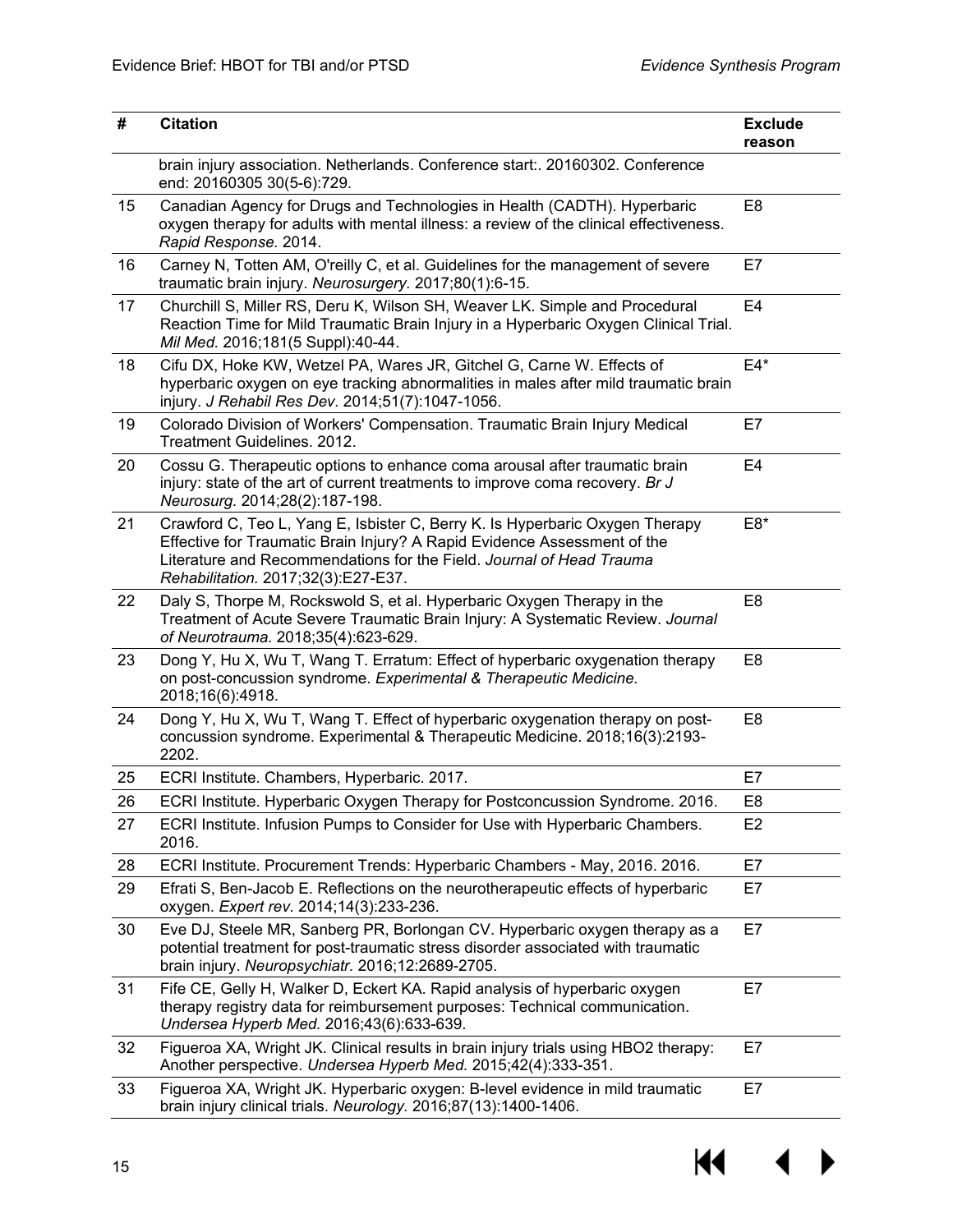| #  | <b>Citation</b>                                                                                                                                                                                                                                                                          | <b>Exclude</b><br>reason |
|----|------------------------------------------------------------------------------------------------------------------------------------------------------------------------------------------------------------------------------------------------------------------------------------------|--------------------------|
| 34 | Figueroa XA, Wright JK. Author response: Hyperbaric oxygen: B-Level evidence in<br>mild traumatic brain injury clinical trials. Neurology. 2017;89(7):750-751.                                                                                                                           | E <sub>10</sub>          |
| 35 | Figueroa XA, Wright JK. "Hyperbaric oxygen: B-level evidence in mild traumatic<br>brain injury clinical trials": Author's response. Neurology. 2017;89(7):750-751.                                                                                                                       | E7                       |
| 36 | Gajewski BJ, Berry SM, Barsan WG, et al. Hyperbaric oxygen brain injury<br>treatment (HOBIT) trial: a multifactor design with response adaptive randomization<br>and longitudinal modeling. Pharm. 2016;15(5):396-404.                                                                   | E7                       |
| 37 | Guedes VA, Song S, Provenzano M, Borlongan CV. Understanding the pathology<br>and treatment of traumatic brain injury and posttraumatic stress disorder: a<br>therapeutic role for hyperbaric oxygen therapy. Expert rev. 2016;16(1):61-70.                                              | E7                       |
| 38 | Hadanny A, Abbott S, Suzin G, Bechor Y, Efrati S. Effect of hyperbaric oxygen<br>therapy on chronic neurocognitive deficits of post-traumatic brain injury patients:<br>retrospective analysis. BMJ Open. 2018;8(9):e023387.                                                             | E <sub>6</sub>           |
| 39 | Hadanny A, Efrati S. The efficacy and safety of hyperbaric oxygen therapy in<br>traumatic brain injury. Expert rev. 2016;16(4):359-360.                                                                                                                                                  | E7                       |
| 40 | Hadanny A, Efrati S. Oxygen--a limiting factor for brain recovery. Crit Care.<br>2015;19:307.                                                                                                                                                                                            | E7                       |
| 41 | Hadanny A, Efrati S. Treatment of persistent post-concussion syndrome due to<br>mild traumatic brain injury: current status and future directions. Expert rev.<br>2016;16(8):875-887.                                                                                                    | E7                       |
| 42 | Hadanny A, Meir O, Bechor Y, Fishlev G, Bergan J, Efrati S. Seizures during<br>hyperbaric oxygen therapy: retrospective analysis of 62,614 treatment sessions.<br>Undersea Hyperb Med. 2016;43(1):21-28.                                                                                 | E1                       |
| 43 | Hampson NB, Holm J. "Hyperbaric oxygen: B-level evidence in mild traumatic<br>brain injury clinical trials": Comment. Neurology. 2017;89(7):750.                                                                                                                                         | E7                       |
| 44 | Harch PG. Hyperbaric oxygen in chronic traumatic brain injury: oxygen, pressure,<br>and gene therapy. Medical gas research. 2015;5:9.                                                                                                                                                    | E7                       |
| 45 | Harch PG. Hyperbaric oxygen therapy for post-concussion syndrome: contradictory E7<br>conclusions from a study mischaracterized as sham-controlled. J Neurotrauma.<br>2013;30(23):1995-1999.                                                                                             |                          |
| 46 | Harch PG. Department of Defense trials for hyperbaric oxygen and TBI: issues of<br>study design and questionable conclusions. Undersea Hyperb Med.<br>2013;40(5):469-470.                                                                                                                | E7                       |
| 47 | Harch PG, Andrews SR, Fogarty EF, et al. A phase I study of low-pressure<br>hyperbaric oxygen therapy for blast-induced post-concussion syndrome and post-<br>traumatic stress disorder. J Neurotrauma. 2012;29(1):168-185.                                                              | E <sub>4</sub>           |
| 48 | Harch PG, Andrews SR, Fogarty EF, Lucarini J, Van Meter KW. Case control<br>study: hyperbaric oxygen treatment of mild traumatic brain injury persistent post-<br>concussion syndrome and post-traumatic stress disorder. Medical gas research.<br>2017;7(3):156-174.                    | E <sub>6</sub>           |
| 49 | Hart BB, Weaver LK, Gupta A, et al. Hyperbaric oxygen for mTBI-associated PCS<br>and PTSD: Pooled analysis of results from Department of Defense and other<br>published studies. Undersea Hyperb Med. 2019;46(3):353-383.                                                                | E <sub>8</sub>           |
| 50 | Hart BB, Weaver LK, Wilson SH, Lindblad AS, Churchill S, Deru K. Executive<br>summary: Secondary analyses of DoD-sponsored studies examining hyperbaric<br>oxygen for persistent post-concussive symptoms after mild traumatic brain injury.<br>Undersea Hyperb Med. 2019;46(3):221-226. | E7                       |

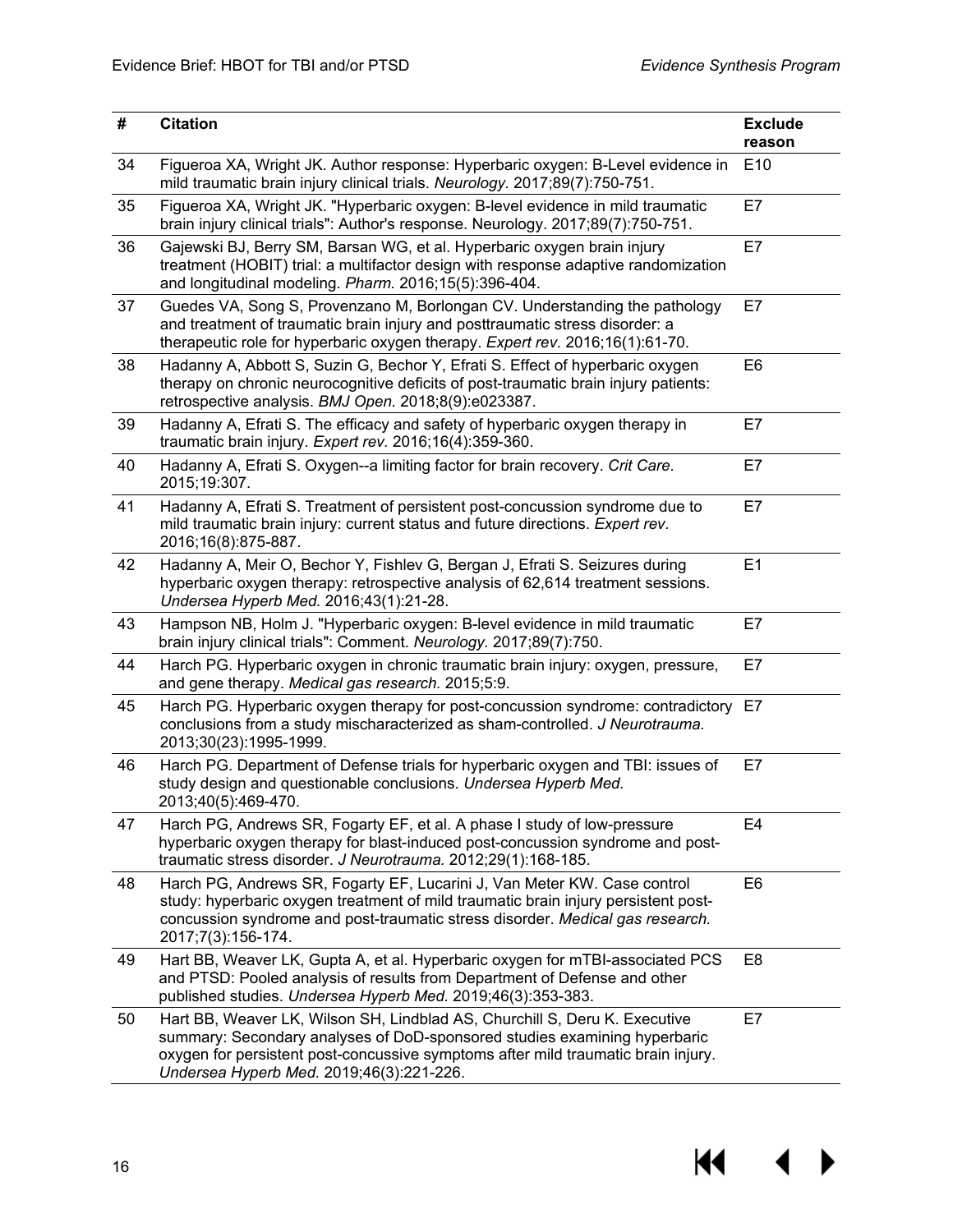| #  | <b>Citation</b>                                                                                                                                                                                                                                                                        | <b>Exclude</b><br>reason |
|----|----------------------------------------------------------------------------------------------------------------------------------------------------------------------------------------------------------------------------------------------------------------------------------------|--------------------------|
| 51 | Hawkins JR, Gonzalez KE, Heumann KJ. The Effectiveness of Hyperbaric Oxygen<br>Therapy as a Treatment for Postconcussion Symptoms. J Sport Rehabil.<br>2017;26(3):290-294.                                                                                                             | E <sub>8</sub>           |
| 52 | Hexdall E, Brave R, Kraft K, Siewers J. Diving deep into hyperbaric oxygen<br>therapy. Nursing. 2016;46(10):28.                                                                                                                                                                        | E7                       |
| 53 | Hoge CW, Jonas WB. Hyperbaric Oxygen Treatment for Persistent<br>Postconcussion Symptoms--Reply. JAMA Internal Medicine. 2015;175(7):1241.                                                                                                                                             | E7                       |
| 54 | Hoge CW, Jonas WB. The ritual of hyperbaric oxygen and lessons for the<br>treatment of persistent postconcussion symptoms in military personnel. JAMA<br>Internal Medicine. 2015;175(1):53-54.                                                                                         | E7                       |
| 55 | Holbach K, Wassmann H, Kolberg T. Improved reversibility of the traumatic<br>midbrain syndrome using hyperbaric oxygen. Acta Neurochir (Wien). 1974;30(3-<br>4):247-256.                                                                                                               | $E9*$                    |
| 56 | Hooker JS. Hyperbaric Oxygen Therapy: Using Evidence-Based Medicine to Heal<br>Injured Brain Tissue. N C Med J. 2016;77(1):69-70.                                                                                                                                                      | E7                       |
| 57 | Hu Q, Manaenko A, Guo Z, Huang L, Tang J, Zhang JH. Hyperbaric oxygen<br>therapy for post concussion symptoms: issues may affect the results. Medical gas<br>research. 2015;5:10.                                                                                                      | E7                       |
| 58 | Hu Q, Manaenko A, Xu T, Guo Z, Tang J, Zhang JH. Hyperbaric oxygen therapy<br>for traumatic brain injury: bench-to-bedside. Medical gas research. 2016;6(2):102-<br>110.                                                                                                               | E7                       |
| 59 | Indiana State Department of Health. The implementation of a program for the<br>specific treatment of veterans with traumatic brain injury or posttraumatic stress<br>disorder as mandated by SEA 180. 2014.                                                                            | E7                       |
| 60 | Karam C, Griggs RC. "Hyperbaric oxygen: B-level evidence in mild traumatic brain<br>injury clinical trials": Editors' note. Neurology. 2017;89(7):750.                                                                                                                                 | E10                      |
| 61 | Klugar M, Nytra I, Bocková S, Klugarová J, Kelnarová Z, Marecková J. The<br>effectiveness of hyperbaric oxygen therapy on mortality in adults with<br>craniotrauma: a systematic review protocol. JBI Database of Systematic Reviews<br>and Implementation Reports. 2014;12(12):54-66. | E7                       |
| 62 | Kohlenberg A, Mody K. Hyperbaric oxygen for post-concussion symptoms<br>secondary to mild traumatic brain injury. Clin J Sport Med.24(2):193.                                                                                                                                          | E7                       |
| 63 | Korley F RGGBMRSRBW. The design of the hyperbaric oxygen brain injury<br>treatment (Hobit) trial. Journal of neurotrauma.34(13):A59-A60.                                                                                                                                               | E7                       |
| 64 | Lindblad As WPAWLKMCWSHKMAVZD. Eyetracker outcomes in a randomized<br>trial of hyperbaric oxygen or sham in participants with persistent post-concussive<br>symptoms. Investigative ophthalmology & visual science. 2018;59(9).                                                        | E10                      |
| 65 | Mao J, Sun Z, Xiang Y. Observation of curative effects of hyperbaric oxygen for<br>treatment on severe craniocerebral injury. J Clin Neurol. 2010;23(5):386-388.                                                                                                                       | $E9*$                    |
| 66 | Marois P, Mukherjee A, Ballaz L. Hyperbaric Oxygen Treatment for Persistent<br>Postconcussion Symptoms--A Placebo Effect? JAMA Internal Medicine.<br>2015;175(7):1239-1240.                                                                                                            | E7                       |
| 67 | Mathieu D, Marroni A, Kot J. Tenth European Consensus Conference on<br>Hyperbaric Medicine: recommendations for accepted and non-accepted clinical<br>indications and practice of hyperbaric oxygen treatment. Diving Hyperb Med.<br>2017;47(1):24-32.                                 | E <sub>9</sub>           |

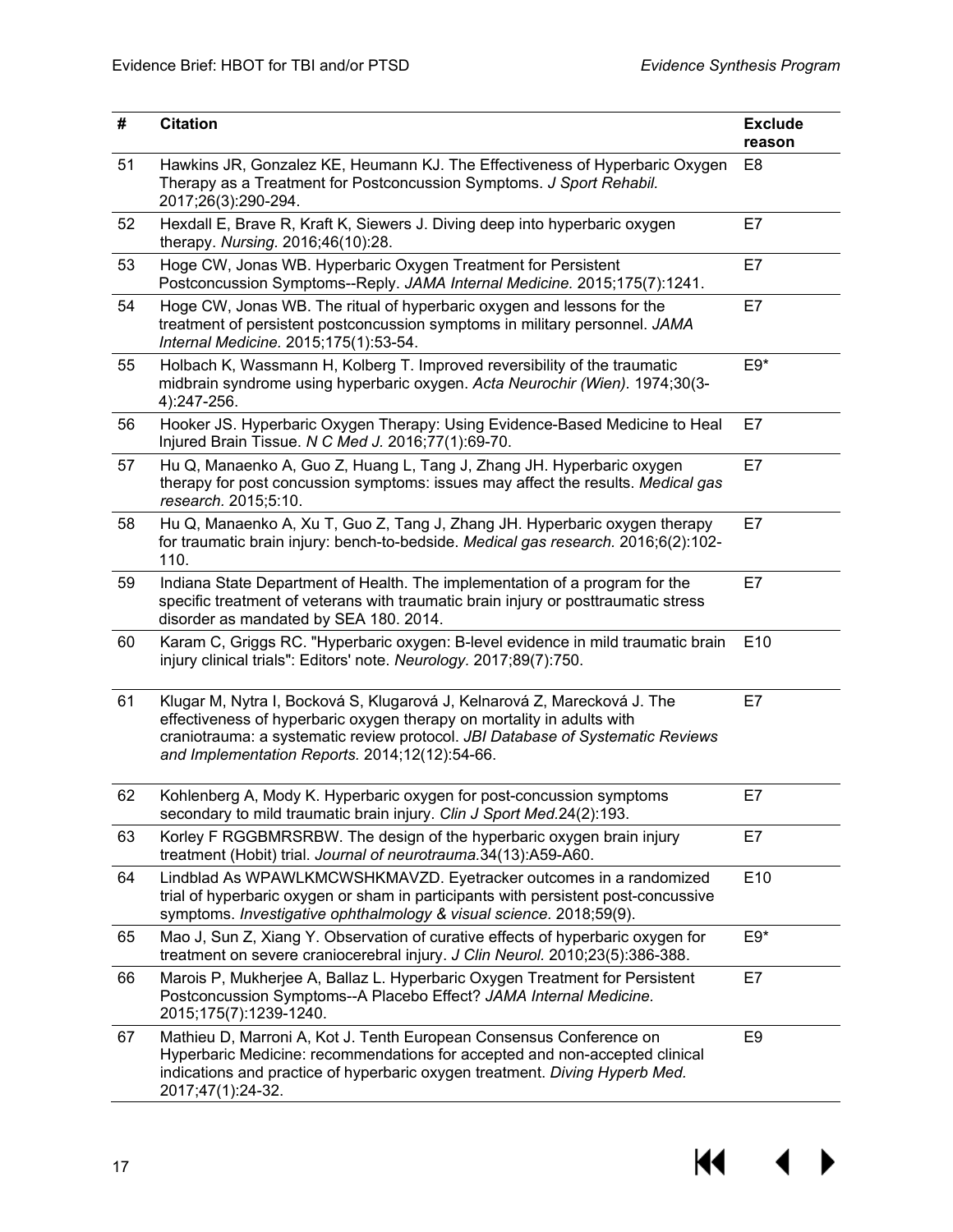| #  | <b>Citation</b>                                                                                                                                                                                                                                                                                                | <b>Exclude</b><br>reason |
|----|----------------------------------------------------------------------------------------------------------------------------------------------------------------------------------------------------------------------------------------------------------------------------------------------------------------|--------------------------|
| 68 | McCrary BF, Weaver L, Marrs K, et al. Hyperbaric oxygen (HBO2) for post-<br>concussive syndrome/chronic TBI--product summary. Undersea Hyperb Med.<br>2013;40(5):443-467.                                                                                                                                      | E7                       |
| 69 | McDonagh M, Helfand M, Carson S, Russman BS. Hyperbaric oxygen therapy for<br>traumatic brain injury: a systematic review of the evidence. Archives of Physical<br>Medicine & Rehabilitation. 2004;85(7):1198-1204.                                                                                            | E8                       |
| 70 | McMonnies CW. Hyperbaric oxygen therapy and the possibility of ocular<br>complications or contraindications. Clinical and Experimental Optometry.<br>2015;98(2):122-125.                                                                                                                                       | E <sub>4</sub>           |
| 71 | Meehan A, Hebert D, Deru K, Weaver LK. Longitudinal study of hyperbaric oxygen<br>intervention on balance and affective symptoms in military service members with<br>persistent post-concussive symptoms. Journal of Vestibular Research.<br>2019;29(4):205-219.                                               | E <sub>6</sub>           |
| 72 | Meyer G, Hubbard M, Vonderhaar K, et al. Headache prevalence 30 years after<br>severe traumatic brain injury. Brain injury. 2017; Conference: 12th world congress<br>on brain injury of the international brain injury association. United states. 31(6-<br>7):941.                                            | E <sub>4</sub>           |
| 73 | Miller RS, Weaver LK, Brenner LA. Hyperbaric Oxygen Treatment for Persistent<br>Postconcussion Symptoms--Reply. JAMA Internal Medicine. 2015;175(7):1240-<br>1241                                                                                                                                              | E7                       |
| 74 | Mitchell SJ, Bennett MH. Unestablished indications for hyperbaric oxygen therapy.<br>Diving Hyperb Med. 2014;44(4):228-234.                                                                                                                                                                                    | E7                       |
| 75 | Mozayeni BR, Duncan W, Zant E, Love TL, Beckman RL, Stoller KP. The National<br>Brain Injury Rescue and Rehabilitation Study - a multicenter observational study of<br>hyperbaric oxygen for mild traumatic brain injury with post-concussive symptoms.<br>Medical gas research. 2019;9(1):1-12.               | E <sub>6</sub>           |
| 76 | Ren H, Wang W, Ge Z, Zhang J. Clinical, brain electric earth map, endothelin and<br>transcranial ultrasonic Doppler findings after hyperbaric oxygen treatment for<br>severe brain injury. Chinese Medical Journal. 2001;114(4):387-390.                                                                       | E4                       |
| 77 | Report to Congress on the Use of Hyperbaric Oxygen for Medical Care and<br>Research in Response to H.R. 3326, the Department of Defense Appropriations<br>Act for Fiscal Year 2010. 2011.                                                                                                                      | E7                       |
| 78 | Rockswold SB, Rockswold GL, Zaun DA, et al. A prospective, randomized clinical<br>trial to compare the effect of hyperbaric to normobaric hyperoxia on cerebral<br>metabolism, intracranial pressure, and oxygen toxicity in severe traumatic brain<br>injury. Journal of Neurosurgery. 2010;112(5):1080-1094. | $E4*$                    |
| 79 | Sawyer Q, Vesci B, McLeod TC. Physical Activity and Intermittent Postconcussion<br>Symptoms After a Period of Symptom-Limited Physical and Cognitive Rest. J<br>Athlet Train. 2016;51(9):739-742.                                                                                                              | E <sub>2</sub>           |
| 80 | Schnurr PP, Hermann BA, Mott JM. Clinician's Trauma Update, December 2014.<br>2014;8:1-3.                                                                                                                                                                                                                      | E7                       |
| 81 | Shandley S, Wolf EG, Schubert-Kappan CM, et al. Increased circulating stem cells<br>and better cognitive performance in traumatic brain injury subjects following<br>hyperbaric oxygen therapy. Undersea Hyperb Med. 2017;44(3):257-269.                                                                       | E4                       |
| 82 | Shytle RD, Eve DJ, Kim SH, Spiegel A, Sanberg PR, Borlongan CV. Retrospective<br>Case Series of Traumatic Brain Injury and Post-Traumatic Stress Disorder Treated<br>with Hyperbaric Oxygen Therapy. Cell Transplantation. 2019;28(7):885-892.                                                                 | E6                       |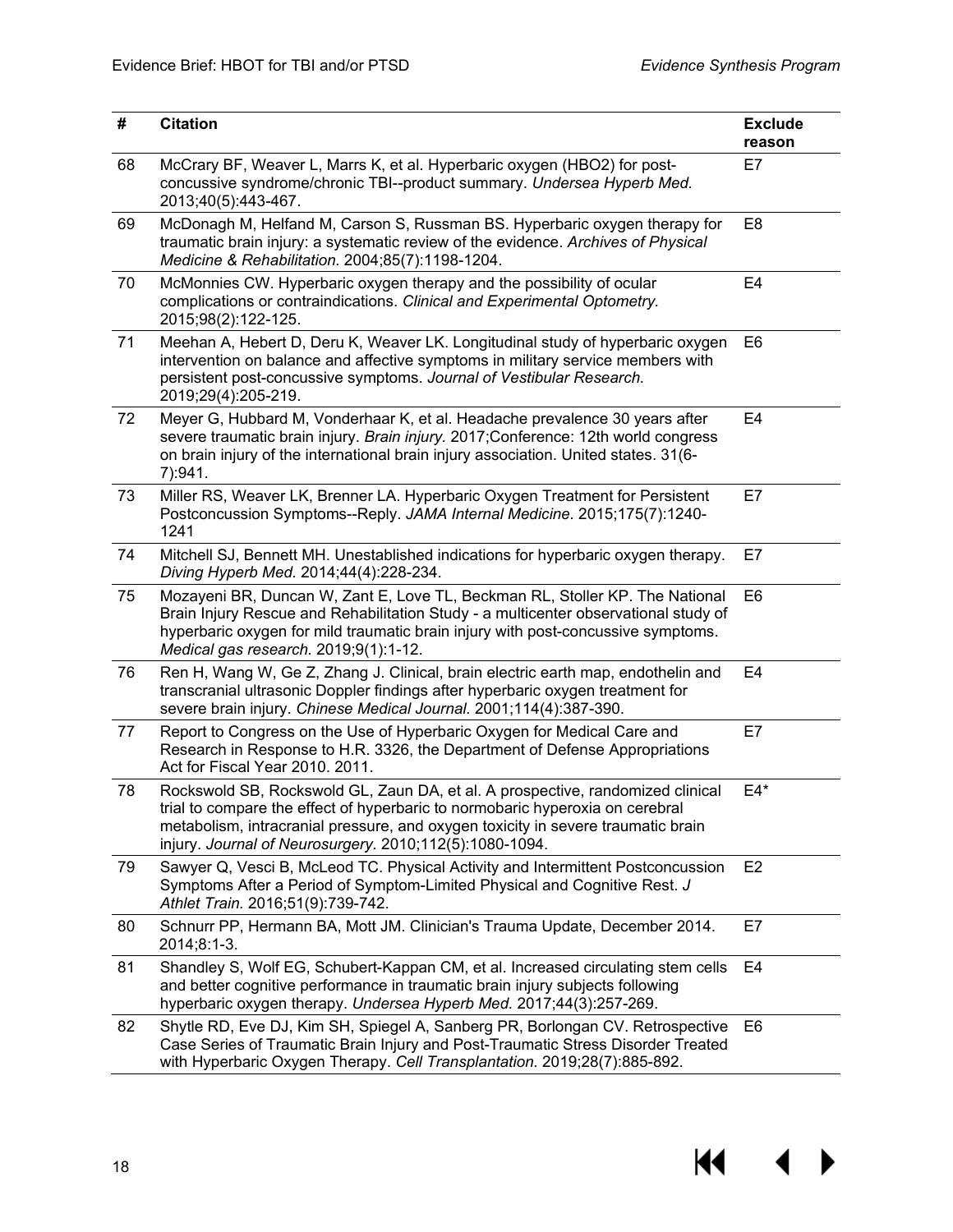| #  | <b>Citation</b>                                                                                                                                                                                                                                                                                     | <b>Exclude</b><br>reason |
|----|-----------------------------------------------------------------------------------------------------------------------------------------------------------------------------------------------------------------------------------------------------------------------------------------------------|--------------------------|
| 83 | Skipper LD, Churchill S, Wilson SH, Deru K, Labutta RJ, Hart BB. Hyperbaric<br>oxygen for persistent post-concussive symptoms: long-term follow-up. Undersea<br>Hyperb Med. 2016;43(5):601-613.                                                                                                     | E <sub>4</sub>           |
| 84 | Stoller KP. All the right moves: the need for the timely use of hyperbaric oxygen<br>therapy for treating TBI/CTE/PTSD. Medical gas research. 2015;5:7.                                                                                                                                             | E7                       |
| 85 | Tal S, Hadanny A, Berkovitz N, Sasson E, Ben-Jacob E, Efrati S. Hyperbaric<br>oxygen may induce angiogenesis in patients suffering from prolonged post-<br>concussion syndrome due to traumatic brain injury. Restor Neurol Neurosci.<br>2015;33(6):943-951.                                        | E <sub>4</sub>           |
| 86 | Tal S, Hadanny A, Sasson E, Suzin G, Efrati S. Hyperbaric Oxygen Therapy Can<br>Induce Angiogenesis and Regeneration of Nerve Fibers in Traumatic Brain Injury<br>Patients. Front Hum Neurosci. 2017;11:508.                                                                                        | E4                       |
| 87 | The American Legion TBI/PTSD Ad Hoc Committee. The War Within: Treatment of E7<br>Traumatic Brain Injury and Post Traumatic Stress Disorder. 2013.                                                                                                                                                  |                          |
| 88 | TreatNow. HBOT Research and Science, 2017.                                                                                                                                                                                                                                                          | E7                       |
| 89 | Tsutsumi Y, Tsutsumi I, Tsujimoto Y, et al. Hyperbaric oxygen therapy for<br>persistent post-concussion syndrome following mild traumatic brain injury.<br>Cochrane Database of Systematic Reviews. 2017(7).                                                                                        | E7                       |
| 90 | United States Government Accountability Office.<br>Research on Hyperbaric Oxygen Therapy to Treat Traumatic Brain Injury and Post-<br>Traumatic Stress Disorder. 2015.                                                                                                                              | E7                       |
| 91 | VanDerMeulen MD. Treatment of traumatic brain injuries: A meta-analysis<br>comparing low level light (Laser)therapy and hyperbaric oxygen therapy.<br>Dissertation Abstracts International: Section B: The Sciences and Engineering.<br>2019;80(3-B(E).                                             | E <sub>8</sub>           |
| 92 | Veterans Affairs/Department of Defense. Clinical Practice Guidelines for The<br>Management of Concussion-mild Traumatic Brain Injury (mTBI). 2016.                                                                                                                                                  | E7                       |
| 93 | Veterans Affairs/Department of Defense. Clinical Practice Guideline for The<br>Management of Posttraumatic Stress Disorder and Acute Stress Disorder. 2017.                                                                                                                                         | E7                       |
| 94 | Walker JM, Mulatya C, Hebert D, Wilson SH, Lindblad AS, Weaver LK. Sleep<br>assessment in a randomized trial of hyperbaric oxygen in U.S. service members<br>with post concussive mild traumatic brain injury compared to normal controls.<br>Sleep Medicine. 2018;51:66-79.                        | E <sub>4</sub>           |
| 95 | Wang Y, Chen D, Chen G. Hyperbaric oxygen therapy applied research in<br>traumatic brain injury: from mechanisms to clinical investigation. Medical gas<br>research. 2014;4:18.                                                                                                                     | E7                       |
| 96 | Wang F, Wang Y, Sun T, Yu HL. Hyperbaric oxygen therapy for the treatment of<br>traumatic brain injury: a meta-analysis. Neurological Sciences. 2016;37(5):693-<br>701.                                                                                                                             | $E8*$                    |
| 97 | Weaver LK, Chhoeu A, Lindblad AS, Churchill S, Deru K, Wilson SH. Executive<br>summary: The Brain Injury and Mechanism of Action of Hyperbaric Oxygen for<br>Persistent Post-Concussive Symptoms after Mild Traumatic Brain Injury (mTBI)<br>(BIMA) Study. Undersea Hyperb Med. 2016;43(5):485-489. | E7                       |
| 98 | Weaver LK, Chhoeu A, Lindblad AS, Churchill S, Wilson SH. Hyperbaric oxygen<br>for mild traumatic brain injury: Design and baseline summary. Undersea Hyperb<br>Med. 2016;43(5):491-509.                                                                                                            | E7                       |

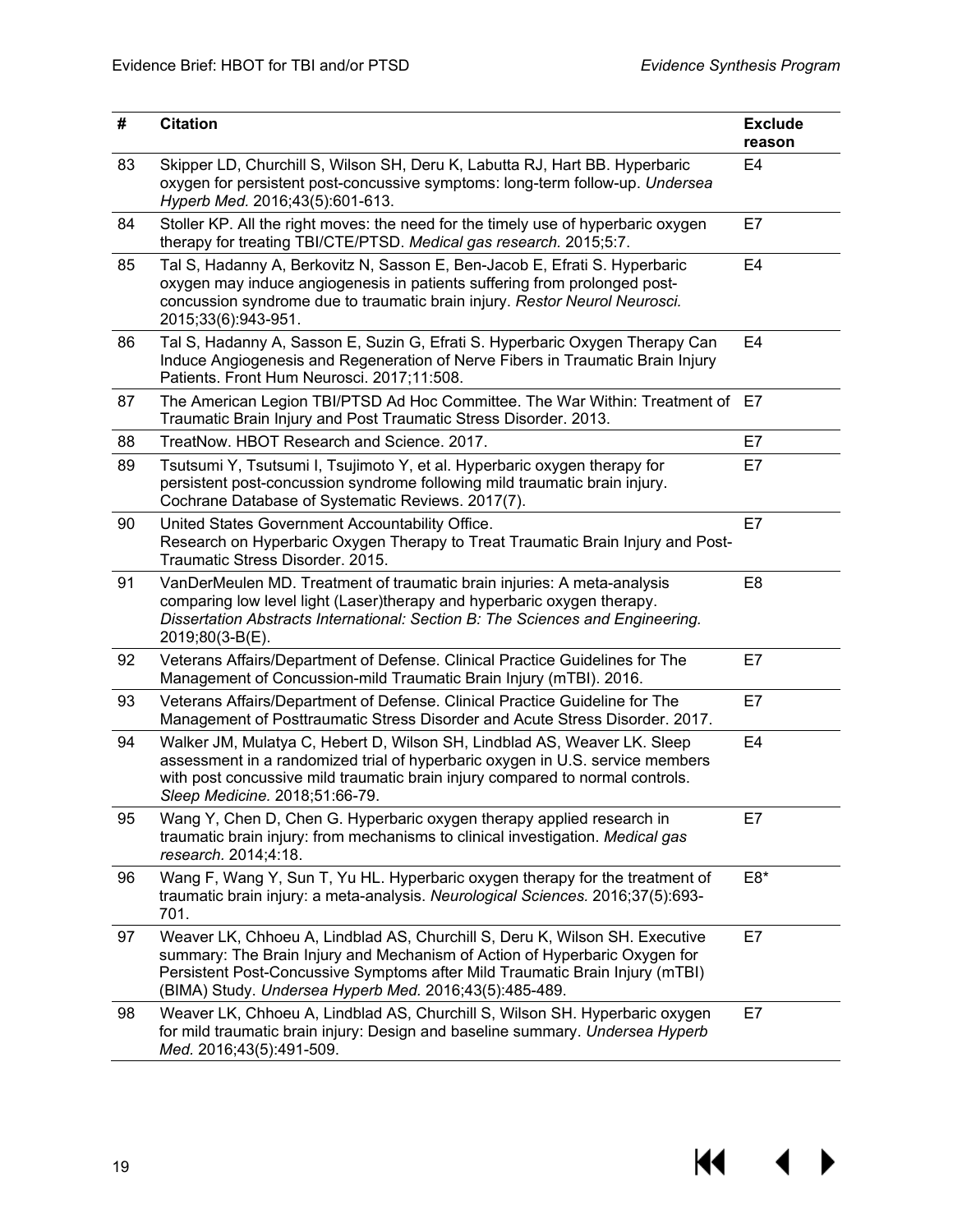| #   | <b>Citation</b>                                                                                                                                                                                                       | <b>Exclude</b><br>reason |
|-----|-----------------------------------------------------------------------------------------------------------------------------------------------------------------------------------------------------------------------|--------------------------|
| 99  | Weaver LK, Cifu D, Hart B, Wolf G, Miller S. Hyperbaric oxygen for post-<br>concussion syndrome: design of Department of Defense clinical trials. Undersea<br>Hyperb Med. 2012;39(4):807-814.                         | E7                       |
| 100 | Williams CS, Spitz MC, Foley JF, Weaver LK, Lindblad AS, Wierzbicki MR.<br>Baseline EEG abnormalities in mild traumatic brain injury from the BIMA study.<br>Undersea Hyperb Med. 2016;43(5):521-530.                 | E4                       |
| 101 | Williams CS, Weaver LK, Lindblad AS, Kumar S, Langford DR. Baseline<br>neurological evaluations in a hyperbaric trial of post-concussive syndrome.<br>Undersea Hyperb Med. 2016;43(5):511-519.                        | E4                       |
| 102 | Wilson SH, Weaver LK, Lindblad AS. Neuropsychological assessments in a<br>hyperbaric trial of post-concussive symptoms. Undersea Hyperb Med.<br>2016;43(5):585-599.                                                   | E4                       |
| 103 | Xu L, Li B, Yang C, Li C, Peng Y. Clinical research on postoperative efficacy and<br>related factors of early simulation hyperbaric oxygen therapy for severe<br>craniocerebral injury. Pak. 2016;29(1 Suppl):273-280 | E <sub>4</sub>           |

\*Included in 2018 ESP report

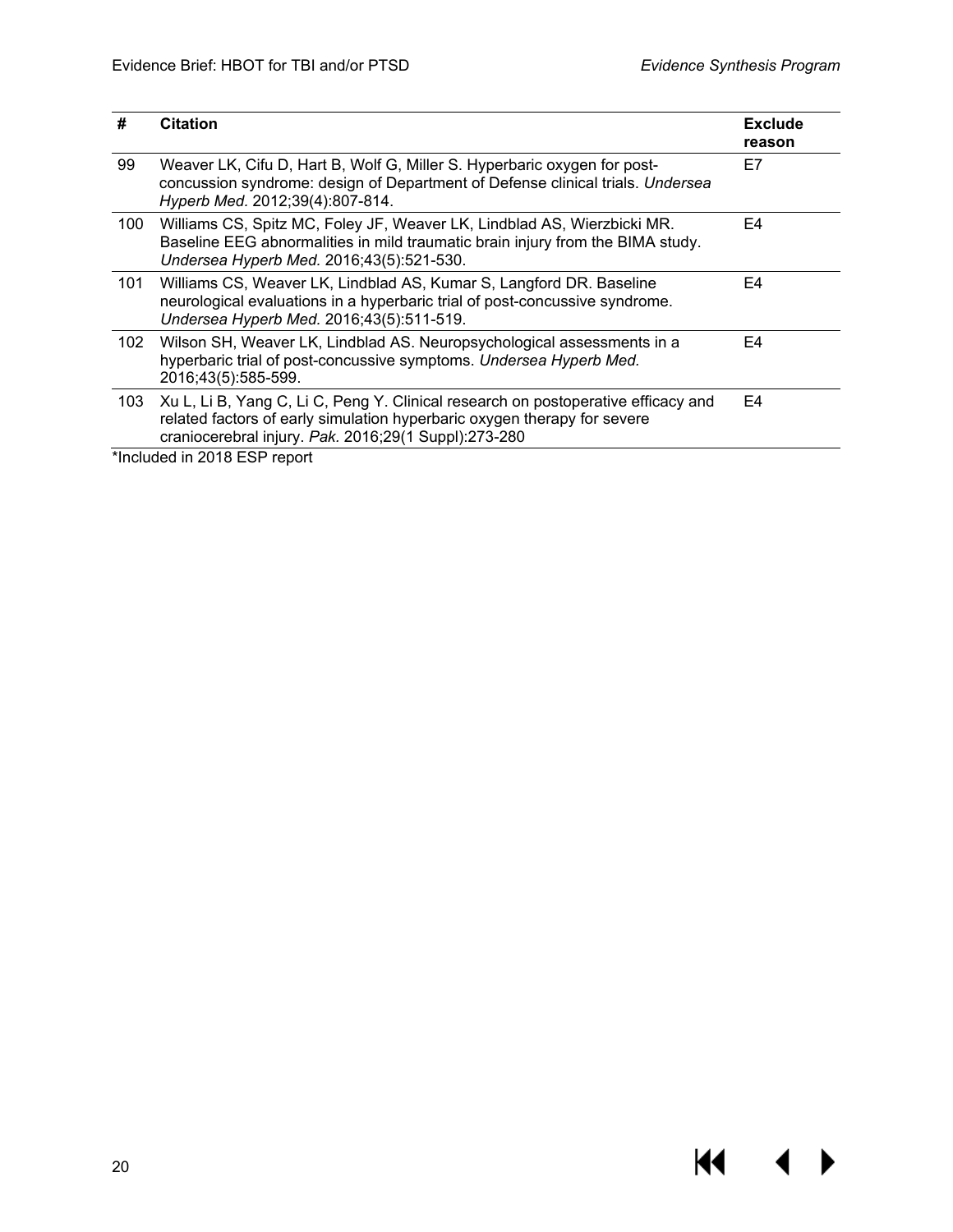## **APPENDIX E: EVIDENCE TABLES**

#### **CHARACTERISTICS OF INCLUDED PRIMARY STUDIES**

<span id="page-22-1"></span><span id="page-22-0"></span>

| <b>Author</b><br>Year                                    | Study design                            | <b>Population</b>                                               | TBI severity, #<br><b>TBIs, time since</b>          | % with PTSD diagnosis<br>or meeting criteria for | <b>HBOT Characteristics</b>                                        | Comparator                        |
|----------------------------------------------------------|-----------------------------------------|-----------------------------------------------------------------|-----------------------------------------------------|--------------------------------------------------|--------------------------------------------------------------------|-----------------------------------|
| $\mathsf{N}$                                             | <b>Setting</b>                          | <b>Patient</b><br><b>Characteristics</b>                        | <b>TBI</b>                                          | baseline PTSD score                              |                                                                    |                                   |
|                                                          | <b>Follow-up</b>                        |                                                                 |                                                     |                                                  |                                                                    |                                   |
| Artru, 1976 <sup>8</sup>                                 | <b>RCT</b>                              | Patients with head<br>injuries in a coma in a                   | Severity of coma:<br>9.49 (Jouvet scale)            | <b>NR</b>                                        | 2.5 ATA<br>10 daily 1.5-hour sessions, 4                           | Standard care<br>(details NR)     |
| $N = 60$                                                 | Neurological<br><b>ICU</b>              | neurological ICU                                                |                                                     |                                                  | days no session, repeated until<br>patient recovered               |                                   |
|                                                          | 12 months                               | Age: 30 yrs<br>%male: NR<br>%white: NR                          |                                                     |                                                  | consciousness or died                                              |                                   |
| <b>BIMA</b><br>Weaver,                                   | <b>RCT</b>                              | Military personnel with<br>persistent post-                     | mild TBI<br>Mean 3.6 mild TBIs                      | 49%                                              | 1.5 ATA<br>40 1-hour sessions (> 99%                               | Sham HBOT at 1.2<br>ATA, room air |
| 2018 <sup>9</sup><br>Hart, 2019 <sup>10</sup><br>Weaver, | Military<br>Outpatient                  | concussive symptoms<br>3 to 5 years after mild<br><b>TBI</b>    | (lifetime),<br>26 months post<br>most recent TBI    |                                                  | oxygen) over 12 weeks                                              |                                   |
| 201911<br>Churchill,<br>2019 <sup>12</sup><br>$N=71$     | 12 months (24-<br>36 in 42<br>patients) | Age: 32.8 yrs<br>%male: 98.6<br>%white: NR                      |                                                     |                                                  |                                                                    |                                   |
| Boussi-<br>Gross,<br>201313                              | Randomized<br><b>Crossover Trial</b>    | mTBI patients 1-6<br>years after injury with<br>post-concussion | mild TBI<br>33-month average<br>time since mild TBI | <b>NR</b>                                        | <b>1.5 ATA</b><br>40 1-hour sessions (100%<br>oxygen), 5 days/week | No treatment                      |
| $N = 90$                                                 | Outpatient<br>Hyperbaric                | syndrome                                                        |                                                     |                                                  |                                                                    |                                   |
| (56)                                                     | Chamber                                 | Age: 44 yrs                                                     |                                                     |                                                  |                                                                    |                                   |
| analyzed)                                                | 2 months                                | %male: 43<br>%white: NR                                         |                                                     |                                                  |                                                                    |                                   |

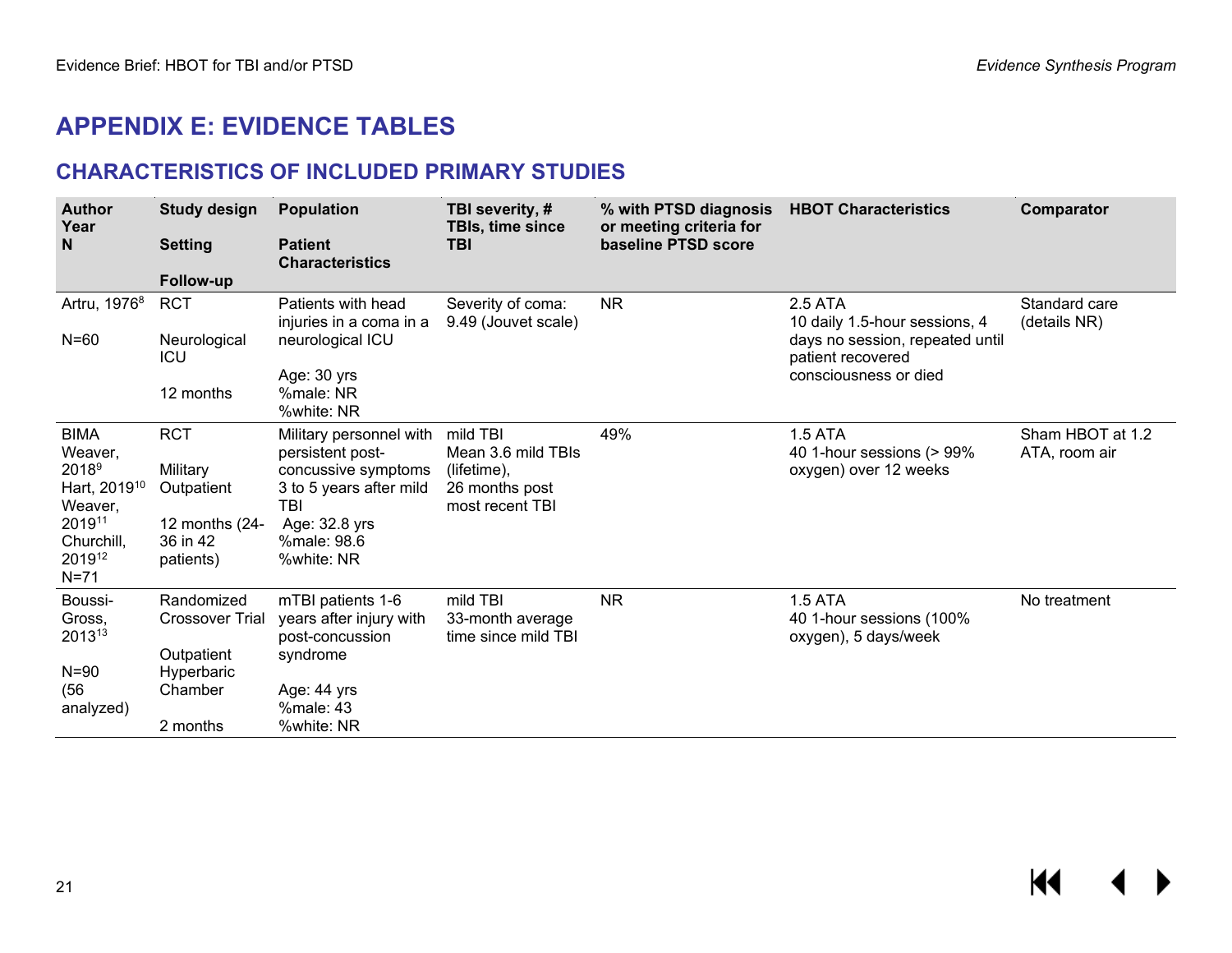| <b>Author</b><br>Year                                                                 | <b>Study design</b>                              | <b>Population</b>                                                                                                                                     | TBI severity, #<br>TBIs, time since                                                                               | % with PTSD diagnosis<br>or meeting criteria for | <b>HBOT Characteristics</b>                                                                  | Comparator                                                             |
|---------------------------------------------------------------------------------------|--------------------------------------------------|-------------------------------------------------------------------------------------------------------------------------------------------------------|-------------------------------------------------------------------------------------------------------------------|--------------------------------------------------|----------------------------------------------------------------------------------------------|------------------------------------------------------------------------|
| N                                                                                     | <b>Setting</b>                                   | <b>Patient</b><br><b>Characteristics</b>                                                                                                              | <b>TBI</b>                                                                                                        | baseline PTSD score                              |                                                                                              |                                                                        |
|                                                                                       | Follow-up                                        |                                                                                                                                                       |                                                                                                                   |                                                  |                                                                                              |                                                                        |
| Cifu, 2014 <sup>14</sup><br>Cifu, 2014 <sup>15</sup><br>Walker,<br>201416<br>$N = 61$ | <b>RCT</b><br>Military<br>Outpatient<br>3 months | Military personnel with<br>mTBI and post-<br>concussive symptoms<br>for at least 3 months<br>Age: 23.2 yrs<br>%male: 100<br>%white: 78.3              | mild TBI<br>8.5 month average<br>since most recent<br>mTBI, all<br>deployment-related<br>mTBI caused by<br>blasts | 36%                                              | 2.0 ATA<br>40 1-hour sessions (75% (1.5)<br>ATA equivalent) or 100%<br>oxygen) over 10 weeks | 2.0 ATA, 10.5%<br>oxygen (1.0 ATA<br>equivalent, known as<br>sham air) |
| <b>HOPPS</b><br>Miller,<br>201517<br>Weaver,<br>201911<br>Churchill,<br>201912        | <b>RCT</b><br>Military<br>Outpatient<br>10 weeks | Military<br>servicemembers with<br>post-concussive<br>symptoms for at least<br>4 months, most recent<br>was at least 4 months<br>before randomization | mild TBI<br>Mean 3 mTBIs<br>(lifetime),<br>average 23 months<br>since last TBI                                    | 65%                                              | <b>1.5 ATA</b><br>40 1-hour sessions (100%<br>oxygen) over 10 weeks                          | 1.2 ATA or standard<br>post-concussive care<br>only                    |
| $N=72$                                                                                |                                                  | Age: 31.4 yrs<br>%male: 96<br>%white: NR                                                                                                              |                                                                                                                   |                                                  |                                                                                              |                                                                        |
| Harch,<br>202018                                                                      | Randomized<br><b>Crossover Trial</b>             | Patients with 1 or<br>more blunt or blast<br>TBIs at least 6 months                                                                                   | mild TBI<br>Mean 3.8 mTBIs<br>at least 6 months                                                                   | 0% clinical PTSD (CAPS)<br>61% PCL >=50          | 150 kPa<br>40 1-hour sessions, 5<br>days/week                                                | No treatment                                                           |
| $N=63$                                                                                | Outpatient<br>hyperbaric<br>center               | prior with post-<br>concussive symptoms                                                                                                               | since last TBI                                                                                                    |                                                  |                                                                                              |                                                                        |
|                                                                                       | 2 months                                         | Age: 42.6<br>%male: 45.1<br>%white: 92                                                                                                                |                                                                                                                   |                                                  |                                                                                              |                                                                        |
| Lin, 2008 <sup>19</sup>                                                               | <b>RCT</b>                                       | Hospitalized patients<br>with moderate to                                                                                                             | Mean GCS<br>baseline: 8.0                                                                                         | <b>NR</b>                                        | 2.0 ATA<br>20 2-hour sessions (100%                                                          | Standard<br>neurosurgical therapy                                      |
| $N = 44$                                                                              | Outpatient<br>hyperbaric                         | severe TBI                                                                                                                                            | average time since<br>injury: 27.5 days                                                                           |                                                  | oxygen), once a day for 20<br>days over 4 weeks                                              |                                                                        |
|                                                                                       | center                                           | Age: 66% aged 25-64<br>%male: 86.3                                                                                                                    |                                                                                                                   |                                                  |                                                                                              |                                                                        |
|                                                                                       | 6 months                                         | %white: NR                                                                                                                                            |                                                                                                                   |                                                  |                                                                                              |                                                                        |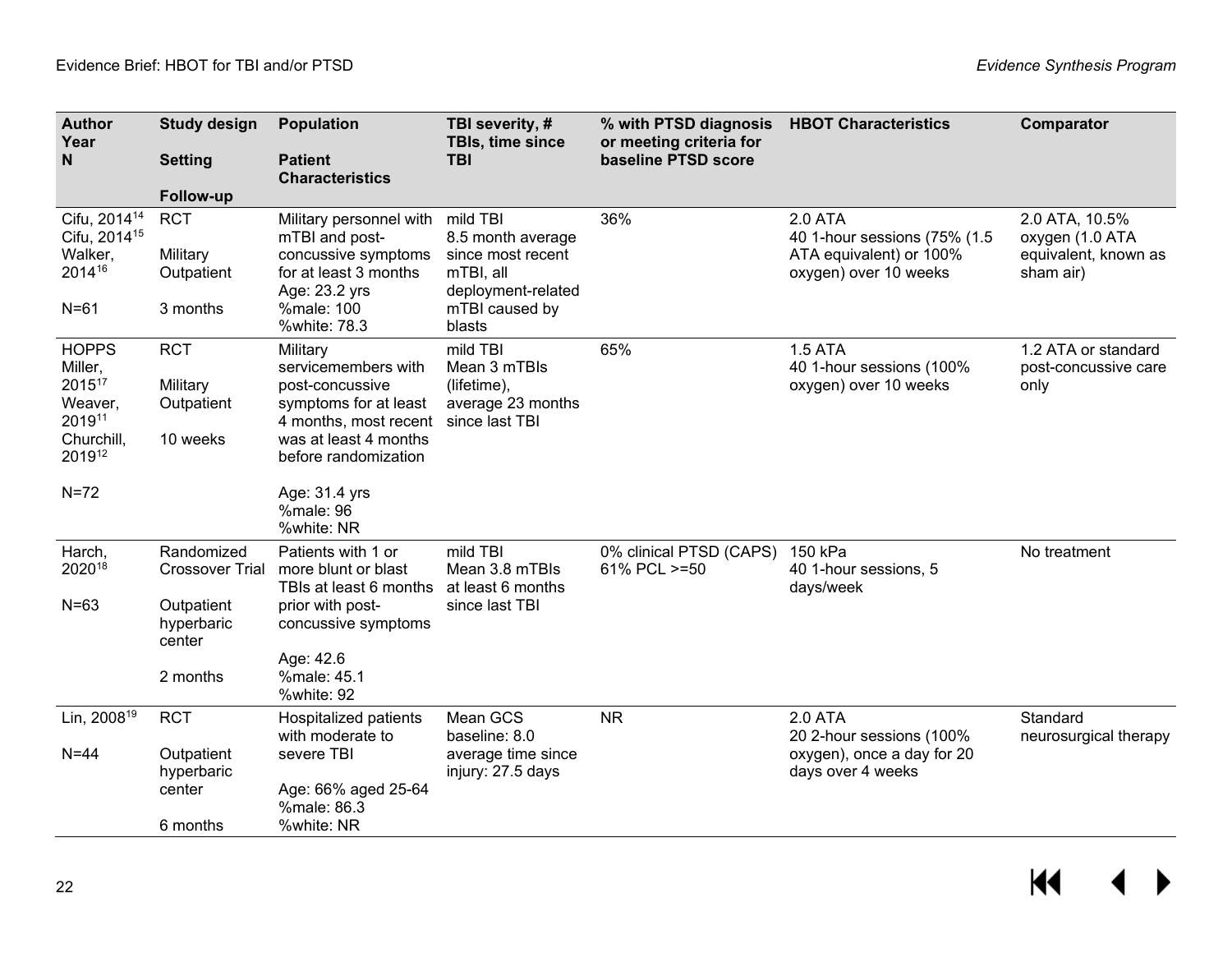| <b>Author</b><br>Year   | <b>Study design</b> | <b>Population</b>                                | TBI severity, #<br>TBIs, time since       | % with PTSD diagnosis<br>or meeting criteria for | <b>HBOT Characteristics</b>                                    | Comparator                                      |
|-------------------------|---------------------|--------------------------------------------------|-------------------------------------------|--------------------------------------------------|----------------------------------------------------------------|-------------------------------------------------|
| N                       | <b>Setting</b>      | <b>Patient</b><br><b>Characteristics</b>         | <b>TBI</b>                                | baseline PTSD score                              |                                                                |                                                 |
|                         | Follow-up           |                                                  |                                           |                                                  |                                                                |                                                 |
| Ren, 2001 <sup>20</sup> | <b>RCT</b>          | Hospitalized patients<br>with severe brain       | Mean GCS<br>baseline: 5.2                 | <b>NR</b>                                        | 0.25 mPa<br>30-40 40-60-minute sessions                        | Dehydrating, cortical<br>steroid and antibiotic |
| $N=55$                  | Inpatient           | injury                                           |                                           |                                                  | (100% oxygen), delivered in 10<br>session increments/4 days    | therapy                                         |
|                         | 6 months            | Age: 34.9 yrs<br>%male: 76.4<br>%white: NR       |                                           |                                                  |                                                                |                                                 |
| Rockswold,<br>198521    | <b>RCT</b>          | Hospitalized, severely<br>brain-injured patients | All ppts had<br>GCS<10                    | <b>NR</b>                                        | <b>1.5 ATA</b><br>1-hour sessions (100% oxygen)                | <b>Standard intensive</b><br>neurosurgical      |
| $N = 30$                | Inpatient           | Age: NR                                          |                                           |                                                  | every 4-8 hours for 2 weeks<br>until patient was brain dead or | treatment                                       |
|                         | 18 months           | %male: NR<br>%white: NR                          |                                           |                                                  | awake                                                          |                                                 |
| Rockswold,<br>199222    | <b>RCT</b>          | Hospitalized, severely<br>brain-injured patients | Mean GCS<br>baseline: 6.2                 | <b>NR</b>                                        | <b>1.5 ATA</b><br>1-hour sessions (100% oxygen)                | Standard intensive<br>neurosurgical             |
| $N = 168$               | Inpatient           | Age: 32.5                                        |                                           |                                                  | every 8 hours for 2 weeks until<br>patient was brain dead or   | treatment                                       |
|                         | 12 months           | %male: 74<br>%white: NR                          |                                           |                                                  | awake                                                          |                                                 |
| Rockswold<br>201323     | <b>RCT</b>          | Hospitalized patients<br>with severe TBI         | Mean GCS<br>baseline: 5.7                 | <b>NR</b>                                        | <b>1.5 ATA</b><br>1-hour sessions (100% oxygen)                | Standard intensive<br>neurosurgical             |
|                         | Inpatient           |                                                  |                                           |                                                  | followed by 1.0 ATA every 24                                   | treatment                                       |
| $N=42$                  | 6 months            | Age: 35<br>%male: 72.7<br>%white: NR             |                                           |                                                  | hours for 3 days                                               |                                                 |
| Shi, 2003 <sup>24</sup> | <b>RCT</b>          | Hospitalized patients<br>with post brain injury  | 76.9% headache,<br>dizziness, poor        | <b>NR</b>                                        | $0.1$ mPa<br>10 90-min sessions (96%                           | Medication therapy                              |
| $N = 320$               | <b>NR</b>           | neural status                                    | memory, and poor<br>concentration,        |                                                  | oxygen) over 10 days                                           |                                                 |
|                         | 18 months           | Age: 38.5<br>%male: 67.2<br>%white: NR           | 12.8% epilepsy,<br>10.3%<br>hydrocephalus |                                                  |                                                                |                                                 |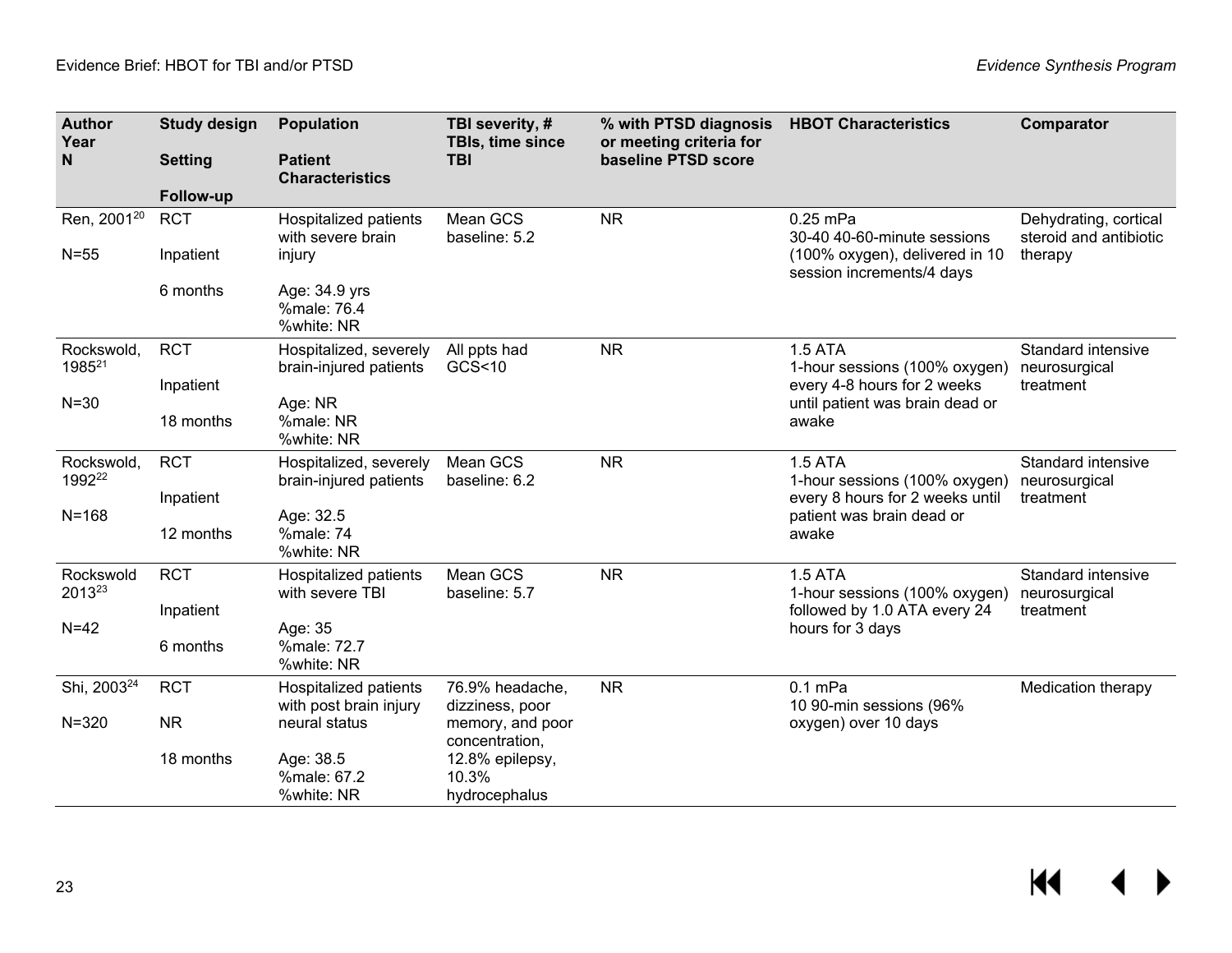| <b>Author</b><br>Year    | Study design           | <b>Population</b>                            | TBI severity, #<br>TBIs, time since     | % with PTSD diagnosis<br>or meeting criteria for | <b>HBOT Characteristics</b>                       | Comparator                           |
|--------------------------|------------------------|----------------------------------------------|-----------------------------------------|--------------------------------------------------|---------------------------------------------------|--------------------------------------|
| N.                       | <b>Setting</b>         | <b>Patient</b><br><b>Characteristics</b>     | <b>TBI</b>                              | baseline PTSD score                              |                                                   |                                      |
|                          | Follow-up              |                                              |                                         |                                                  |                                                   |                                      |
| Wolf, 2012 <sup>25</sup> | <b>RCT</b><br>Military | Military<br>servicemembers with              | mild TBI<br>Mean 3.4                    | <b>NR</b>                                        | 1.3 ATA (sham)                                    | Post-concussive<br>symptoms (ImPACT, |
| Wolf, 2012 <sup>26</sup> | outpatient             | post-concussive<br>symptoms and at least     | concussions prior to<br>injury.         |                                                  |                                                   | PCL-M).                              |
| Wolf, 2015 <sup>27</sup> | 14 weeks               | one combat-related<br>mTBI.                  | 66% ppts had TBIs<br>from IED, 16% from |                                                  |                                                   |                                      |
| $N = 50$                 |                        |                                              | head trauma, and                        |                                                  |                                                   |                                      |
|                          |                        | Age: 28.3                                    | 18% from both.                          |                                                  |                                                   |                                      |
|                          |                        | %male: 96<br>%white: NR                      |                                         |                                                  |                                                   |                                      |
| Xie, 2007 <sup>28</sup>  | <b>RCT</b>             | Hospitalized patients<br>with craniocerebral | Baseline GCS = 8.2                      | NR.                                              | $0.2 - 0.25$ mPa<br>10 70-80 min sessions, once a | Standard<br>neurosurgical therapy    |
| $N=60$                   | Inpatient              | injury                                       |                                         |                                                  | day for 10 days                                   |                                      |
|                          | <b>NR</b>              | Age: 26                                      |                                         |                                                  |                                                   |                                      |
|                          |                        | %male: 62<br>%white: NR                      |                                         |                                                  |                                                   |                                      |

*Abbreviations.* ATA=Atmospheres absolute, CAPS=Clinician Administered PTSD Scale, GCSG=Glasgow Coma Scale, HBOT=Hyperbaric oxygen therapy, ICU=Intensive care unit, imPACT=Immediate post-concussive assessment, kPA=Kilopascal pressure unit, mTBI=Mild traumatic brain injury, mPa=Megapascal pressure unit, NR=Not reported, PCL-M=PTSD Checklist – Military Version, Ppts=Participants, PTSD=Post traumatic stress disorder, RCT=Randomized controlled trial, TBI=Traumatic Brain Injury.

#### **OUTCOME DATA OF INCLUDED PRIMARY STUDIES**

<span id="page-25-0"></span>A data table of effect estimates used in meta-analyses is available upon request by contacting **ESP.CC@va.gov**.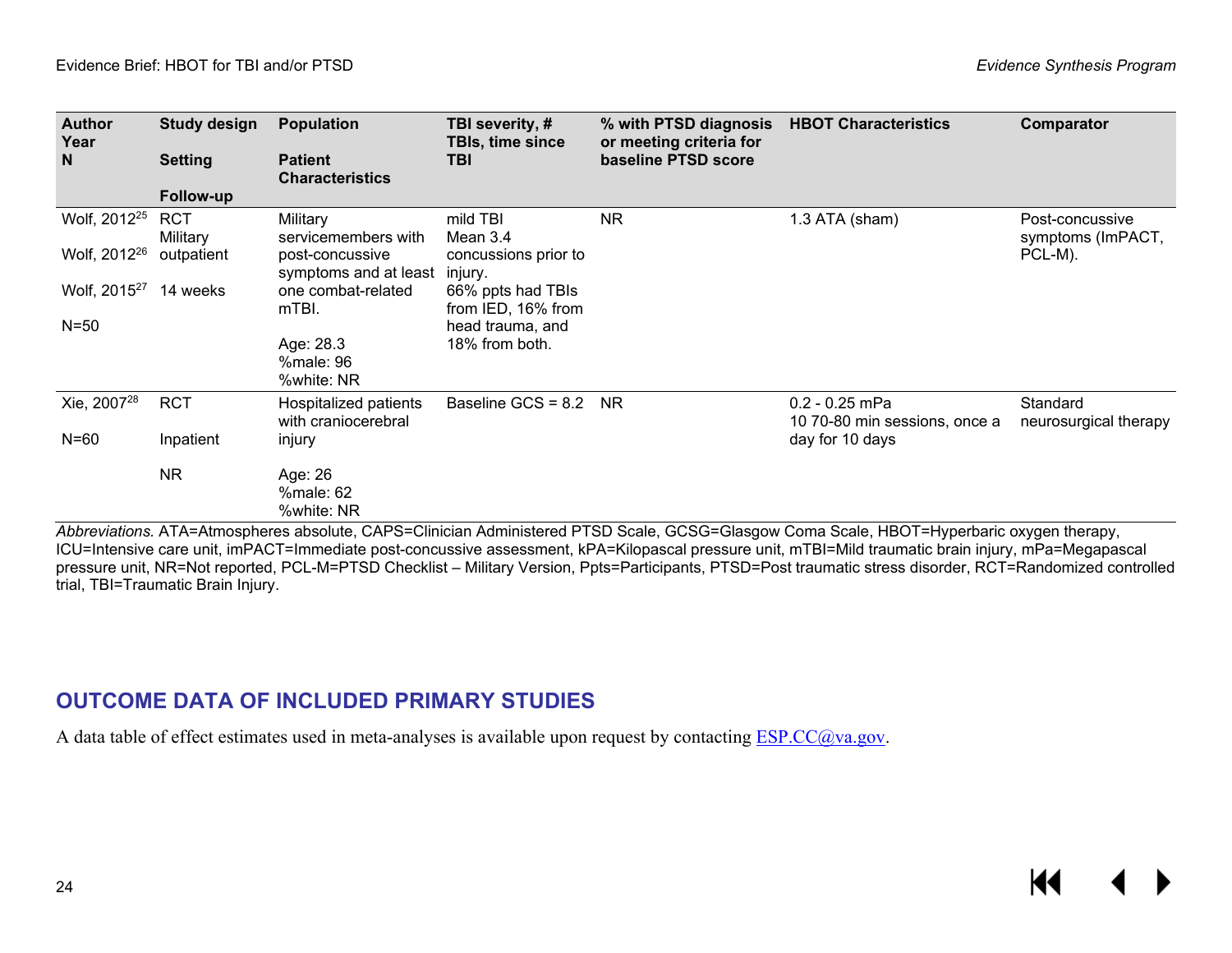#### **QUALITY ASSESSMENT OF INCLUDED PRIMARY STUDIES**

<span id="page-26-0"></span>

| <b>Author</b><br>Year                                                             | <b>Risk of bias from</b><br>randomization<br>process                                                                                                                                                                                                                           | <b>Risk of bias</b><br>from deviation<br>from intended<br>interventions<br>(assignment)                                                       | <b>Risk of bias from</b><br>deviation from<br>intended<br>interventions<br>(adherence)                                                                                                                                                                                                                                                                   | <b>Risk of bias from</b><br>missing outcome data                                            | <b>Risk of bias in</b><br>measurement of<br>the outcome                                                                                                                                                                                 | Risk of bias in<br>selection of the<br>reported result                                                                         | <b>Overall</b><br>bias<br>(High,<br>Low,<br>Unclear) |
|-----------------------------------------------------------------------------------|--------------------------------------------------------------------------------------------------------------------------------------------------------------------------------------------------------------------------------------------------------------------------------|-----------------------------------------------------------------------------------------------------------------------------------------------|----------------------------------------------------------------------------------------------------------------------------------------------------------------------------------------------------------------------------------------------------------------------------------------------------------------------------------------------------------|---------------------------------------------------------------------------------------------|-----------------------------------------------------------------------------------------------------------------------------------------------------------------------------------------------------------------------------------------|--------------------------------------------------------------------------------------------------------------------------------|------------------------------------------------------|
| Artru 1976 <sup>8</sup>                                                           | Unclear                                                                                                                                                                                                                                                                        | Unclear                                                                                                                                       | High                                                                                                                                                                                                                                                                                                                                                     | Low                                                                                         | Unclear                                                                                                                                                                                                                                 | Unclear                                                                                                                        | High                                                 |
|                                                                                   | Random sequence<br>and allocation<br>concealment method<br>not described. Age,<br>severity of coma, and<br>"therapeutic<br>measures" similar<br>between groups but<br>% with acute<br>subdural hematoma<br>was different. Other<br>differences between<br>groups not reported. | Participants<br>unconscious.<br>Unclear if there<br>were deviations<br>in assignment or<br>intervention<br>protocol.                          | Participants<br>unconscious. Time lags<br>to start of intervention<br>resulted in only 17 of<br>31 pts having 4<br>sessions within first 7<br>days. 11 cases<br>discontinued tx, due to<br>intolerance. 7 pts that<br>were categorized as<br>not operated on were<br>eventually operated on,<br>but rates similar<br>between HBOT and<br>control groups. | Appears to be outcome<br>data for all participants.                                         | Outcome<br>assessors likely<br>aware of<br>intervention<br>assignment.<br>Mortality and<br>length of coma<br>unlikely to be<br>affected by<br>knowledge of<br>intervention,<br>unclear how<br>"quality of<br>recovery" was<br>measured. | Protocol not<br>readily accessible.                                                                                            |                                                      |
| <b>BIMA</b><br>Weaver,                                                            | Low                                                                                                                                                                                                                                                                            | Unclear                                                                                                                                       | Low                                                                                                                                                                                                                                                                                                                                                      | Low                                                                                         | Low                                                                                                                                                                                                                                     | Low                                                                                                                            | Low                                                  |
| 2018 <sup>9</sup><br>Hart,<br>201910<br>Weaver,<br>201911<br>Churchill.<br>201912 | Computer-generated<br>randomization. Some<br>differences between<br>groups (age, anger<br>control, diffuse/<br>traumatic axonal<br>injury) at baseline.<br>Adjustment for<br>baseline differences<br>in analyses.                                                              | Participants<br>blinded to<br>intervention<br>status. Unclear if<br>there were<br>deviations in<br>assignment or<br>intervention<br>protocol. | Participants blinded to<br>interventions status.<br>81% of HBOT and 86%<br>of sham ppts<br>completed 40<br>sessions. Medication,<br>supplement, and<br>therapy use similar<br>between groups.                                                                                                                                                            | 36/36 HBOT group<br>completed 12-month visit<br>and 32/35 sham<br>completed 12-month visit. | Outcome<br>assessors were<br>blinded. Outcomes<br>self-reported, but<br>participants<br>blinded.                                                                                                                                        | Other outcomes<br>besides post-<br>concussive<br>symptoms not<br>listed in protocol.<br>However, no<br>apparent<br>deviations. |                                                      |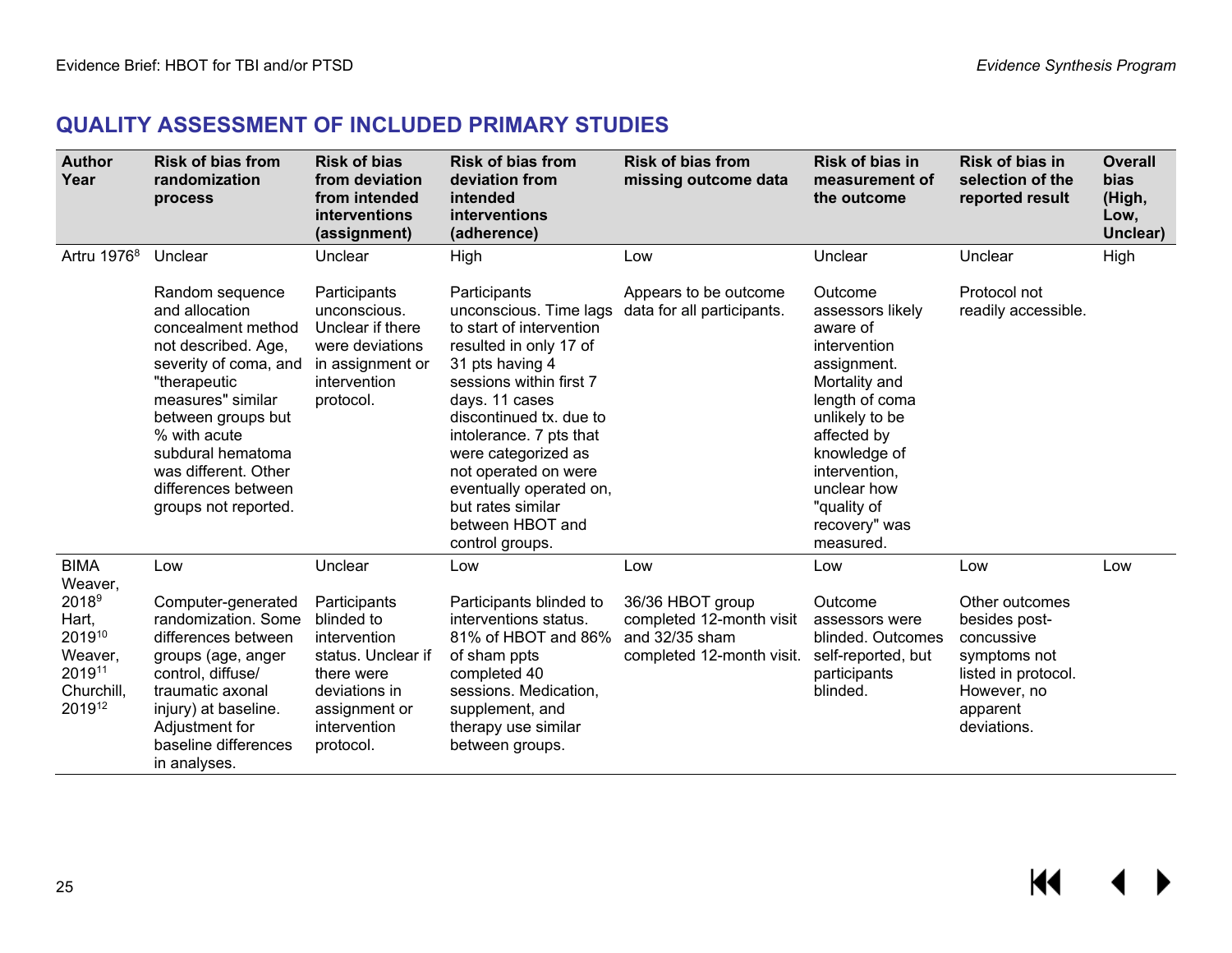| <b>Author</b><br>Year                | <b>Risk of bias from</b><br>randomization<br>process                                                                                         | <b>Risk of bias</b><br>from deviation<br>from intended<br>interventions<br>(assignment)                                                     | <b>Risk of bias from</b><br>deviation from<br>intended<br>interventions<br>(adherence)                                                                                                                                                           | <b>Risk of bias from</b><br>missing outcome data                                                                                                                                                                                                                              | Risk of bias in<br>measurement of<br>the outcome                                                                                                                                 | Risk of bias in<br>selection of the<br>reported result                                                                                              | <b>Overall</b><br><b>bias</b><br>(High,<br>Low,<br>Unclear) |
|--------------------------------------|----------------------------------------------------------------------------------------------------------------------------------------------|---------------------------------------------------------------------------------------------------------------------------------------------|--------------------------------------------------------------------------------------------------------------------------------------------------------------------------------------------------------------------------------------------------|-------------------------------------------------------------------------------------------------------------------------------------------------------------------------------------------------------------------------------------------------------------------------------|----------------------------------------------------------------------------------------------------------------------------------------------------------------------------------|-----------------------------------------------------------------------------------------------------------------------------------------------------|-------------------------------------------------------------|
| Boussi-<br>Gross,                    | Unclear                                                                                                                                      | Unclear                                                                                                                                     | Unclear                                                                                                                                                                                                                                          | High                                                                                                                                                                                                                                                                          | Unclear.                                                                                                                                                                         | Low                                                                                                                                                 | High                                                        |
| 201313                               | Random sequence<br>and allocation<br>concealment method<br>not described. Only 1<br>significant difference<br>between groups<br>(education). | Participants<br>aware of<br>intervention<br>status. Unclear if<br>there were<br>deviations in<br>assignment or<br>intervention<br>protocol. | Participants aware of<br>intervention status. 4<br>ppts excluded due to<br>inconsistent use of<br>medications (2 in each<br>group). 4 patients<br>dropped out and did<br>not complete<br>intervention protocol (1<br>crossover, 3<br>treatment). | Only 24/45 crossover and<br>32/45 HBOT ppts<br>completed study. 19<br>patients withdrew<br>consent prior to<br>intervention (13<br>crossover, 6 treatment).<br>11 (out of 71 who started<br>treatment) patients were<br>excluded from analysis (7<br>crossover, 4 treatment). | Outcome<br>assessors likely<br>aware of<br>intervention<br>assignment, and<br>neurological test<br>outcomes could<br>have been<br>influenced by<br>knowledge of<br>intervention. | Only "neurological<br>evaluation" listed<br>in protocol and<br>there is no mention<br>of quality of life.<br>However, no<br>apparent<br>deviations. |                                                             |
| Cifu,<br>201414                      | Low                                                                                                                                          | Low                                                                                                                                         | Low                                                                                                                                                                                                                                              | Low                                                                                                                                                                                                                                                                           | Low                                                                                                                                                                              | Low                                                                                                                                                 | Low                                                         |
| Cifu,<br>201415<br>Walker,<br>201416 | Computer-generated<br>randomization. No<br>differences between<br>groups at baseline.                                                        | Participants<br>blinded to<br>intervention<br>status. 100%<br>received<br>intervention as<br>assigned.                                      | Participants blinded to<br>intervention status. All<br>participants received<br>assigned intervention,<br>3 lost to follow-up.<br>Unclear<br>cointerventions.                                                                                    | 3/61 ppts lost to follow<br>up.                                                                                                                                                                                                                                               | Investigators and<br>participants were<br>blinded.                                                                                                                               | No deviations from<br>protocol observed.                                                                                                            |                                                             |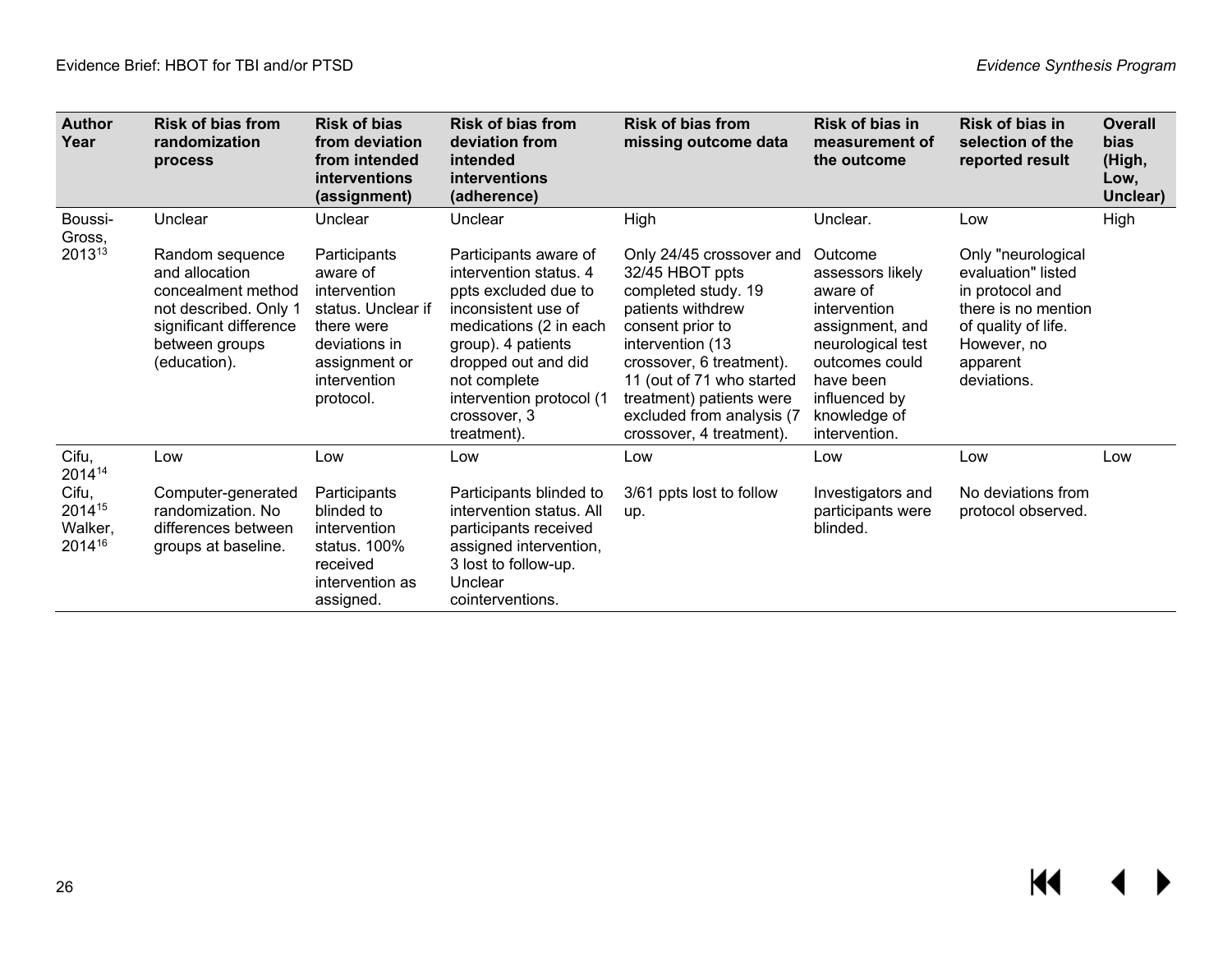| <b>Author</b><br>Year                                                          | <b>Risk of bias from</b><br>randomization<br>process                                                                                                                                  | <b>Risk of bias</b><br>from deviation<br>from intended<br>interventions<br>(assignment)                                                                                                              | <b>Risk of bias from</b><br>deviation from<br>intended<br>interventions<br>(adherence)                                                                                                                                                 | <b>Risk of bias from</b><br>missing outcome data                                                                                                                                          | Risk of bias in<br>measurement of<br>the outcome                                                                                                                                          | Risk of bias in<br>selection of the<br>reported result                                                                                        | <b>Overall</b><br>bias<br>(High,<br>Low,<br>Unclear) |
|--------------------------------------------------------------------------------|---------------------------------------------------------------------------------------------------------------------------------------------------------------------------------------|------------------------------------------------------------------------------------------------------------------------------------------------------------------------------------------------------|----------------------------------------------------------------------------------------------------------------------------------------------------------------------------------------------------------------------------------------|-------------------------------------------------------------------------------------------------------------------------------------------------------------------------------------------|-------------------------------------------------------------------------------------------------------------------------------------------------------------------------------------------|-----------------------------------------------------------------------------------------------------------------------------------------------|------------------------------------------------------|
| <b>HOPPS</b><br>Miller,<br>201517<br>Weaver,<br>201911<br>Churchill,<br>201912 | Unclear<br>Random sequence<br>and allocation<br>concealment method<br>not described. No<br>baseline differences<br>between groups.                                                    | Unclear<br>Participants<br>blinded to<br>intervention<br>status, although 1<br>group received<br>usual care.<br>Unclear if there<br>were deviations<br>in assignment or<br>intervention<br>protocol. | Low<br>Participants blinded to<br>intervention status,<br>although 1 group<br>received usual care. 7<br>pts discontinued<br>(similar #s between<br>groups). Concurrent<br>interventions for PCS<br>and PTSD similar<br>between groups. | Low<br>8/72 lost to follow-up.<br>Unclear handling of<br>missing data.                                                                                                                    | Unclear<br>Outcome<br>assessors blinded<br>to intervention<br>group. Some self-<br>report outcomes<br>could be influenced<br>by knowledge of<br>intervention for the<br>usual care group. | Low for post-<br>concussive<br>symptoms.<br>High for composite<br>measure of HBOT<br>effectiveness<br>(Weaver 2019)                           | Low                                                  |
| Harch,<br>202018                                                               | Low<br>Computer generated<br>random sequence<br>generation. Allocation<br>concealment method<br>not described. No<br>baseline differences<br>between treatment<br>and control groups. | Unclear<br>Participants<br>aware of<br>intervention<br>status, $6/31$<br>HBOT and 2/29<br>control did not<br>receive allocated<br>intervention.                                                      | Unclear<br>Participants aware of<br>intervention status.<br>4/63 did not complete<br>all 40 sessions, 10<br>dropouts after<br>randomization (8)<br>treatment, 2 control)<br>Unclear matching of<br>dropouts to flow<br>diagram.        | Unclear<br>7/63 lost to follow-up, #s<br>similar between groups.<br>72-83% included in<br>analysis. 50/60 included<br>in post-HBOT analysis<br>and 43/60 completed 2-<br>month follow-up. | Unclear<br>Outcome assessor<br>blinded to<br>intervention group,<br>but some<br>outcomes were<br>self-report.                                                                             | Low<br>Depression and<br>anxiety<br>measurements not<br>reported in<br>Clinicaltrials.gov<br>protocol. However,<br>no apparent<br>deviations. | Unclear                                              |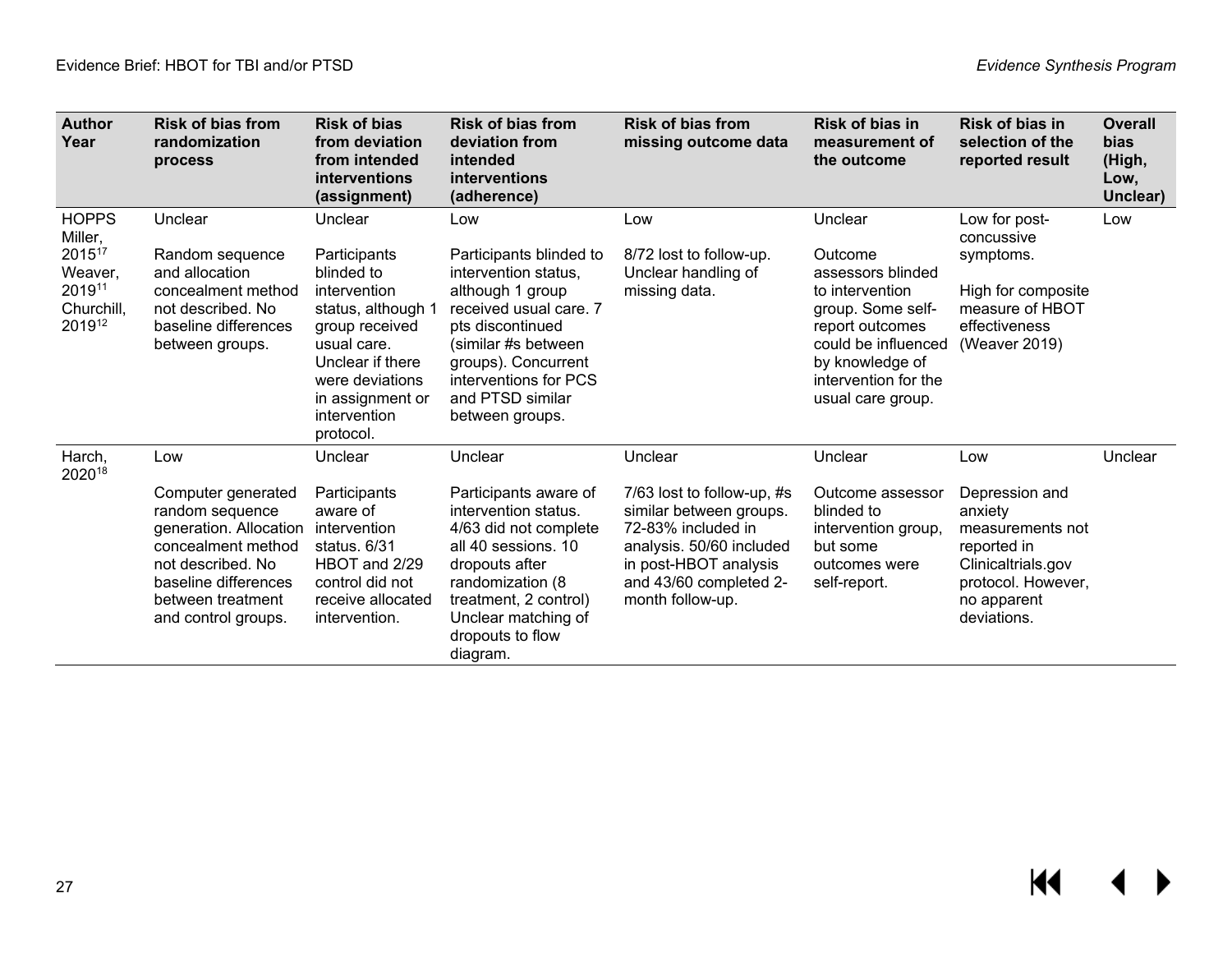$M \rightarrow$ 

| <b>Author</b><br>Year   | <b>Risk of bias from</b><br>randomization<br>process                                                                                                                                                                                       | <b>Risk of bias</b><br>from deviation<br>from intended<br>interventions<br>(assignment)                                                                                                                     | <b>Risk of bias from</b><br>deviation from<br>intended<br>interventions<br>(adherence)                                                            | <b>Risk of bias from</b><br>missing outcome data                                                                                                                             | Risk of bias in<br>measurement of<br>the outcome                                                                                               | <b>Risk of bias in</b><br>selection of the<br>reported result | <b>Overall</b><br>bias<br>(High,<br>Low,<br>Unclear) |
|-------------------------|--------------------------------------------------------------------------------------------------------------------------------------------------------------------------------------------------------------------------------------------|-------------------------------------------------------------------------------------------------------------------------------------------------------------------------------------------------------------|---------------------------------------------------------------------------------------------------------------------------------------------------|------------------------------------------------------------------------------------------------------------------------------------------------------------------------------|------------------------------------------------------------------------------------------------------------------------------------------------|---------------------------------------------------------------|------------------------------------------------------|
| Lin, 2008 <sup>19</sup> | Unclear                                                                                                                                                                                                                                    | Unclear                                                                                                                                                                                                     | Unclear                                                                                                                                           | High                                                                                                                                                                         | Unclear                                                                                                                                        | Unclear                                                       | High                                                 |
|                         | Random sequence<br>and allocation<br>concealment method<br>not described. Only<br>intervention group<br>was randomized.<br>control group was<br>selected to match<br>randomized group.<br>No differences<br>between groups at<br>baseline. | Participants<br>aware of<br>intervention<br>status.<br>Participants<br>apparently<br>received more<br><b>HBOT</b> sessions<br>than intended<br>(average 24.4<br>sessions.<br>intended to be 20<br>sessions) | Participants aware of<br>intervention status.<br>More control ppts<br>(20/22) than<br>intervention ppts<br>(16/22) appear to have<br>had surgery. | Any ppts with<br>complications during<br><b>HBOT</b> and their<br>corresponding controls<br>were excluded. 44/62<br>patients had complete<br>data available for<br>analysis. | Outcome<br>assessors aware of<br>intervention<br>assignment. GOS<br>assessment may<br>be influenced by<br>knowledge of<br>treatment.           | Protocol not<br>readily accessible.                           |                                                      |
| Ren,<br>200120          | Unclear                                                                                                                                                                                                                                    | Unclear                                                                                                                                                                                                     | Unclear                                                                                                                                           | Low                                                                                                                                                                          | Unclear                                                                                                                                        | Unclear                                                       | Unclear                                              |
|                         | Random sequence<br>and allocation<br>concealment method<br>not described. No<br>baseline differences<br>between groups.                                                                                                                    | Participants<br>aware of<br>intervention<br>status. Unclear if<br>there were<br>deviations in<br>assignment or<br>intervention<br>protocol.                                                                 | Participants aware of<br>intervention status.<br>Unclear co-<br>interventions. States<br>"all participants had 3-4<br>courses of therapy"         | Appears to be outcome<br>data for all participants.                                                                                                                          | Outcome<br>assessors likely<br>aware of<br>intervention<br>assignment. GCS<br>assessment may<br>be influenced by<br>knowledge of<br>treatment. | Protocol not<br>readily accessible.                           |                                                      |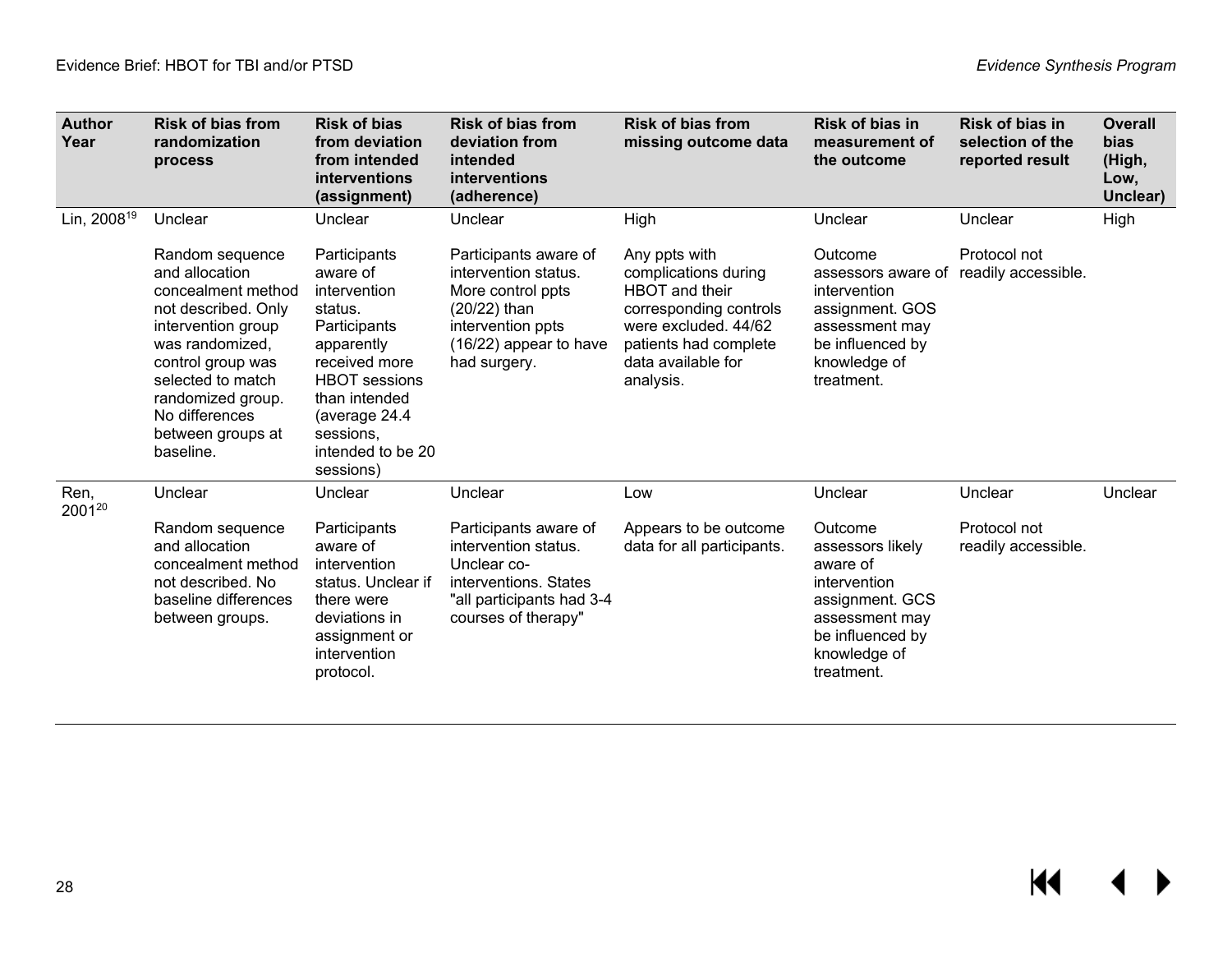| <b>Author</b><br>Year            | <b>Risk of bias from</b><br>randomization<br>process                                                                                     | <b>Risk of bias</b><br>from deviation<br>from intended<br>interventions<br>(assignment)                                                                                                                  | <b>Risk of bias from</b><br>deviation from<br>intended<br>interventions<br>(adherence)                                                                                      | <b>Risk of bias from</b><br>missing outcome data                    | Risk of bias in<br>measurement of<br>the outcome                                     | <b>Risk of bias in</b><br>selection of the<br>reported result | <b>Overall</b><br><b>bias</b><br>(High,<br>Low,<br>Unclear) |
|----------------------------------|------------------------------------------------------------------------------------------------------------------------------------------|----------------------------------------------------------------------------------------------------------------------------------------------------------------------------------------------------------|-----------------------------------------------------------------------------------------------------------------------------------------------------------------------------|---------------------------------------------------------------------|--------------------------------------------------------------------------------------|---------------------------------------------------------------|-------------------------------------------------------------|
| Rockswold,<br>1985 <sup>21</sup> | Unclear                                                                                                                                  | Unclear                                                                                                                                                                                                  | Low                                                                                                                                                                         | Low                                                                 | Low                                                                                  | Unclear                                                       | Unclear                                                     |
|                                  | Random sequence<br>and allocation<br>concealment method<br>not described. No<br>assessment of<br>baseline differences<br>between groups. | Participants<br>unconscious.<br>Unclear if there<br>were deviations<br>in assignment or<br>intervention<br>protocol.                                                                                     | Participants<br>unconscious. Appears<br>all participants<br>randomized to HBOT<br>received treatment and<br>were managed<br>similarly besides<br>administration of<br>HBOT. | Appears to be outcome<br>data for all participants<br>who survived. | GCS outcome<br>assessors blinded<br>to treatment.<br>Mortality objective<br>outcome. | Protocol not<br>readily accessible.                           |                                                             |
| Rockswold,<br>1992 <sup>22</sup> | Unclear                                                                                                                                  | Unclear                                                                                                                                                                                                  | Unclear                                                                                                                                                                     | Low                                                                 | Low                                                                                  | Unclear                                                       | Unclear                                                     |
|                                  | Random sequence<br>and allocation<br>concealment method<br>not described.<br>Groups similar at<br>baseline.                              | Participants<br>aware of<br>intervention<br>status. 24/84<br><b>HBOT</b><br>participants had<br>deviations from<br>intervention<br>protocol.<br>4/84 HBOT<br>participants did<br>not receive<br>therapy. | Participants aware of<br>intervention status.<br>Unclear co-<br>interventions. 10 pts<br>discontinued HBOT per<br>request by family<br>members.                             | 2/168 participants lost to<br>follow-up (both in control<br>group)  | GOS outcome<br>assessors blinded<br>to treatment.<br>Mortality objective<br>outcome. | Protocol not<br>readily accessible.                           |                                                             |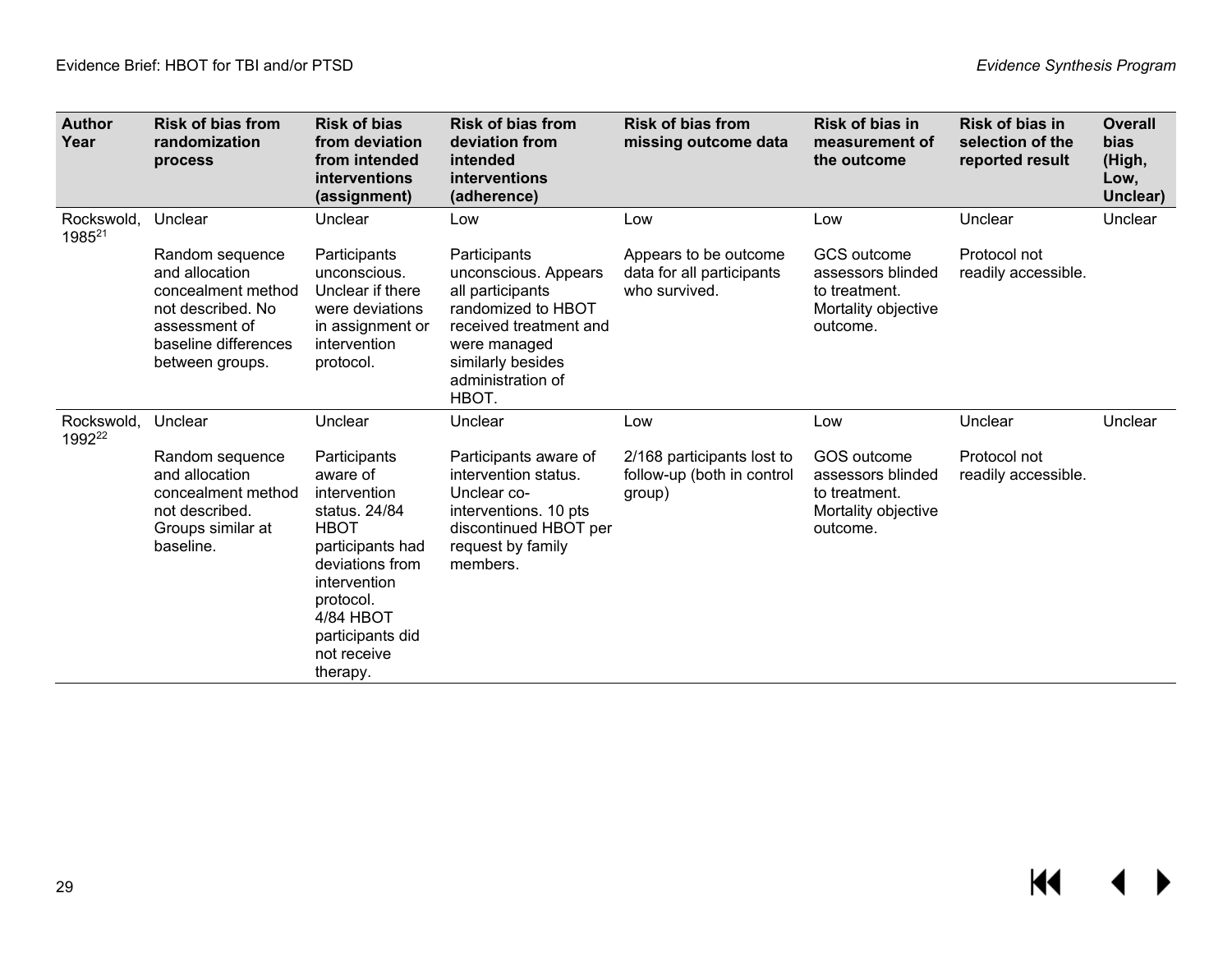| <b>Author</b><br>Year   | <b>Risk of bias from</b><br>randomization<br>process                                                                                                                                                                                                                        | <b>Risk of bias</b><br>from deviation<br>from intended<br>interventions<br>(assignment)                                                     | <b>Risk of bias from</b><br>deviation from<br>intended<br>interventions<br>(adherence)                                                                                                   | <b>Risk of bias from</b><br>missing outcome data                           | Risk of bias in<br>measurement of<br>the outcome                                                         | Risk of bias in<br>selection of the<br>reported result                                                  | <b>Overall</b><br>bias<br>(High,<br>Low,<br>Unclear) |
|-------------------------|-----------------------------------------------------------------------------------------------------------------------------------------------------------------------------------------------------------------------------------------------------------------------------|---------------------------------------------------------------------------------------------------------------------------------------------|------------------------------------------------------------------------------------------------------------------------------------------------------------------------------------------|----------------------------------------------------------------------------|----------------------------------------------------------------------------------------------------------|---------------------------------------------------------------------------------------------------------|------------------------------------------------------|
| Rockswold.<br>201323    | Unclear                                                                                                                                                                                                                                                                     | Unclear                                                                                                                                     | Unclear                                                                                                                                                                                  | Low                                                                        | Low                                                                                                      | Low                                                                                                     | Unclear                                              |
|                         | Random sequence<br>and allocation<br>concealment method<br>not described.<br>Groups similar at<br>baseline.                                                                                                                                                                 | Participants<br>aware of<br>intervention<br>status. Unclear if<br>there were<br>deviations in<br>assignment or<br>intervention<br>protocol. | Participants aware of<br>intervention status.<br>Similar cointerventions:<br>1 intervention vs 2<br>control group ppts<br>received surgery after<br>randomization. Unclear<br>adherence. | 2/42 participants lost to<br>follow-up (1 in each<br>control/intervention) | GOS outcome<br>assessors blinded<br>to treatment.<br>Mortality objective<br>outcome                      | GOS and mortality<br>not listed as<br>outcomes in<br>CT.gov protocol,<br>but no apparent<br>deviations. |                                                      |
| Shi, 2003 <sup>24</sup> | Unclear                                                                                                                                                                                                                                                                     | Unclear                                                                                                                                     | Unclear                                                                                                                                                                                  | Low                                                                        | High                                                                                                     | Unclear                                                                                                 | High                                                 |
|                         | Random sequence<br>and allocation<br>concealment method<br>not described. No<br>significant difference<br>between groups in<br>terms of types of<br>brain injury<br>(intracranial<br>hematomas, brain<br>contusions,<br>concussions), other<br>differences not<br>assessed. | Participants<br>aware of<br>intervention<br>status. Unclear if<br>there were<br>deviations in<br>assignment or<br>intervention<br>protocol. | Participants aware of<br>intervention status.<br>Unclear co-<br>interventions and<br>adherence                                                                                           | All patients followed for 6-<br>18 months.                                 | Unclear blinding of<br>outcome<br>assessors. Unclear<br>how "resolution of<br>symptoms" was<br>measured. | Protocol not<br>readily accessible.                                                                     |                                                      |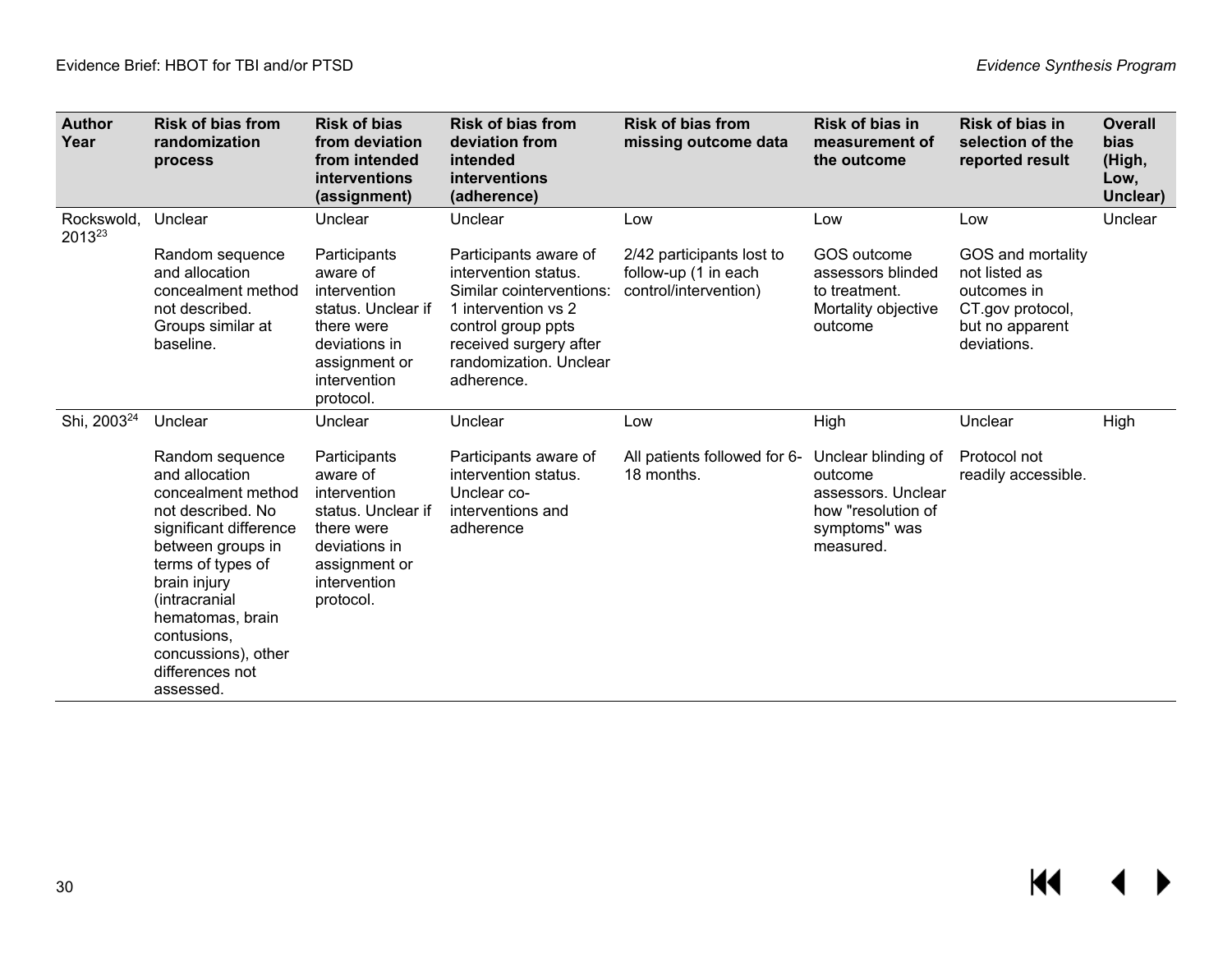| <b>Author</b><br>Year                          | <b>Risk of bias from</b><br>randomization<br>process                                                                                                                                             | <b>Risk of bias</b><br>from deviation<br>from intended<br>interventions<br>(assignment)                                                                                                     | <b>Risk of bias from</b><br>deviation from<br>intended<br>interventions<br>(adherence)          | <b>Risk of bias from</b><br>missing outcome data | Risk of bias in<br>measurement of<br>the outcome                                               | Risk of bias in<br>selection of the<br>reported result | Overall<br><b>bias</b><br>(High,<br>Low,<br>Unclear) |
|------------------------------------------------|--------------------------------------------------------------------------------------------------------------------------------------------------------------------------------------------------|---------------------------------------------------------------------------------------------------------------------------------------------------------------------------------------------|-------------------------------------------------------------------------------------------------|--------------------------------------------------|------------------------------------------------------------------------------------------------|--------------------------------------------------------|------------------------------------------------------|
| Wolf,<br>2012 <sup>25</sup>                    | Low                                                                                                                                                                                              | Unclear                                                                                                                                                                                     | Low                                                                                             | Low                                              | Low                                                                                            | Low                                                    | Low                                                  |
| Wolf,<br>2012 <sup>26</sup><br>Wolf,<br>201527 | Computer-generated<br>randomization. No<br>differences in groups<br>at baseline except<br>greater nausea in<br>sham group.                                                                       | Participants<br>blinded to<br>intervention<br>status. Blind<br>assessed at the<br>end of the study.<br>Unclear if there<br>were deviations<br>in assignment or<br>intervention<br>protocol. | Participants blinded to<br>interventions status. All<br>but 2 participants<br>completed study.  | 1 withdrawal from each<br>group.                 | Outcome<br>assessors blinded.<br>Outcome self-<br>reported, but<br>participants<br>blinded.    | No deviations from<br>protocol observed.               |                                                      |
| Xie, 2007 <sup>28</sup>                        | Unclear                                                                                                                                                                                          | Unclear                                                                                                                                                                                     | Unclear                                                                                         | Low                                              | Unclear                                                                                        | Unclear                                                | Unclear                                              |
|                                                | Random sequence<br>and allocation<br>concealment method<br>not described. No f<br>baseline differences<br>between groups in<br>sex, age, disease<br>structure, and grades<br>of cerebral injury. | Participants<br>aware of<br>intervention<br>status. Unclear if<br>there were<br>deviations in<br>assignment or<br>intervention<br>protocol.                                                 | Participants aware of<br>intervention status.<br>Unclear co-<br>interventions and<br>adherence. | Outcome data available<br>for all participants.  | Unclear blinding of<br>outcome<br>assessors. Minimal<br>info on how GCS<br>data was collected. | Protocol not<br>readily accessible.                    |                                                      |

*Abbreviations.* BIMA=Brain Injury and Mechanisms of Action of HBO2 for persistent post-concussive symptoms after mild TBI study, GCS=Glasgow coma scale, GOS=Glasgow outcome scale, HBOT=Hyperbaric oxygen therapy, Ppts=Participants, Pts=Patients, PTSD=Post traumatic stress disorder, Tx=Treatment.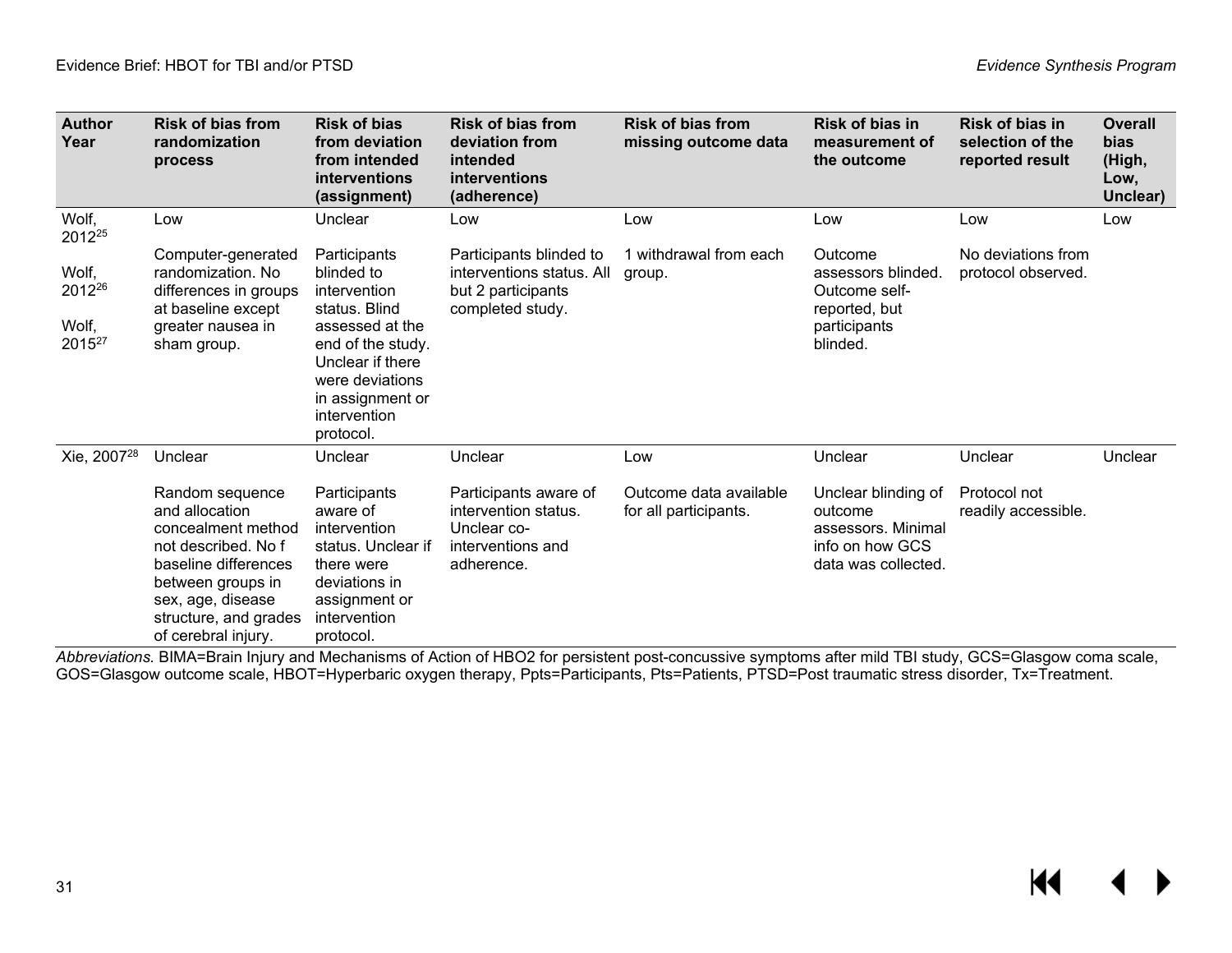#### **STRENGTH OF EVIDENCE**

#### **Mild TBI**

<span id="page-33-0"></span>

| <b>Outcome</b>                               | <b>Studies</b>                                                                                  | <b>Study</b><br><b>Limitations</b> |               | Directness Consistency Precision |           | Reporting<br><b>Bias</b> | <b>Summary of evidence</b>                                                                                                                                                                                                                                                                       |
|----------------------------------------------|-------------------------------------------------------------------------------------------------|------------------------------------|---------------|----------------------------------|-----------|--------------------------|--------------------------------------------------------------------------------------------------------------------------------------------------------------------------------------------------------------------------------------------------------------------------------------------------|
| <b>PTSD</b>                                  | Compared to sham<br>HBOT:<br>4 studies 9-12, 14-16<br>$(N=254)$                                 | Low RoB                            | Direct        | Inconsistent                     | Imprecise | Not<br>detected          | Low SOE: HBOT does not lead to consistent or durable<br>improvements in PTSD symptoms among patients with<br>mTBI (MD = 0.61, 95% CI [-7.75, 8.96], $p = 0.38$ ).<br>Confidence is limited by imprecise and inconsistent<br>findings among studies.                                              |
| Symptoms<br>(PCL)                            | Compared to no<br>treatment/<br>standard care:<br>2 studies <sup>11,12,17,18</sup><br>$(N=135)$ | Low to<br>unclear<br>RoB           | <b>Direct</b> | Consistent                       | Imprecise | Not<br>detected          | Low SOE: HBOT led to greater short-term improvement<br>in PTSD symptoms than no treatment or standard care<br>control groups, but pooled effects were nonsignificant<br>(MD = -7.41, 95% [-59.22, 44.41], $p = 0.33$ ). Confidence<br>is limited by methodological limitations and imprecision.  |
| Post-<br>concussive<br>symptoms<br>(RPQ/NSI) | Compared to sham<br>HBOT: 3 studies<br>9, 11, 12, 9, 10, 12, 14-17<br>$(N=204)$                 | Low RoB                            | <b>Direct</b> | Inconsistent                     | Imprecise | Not<br>detected          | Low SOE: HBOT does not lead to consistent or durable<br>improvements in post-concussion symptoms among<br>patients with mTBI ( $g = -0.09$ , 95% CI [-0.44, 0.26], $p =$<br>0.83). Confidence is limited by imprecise and<br>inconsistent findings among studies.                                |
|                                              | Compared to no<br>treatment: 2<br>studies <sup>11,12,17,18</sup><br>$(N=135)$                   | Low to<br>unclear<br><b>RoB</b>    | Direct        | Unclear                          | Imprecise | Not<br>detected          | Low SOE: HBOT led to greater short-term improvement<br>(2 to 4 months) in post-concussion symptoms than no<br>treatment, but pooled effects were nonsignificant ( $g = -$<br>1.51, 95% CI [-18.96, 15.94], $p = 0.45$ ). Confidence is<br>limited by methodological limitations and imprecision. |

<span id="page-33-1"></span>*Abbreviations.* HBOT=Hyperbaric oxygen therapy NSI=Neurobehavioral Symptom Inventory, PCL=PTSD checklist, PTSD=Post traumatic stress disorder, RoB=Risk of bias, RPQ= Rivermead post-concussive questionnaire, SOE=Strength of evidence.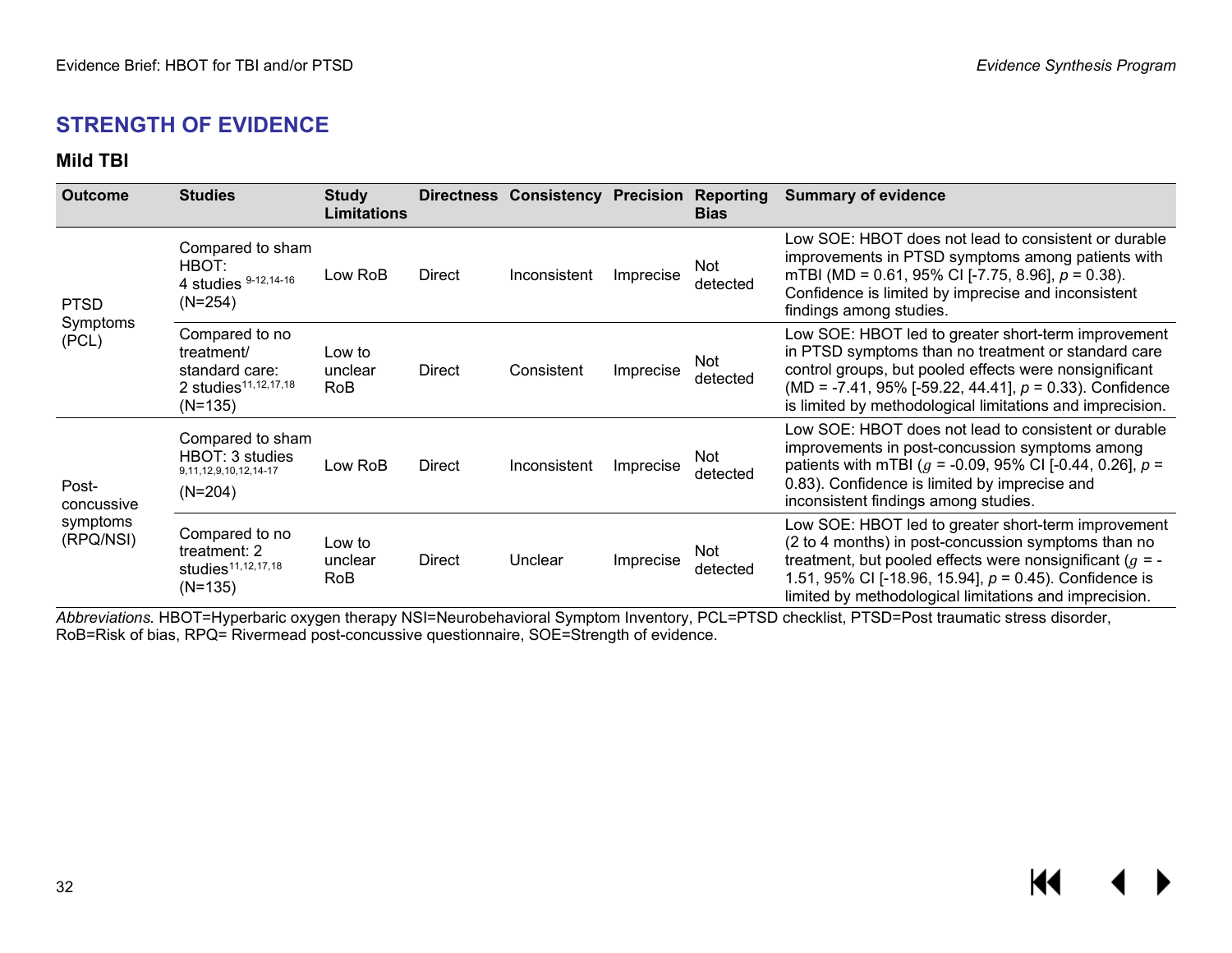#### **Moderate to Severe TBI**

| <b>Outcome</b>               | Studies*                                   | <b>Study</b><br><b>limitations</b> | <b>Directness</b> | <b>Consistency</b> | <b>Precision</b> | <b>bias</b>     | <b>Reporting Summary of evidence</b>                                                                                                                                                                                      |
|------------------------------|--------------------------------------------|------------------------------------|-------------------|--------------------|------------------|-----------------|---------------------------------------------------------------------------------------------------------------------------------------------------------------------------------------------------------------------------|
| Mortality                    | 4 studies $8,21-23$<br>$(N=300)$           | Unclear to<br>High RoB             | <b>Direct</b>     | Inconsistent       | Unknown          | Not<br>detected | Low SOE: HBOT may reduce mortality compared<br>to standard treatment at 6 months to 1 year.<br>Confidence limited by mostly small studies with<br>unclear to high RoB and inconsistent findings.                          |
| Glasgow<br>coma scale        | 3 studies <sup>19,20,28</sup><br>$(N=159)$ | Unclear to<br>High RoB             | <b>Direct</b>     | Consistent         | Unknown          | Not<br>detected | Low SOE: HBOT may improve GCS compared to<br>standard treatment post-treatment. Confidence<br>limited by mostly small studies with unclear to<br>high RoB.                                                                |
| Glasgow<br>outcomes<br>score | 5 studies $19-23$<br>$(N=339)$             | Unclear RoB                        | <b>Direct</b>     | Inconsistent       | Unknown          | Not<br>detected | Low SOE: Evidence is conflicted on whether<br>HBOT improves GOS compared to standard<br>treatment at 3 to 12 months. Confidence limited<br>by mostly small studies with unclear to high RoB<br>and inconsistent findings. |

<span id="page-34-0"></span>\*All compared to standard neurological intensive care

*Abbreviations*. HBOT=Hyperbaric oxygen therapy, RoB=Risk of bias, SOE=Strength of evidence.

#### **Unclear TBI Severity**

| <b>Outcome</b>         | <b>Studies</b>                       | <b>Study</b><br>limitations | <b>Directness</b> | <b>Consistency</b> | <b>Precision</b> | Reporting<br>bias      | <b>Summary of Evidence</b>                                                                                                                                                                                                       |
|------------------------|--------------------------------------|-----------------------------|-------------------|--------------------|------------------|------------------------|----------------------------------------------------------------------------------------------------------------------------------------------------------------------------------------------------------------------------------|
| Symptom<br>Improvement | Shi, 2003 <sup>24</sup><br>$(N=320)$ | High RoB                    | Unclear           | Unclear            | Unknown          | <b>Not</b><br>detected | Insufficient SOE: It is uncertain whether or not<br>HBOT improves symptoms in patients with TBI<br>(severity unknown). Confidence limited by a<br>single study with high risk of bias and unclear<br>method to measure symptoms. |

<span id="page-34-1"></span>*Abbreviations.* GOS=Glasgow outcome scale, HBOT=Hyperbaric oxygen therapy, RoB=Risk of bias, SOE=Strength of evidence, TBI=Traumatic brain injury.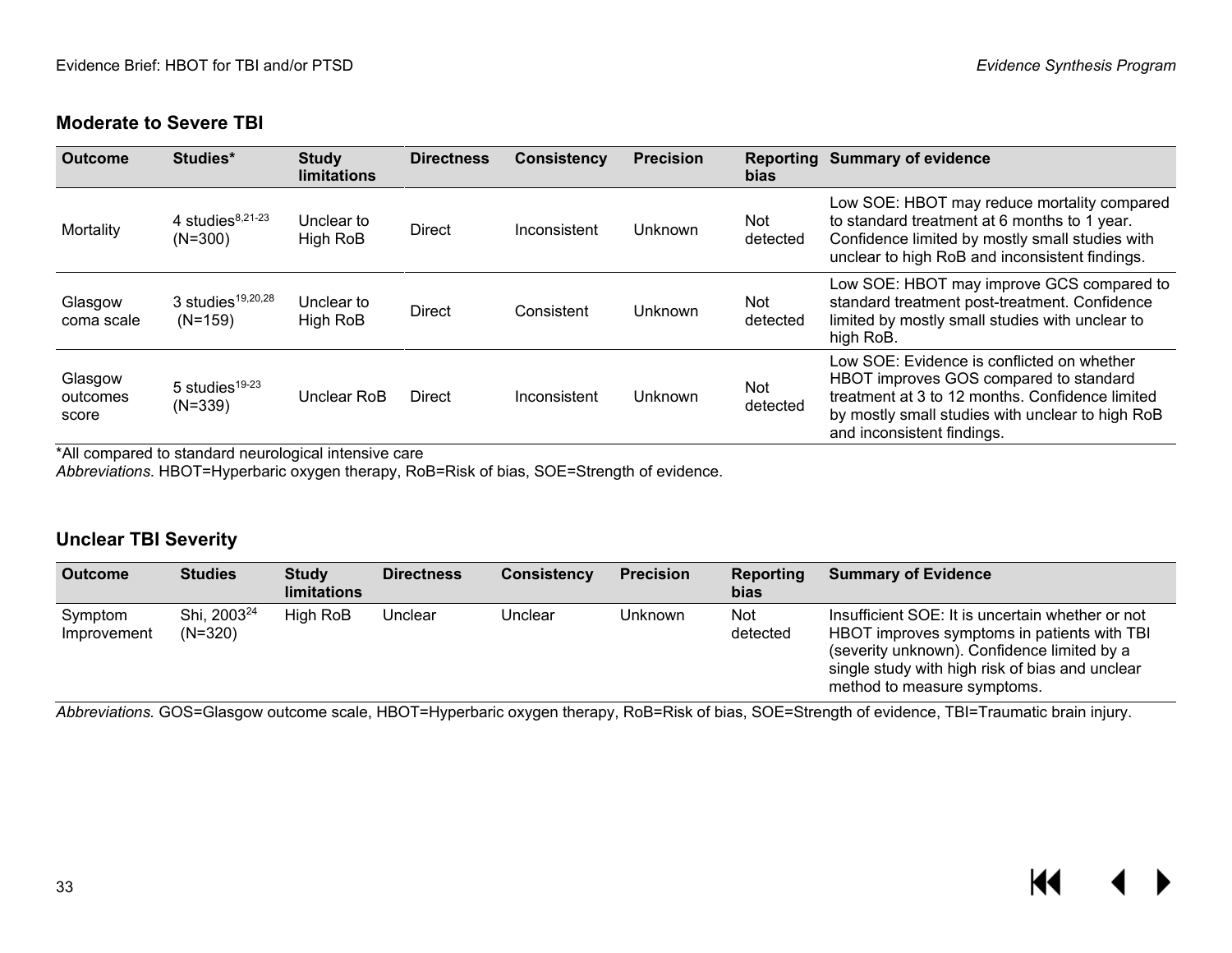**K4** 

▶

◀

## <span id="page-35-0"></span>**APPENDIX F: RESEARCH IN PROGRESS**

| <b>Status</b>             | <b>Study Title</b>                                                                                                                    | <b>Study</b><br><b>Design</b> | <b>Information Resources</b><br>(Registry #; citation(s) for published protocols; links<br>to project websites)                                |
|---------------------------|---------------------------------------------------------------------------------------------------------------------------------------|-------------------------------|------------------------------------------------------------------------------------------------------------------------------------------------|
| Active, not<br>recruiting | Hyperbaric<br>Treatment of<br>Traumatic Brain<br>Injury (TBI)                                                                         | <b>RCT</b>                    | Barry Miskin, MD, Jupiter Medical Center<br><b>NCT01847755</b>                                                                                 |
| Unknown                   | Hyperbaric Oxygen<br>Therapy and SPECT<br>Brain Imaging in<br><b>Traumatic Brain</b><br>Injury                                        | <b>RCT</b>                    | Paul G. Harch, MD, Louisiana State University Health<br>Sciences Center in New Orleans<br>NCT00594503                                          |
| Active,<br>recruiting     | Hyperbaric Oxygen<br><b>Brain Injury</b><br><b>Treatment Trial</b><br>(HOBIT)                                                         | <b>RCT</b>                    | Minneapolis Medical Research Foundation<br>NCT02407028                                                                                         |
| Terminated                | Hyperbaric Oxygen<br>Therapy in Chronic<br><b>Traumatic Brain</b><br>Injury or Post-<br><b>Traumatic Stress</b><br>Disorder (NBIRR-1) | <b>RCT</b>                    | International Hyperbaric Medical Foundation<br>NCT01105962<br>(new regulatory requirements will require funding for<br>restart as a new study) |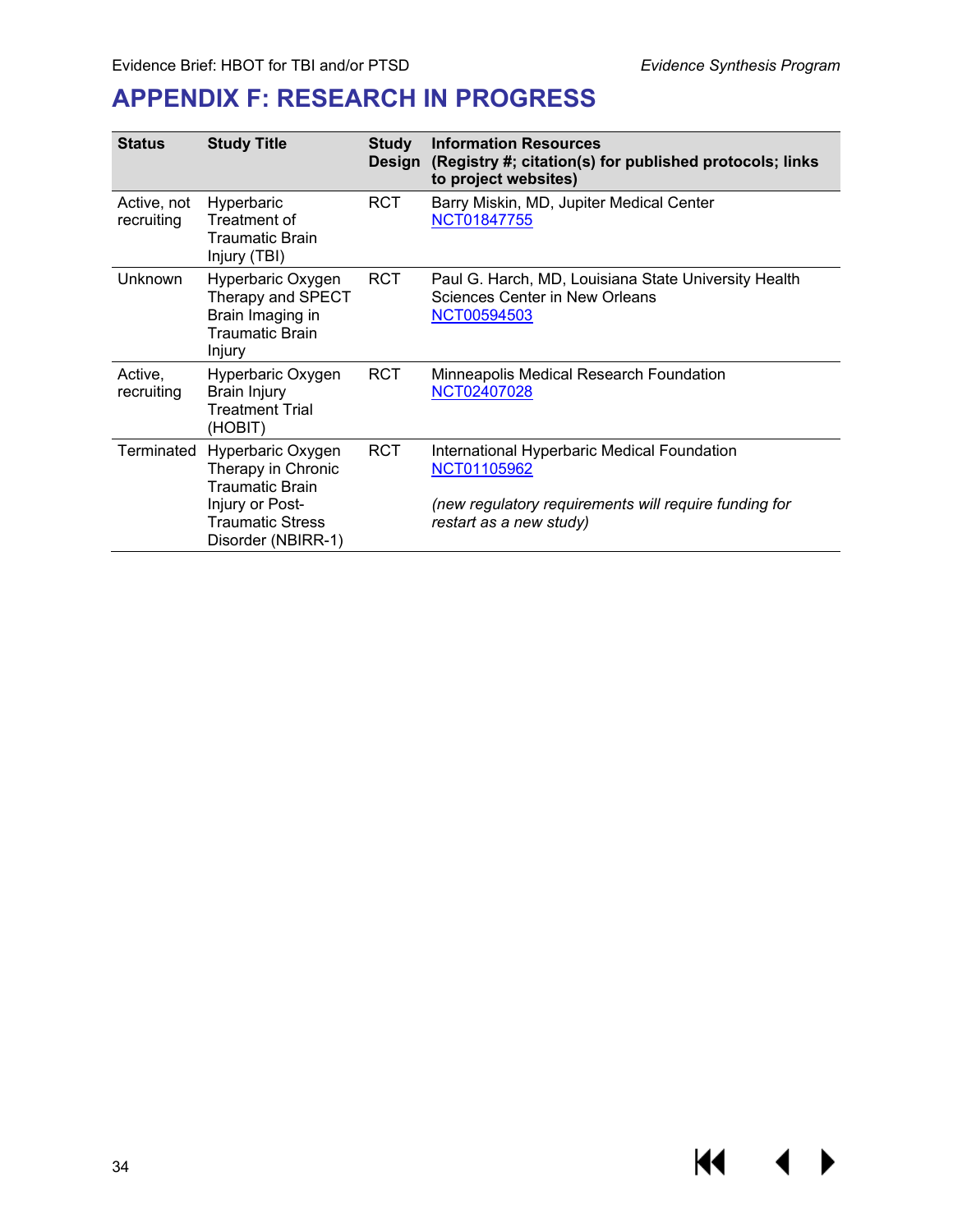## <span id="page-36-0"></span>**APPENDIX G: TABLE OF MEASURES**

#### <span id="page-36-1"></span>**PTSD**

| <b>Acronym</b>    | <b>Tool Name</b>                                                       | <b>Source</b>                                                                              |
|-------------------|------------------------------------------------------------------------|--------------------------------------------------------------------------------------------|
| <b>BDI</b>        | <b>Beck Depression Inventory</b>                                       | 2018 AHRQ PTSD                                                                             |
| <b>CAPS</b>       | <b>Clinician Administered PTSD</b>                                     | 2018 AHRQ PTSD SR<br>Amos 2014<br>Sin 2017<br>Suomi 2019                                   |
| <b>CIDI</b>       | Comprehensive International Diagnostic Interview                       | Amos 2014                                                                                  |
| <b>DTS</b>        | Davidson Trauma Scale                                                  | 2018 AHRQ PTSD SR                                                                          |
| <b>GAF</b>        | <b>Global Assessment of Functioning</b>                                | 2018 AHRQ PTSD SR                                                                          |
| <b>HADS</b>       | <b>Hospital Anxiety and Depression Scale</b>                           | 2018 AHRQ PTSD SR                                                                          |
| HAM-A or HAS      | <b>Hamilton Anxiety Scale</b>                                          | 2018 AHRQ PTSD SR                                                                          |
| HAM-D             | <b>Hamilton Depression Scale</b>                                       | 2018 AHRQ PTSD SR                                                                          |
| <b>IES</b>        | Impact of Event Scale                                                  | 2018 AHRQ PTSD SR                                                                          |
| <b>MADRS</b>      | Montgomery-Asberg Depression Rating Scale                              | 2018 AHRQ PTSD SR                                                                          |
| MISS or M-PTSD    | Mississippi Scale for Combat-Related PTSD                              | 2018 AHRQ PTSD SR                                                                          |
| MPSS-SR           | Modified PTSD Symptom Scale                                            | 2018 AHRQ PTSD SR                                                                          |
| <b>PCL</b>        | <b>PTSD Checklist</b>                                                  | 2017 VA/DoD PTSD and acute<br>stress disorder guideline<br>2018 AHRQ PTSD SR<br>Suomi 2019 |
| PC-PTSD           | PC-PTSD Screen                                                         | 2017 VA/DoD PTSD and acute<br>stress disorder guideline                                    |
| <b>PSS-I</b>      | PTSD Symptom Scale Interview                                           | 2018 AHRQ PTSD SR<br>Suomi 2019 2019                                                       |
| PSS-SR            | PTSD Symptom Scale Self-Report Version                                 | 2018 AHRQ PTSD SR                                                                          |
| PTDS or PDS       | Posttraumatic Diagnostic Scale                                         | 2018 AHRQ PTSD SR                                                                          |
| PTSD-I            | <b>PTSD Interview</b>                                                  | 2018 AHRQ PTSD SR                                                                          |
| <b>PTSS-10Q-1</b> | PTSD 10-Questions Inventory                                            | Amos 2014                                                                                  |
| Q-LES-Q-SF        | Quality of Life Enjoyment and Satisfaction<br>Questionnaire-Short Form | 2018 AHRQ PTSD SR                                                                          |
| <b>SCID</b>       | <b>Structured Clinical Interview PTSD Module</b>                       | 2018 AHRQ PTSD SR<br>Amos 2014                                                             |
| <b>SCL-90-R</b>   | Symptom Checklist-90-Revised                                           | 2018 AHRQ PTSD SR                                                                          |
| <b>SDS</b>        | <b>Sheehan Disability Scale</b>                                        | 2018 AHRQ PTSD SR                                                                          |
| <b>SF-12</b>      | Medical Outcome Study Self-Report Form                                 | 2018 AHRQ PTSD SR                                                                          |
| <b>SF-36</b>      | 36-Item Short Form Health Survey                                       | 2018 AHRQ PTSD SR                                                                          |
| SI-PTSD or SIP    | <b>Structured Interview for PTSD</b>                                   | 2018 AHRQ PTSD SR                                                                          |
| <b>SPRINT</b>     | Short PTSD Rating Interview                                            | 2018 AHRQ PTSD SR                                                                          |
| <b>STAI</b>       | <b>State-Trait Anxiety Inventory</b>                                   | 2018 AHRQ PTSD SR                                                                          |
| TOP-8             | Treatment-Outcome Post-Traumatic Stress<br>Disorder Scale              | 2018 AHRQ PTSD SR                                                                          |
| <b>WAS</b>        | Work and Social Adjustment Scale                                       | 2018 AHRQ PTSD SR                                                                          |

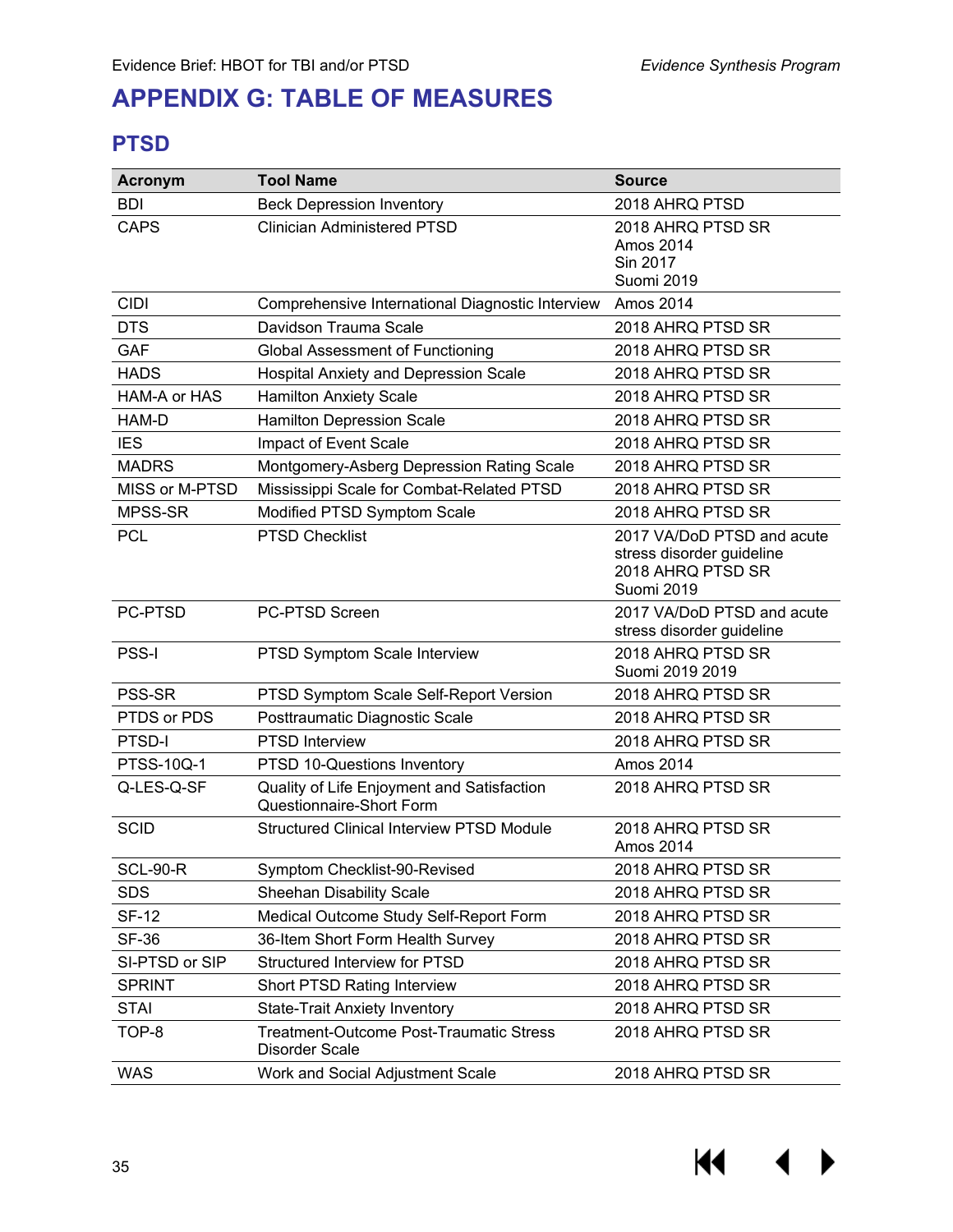#### <span id="page-37-0"></span>**TBI**

| <b>Acronym</b> | <b>Tool Name</b>                                                     | <b>Source</b>                                                                                                                                              |
|----------------|----------------------------------------------------------------------|------------------------------------------------------------------------------------------------------------------------------------------------------------|
| <b>ACE</b>     | <b>Acute Concussion Evaluation</b>                                   | Ontario Neurotrauma Foundation,<br><b>Guideline for Concussion/Mild Traumatic</b><br>Brain Injury, 2018                                                    |
| <b>ANAM</b>    | Automated Neuropsychological Assessment<br><b>Metrics</b>            | VA/DoD Guideline Concussion-Mild<br>Traumatic Brain Injury, 2016                                                                                           |
| A-WPTAS        | <b>Abbreviated Westmead Post-Traumatic</b><br>Amnesia Scale          | Ontario Neurotrauma Foundation,<br><b>Guideline for Concussion/Mild Traumatic</b><br>Brain Injury, 2018                                                    |
| All            | Auditory Immediate Index                                             | CADTH 2007 Acetylcholinesterase                                                                                                                            |
| <b>CNT</b>     | Cambridge Neuropsychological Test<br><b>Automated Battery</b>        | Dougall 2015                                                                                                                                               |
| CGI            | <b>Clinical Global Improvement</b>                                   | CADTH 2007 Acetylcholinesterase<br>Dougall 2015                                                                                                            |
| <b>CIQ</b>     | <b>Community Integration Questionnaire</b>                           | Brasure 2012                                                                                                                                               |
| CPT-II         | Conner's Continuous Performance Test II                              | Dougall 2015                                                                                                                                               |
| <b>DRS</b>     | <b>Disability Rating Scale</b>                                       | Willis 2015                                                                                                                                                |
| DQ             | <b>Dysexecutive Questionnaire</b>                                    | CADTH 2007 Acetylcholinesterase                                                                                                                            |
| <b>FIM</b>     | Functional Independence Measure                                      | CADTH 2007 Acetylcholinesterase                                                                                                                            |
| GCS            | Glasgow Coma Scale                                                   | Ontario Neurotrauma Foundation,<br><b>Guideline for Concussion/Mild Traumatic</b><br>Brain Injury, 2018<br>Alarcon 2017<br>CADTH 2007 Acetylcholinesterase |
| GOS            | <b>Glasgow Outcome Scale</b>                                         | CADTH 2007 Acetylcholinesterase<br>Willis 2012<br>Martin Saborido 2019<br><b>Chen 2020</b>                                                                 |
| <b>HADS</b>    | Hospital Anxiety and Depression Scale                                | CADTH 2007 Acetylcholinesterase<br>Gertler 2015                                                                                                            |
| <b>HVLT</b>    | <b>Hopkins Verbal Learning Test</b>                                  | CADTH 2007 Acetylcholinesterase<br>Gertler 2015                                                                                                            |
| <b>ImPACT</b>  | <b>Immediate Post-Concussion Assessment</b><br>and Cognitive Testing | VA/DoD Guideline Concussion-Mild<br>Traumatic Brain Injury, 2016<br>Dougall 2015                                                                           |
| <b>MPAI</b>    | Mayo-Portland Adaptability Index                                     | Brasure 2012                                                                                                                                               |
| <b>NCAT</b>    | Neuro-Cognitive Assessment Tool                                      | <b>VA/DoD Guideline Concussion-Mild</b><br>Traumatic Brain Injury, 2016                                                                                    |
| <b>NSI</b>     | Neurobehavioral Symptom Inventory                                    | Dougall 2015                                                                                                                                               |
| <b>PCSS</b>    | Post Concussion Symptom Scale                                        | Ontario Neurotrauma Foundation,<br><b>Guideline for Concussion/Mild Traumatic</b><br>Brain Injury, 2018                                                    |
| <b>RPQ</b>     | <b>Rivermead Post Concussion Symptoms</b><br>Questionnaire           | Ontario Neurotrauma Foundation,<br>Guideline for Concussion/Mild Traumatic<br>Brain Injury, 2018                                                           |
| <b>SF-12</b>   | Short Form 12 Item                                                   | Dougall 2015                                                                                                                                               |
| TMT            | <b>Trail Making Test</b>                                             | Dougall 2015                                                                                                                                               |
| <b>WAIS</b>    | Wechsler Adult Intelligence Scale                                    | Dougall 2015                                                                                                                                               |

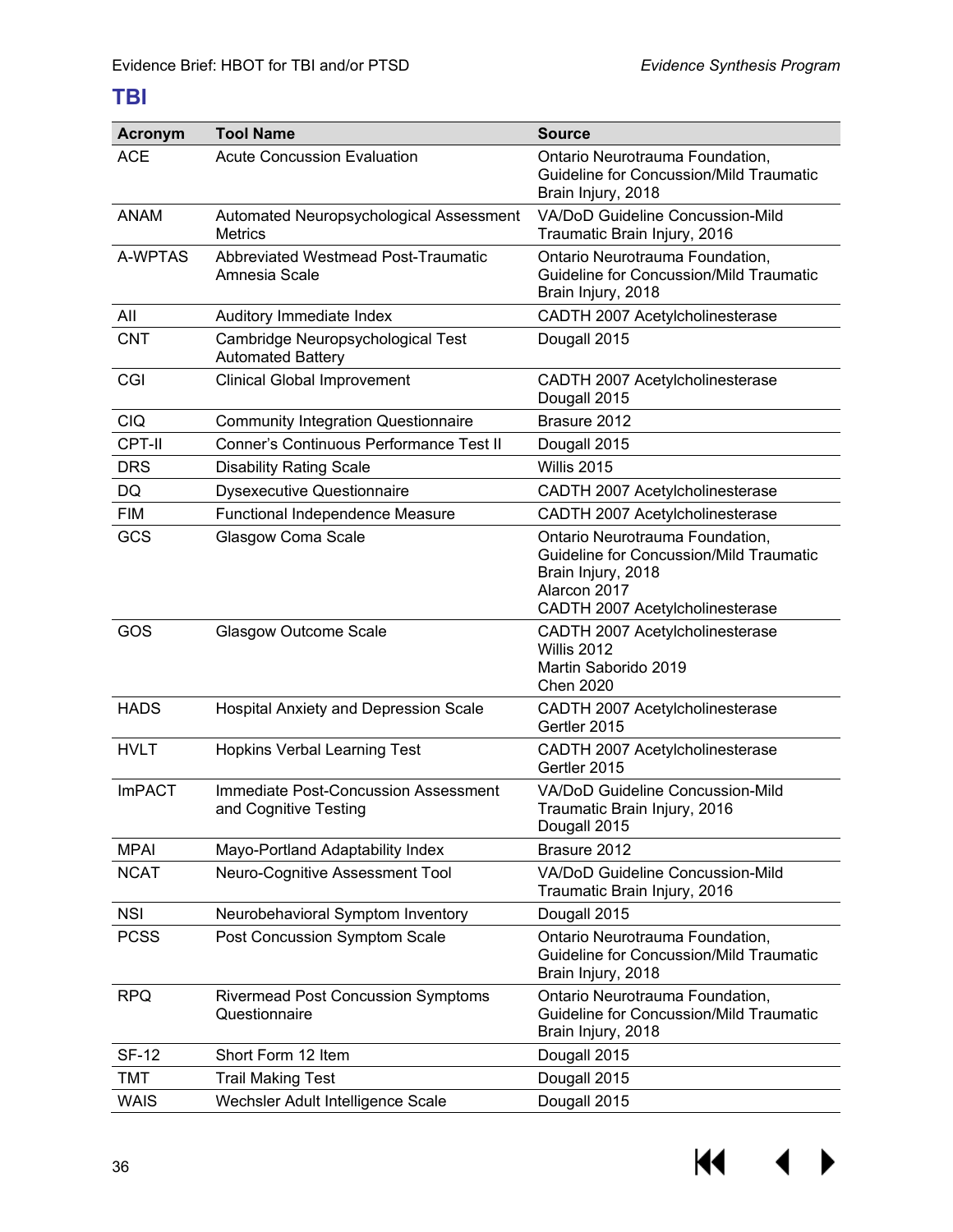## **APPENDIX H: PEER REVIEW DISPOSITION**

<span id="page-38-0"></span>

|                | <b>Comment Reviewer Comment</b><br>#                                      |                                                                                                                                                                                                                                                                                                                                                                                                                                                                                                                                                                                                                                           | <b>Author Response</b>                                                                                                                                                                           |  |  |  |  |  |  |
|----------------|---------------------------------------------------------------------------|-------------------------------------------------------------------------------------------------------------------------------------------------------------------------------------------------------------------------------------------------------------------------------------------------------------------------------------------------------------------------------------------------------------------------------------------------------------------------------------------------------------------------------------------------------------------------------------------------------------------------------------------|--------------------------------------------------------------------------------------------------------------------------------------------------------------------------------------------------|--|--|--|--|--|--|
|                | Are the objectives, scope, and methods for this review clearly described? |                                                                                                                                                                                                                                                                                                                                                                                                                                                                                                                                                                                                                                           |                                                                                                                                                                                                  |  |  |  |  |  |  |
| 1              | 2                                                                         | Yes                                                                                                                                                                                                                                                                                                                                                                                                                                                                                                                                                                                                                                       | None                                                                                                                                                                                             |  |  |  |  |  |  |
| $\overline{c}$ | 3                                                                         | Yes                                                                                                                                                                                                                                                                                                                                                                                                                                                                                                                                                                                                                                       | None                                                                                                                                                                                             |  |  |  |  |  |  |
| 3              | 4                                                                         | Yes                                                                                                                                                                                                                                                                                                                                                                                                                                                                                                                                                                                                                                       | None                                                                                                                                                                                             |  |  |  |  |  |  |
| 4              | 5                                                                         | Yes                                                                                                                                                                                                                                                                                                                                                                                                                                                                                                                                                                                                                                       | None                                                                                                                                                                                             |  |  |  |  |  |  |
| 5              | 6                                                                         | Yes                                                                                                                                                                                                                                                                                                                                                                                                                                                                                                                                                                                                                                       | None                                                                                                                                                                                             |  |  |  |  |  |  |
| 6              | 8                                                                         | <b>First Review</b><br>No - Using studies, such as Weaver, et al., (2018) that arrived at<br>results using inappropriate statistics is a major flaw in this Evidence<br>Brief. This reviewer strongly suggests that the ESP team goes back<br>and review the statistical methods used by the authors before<br>releasing the brief. In addition, there may be confusion regarding the<br>use of HBOT for ACUTE severe TBI. Acute severe TBI and chronic<br>mild TBI or PTSD are vastly different clinical situations, more<br>separation should be provided in the brief and these clinical<br>conditions should be discussed separately. | Specific comments regarding Weaver et al.<br>(2018) and HBOT for acute severe TBI are<br>addressed in comments below.                                                                            |  |  |  |  |  |  |
|                |                                                                           | <b>Second Review</b><br>Yes                                                                                                                                                                                                                                                                                                                                                                                                                                                                                                                                                                                                               |                                                                                                                                                                                                  |  |  |  |  |  |  |
| $\overline{7}$ | 9                                                                         | Yes                                                                                                                                                                                                                                                                                                                                                                                                                                                                                                                                                                                                                                       | None                                                                                                                                                                                             |  |  |  |  |  |  |
|                | $\overline{2}$                                                            | Is there any indication of bias in our synthesis of the evidence?<br>No                                                                                                                                                                                                                                                                                                                                                                                                                                                                                                                                                                   |                                                                                                                                                                                                  |  |  |  |  |  |  |
| 8              | 3                                                                         | No                                                                                                                                                                                                                                                                                                                                                                                                                                                                                                                                                                                                                                        | None                                                                                                                                                                                             |  |  |  |  |  |  |
| 9<br>10        | 4                                                                         | No                                                                                                                                                                                                                                                                                                                                                                                                                                                                                                                                                                                                                                        | None<br>None                                                                                                                                                                                     |  |  |  |  |  |  |
| 11             | 5                                                                         | No                                                                                                                                                                                                                                                                                                                                                                                                                                                                                                                                                                                                                                        | None                                                                                                                                                                                             |  |  |  |  |  |  |
| 12             | 6                                                                         | <b>No</b>                                                                                                                                                                                                                                                                                                                                                                                                                                                                                                                                                                                                                                 | None                                                                                                                                                                                             |  |  |  |  |  |  |
| 13             | 8                                                                         | <b>First Review</b><br>Yes - Utilizing the Weaver et al. (2018) paper creates obvious bias<br>since the paper utilizes dozens of comparisons without any<br>corrections. The paper that Weaver et al (2018) cites, Tang, et al.<br>(1993) has had limited citations and those that utilized the method                                                                                                                                                                                                                                                                                                                                    | The report has been revised with a meta-analysis<br>of included studies to overcome some issues with<br>analyses in the individual studies. The<br>conclusions, key findings, and summary of the |  |  |  |  |  |  |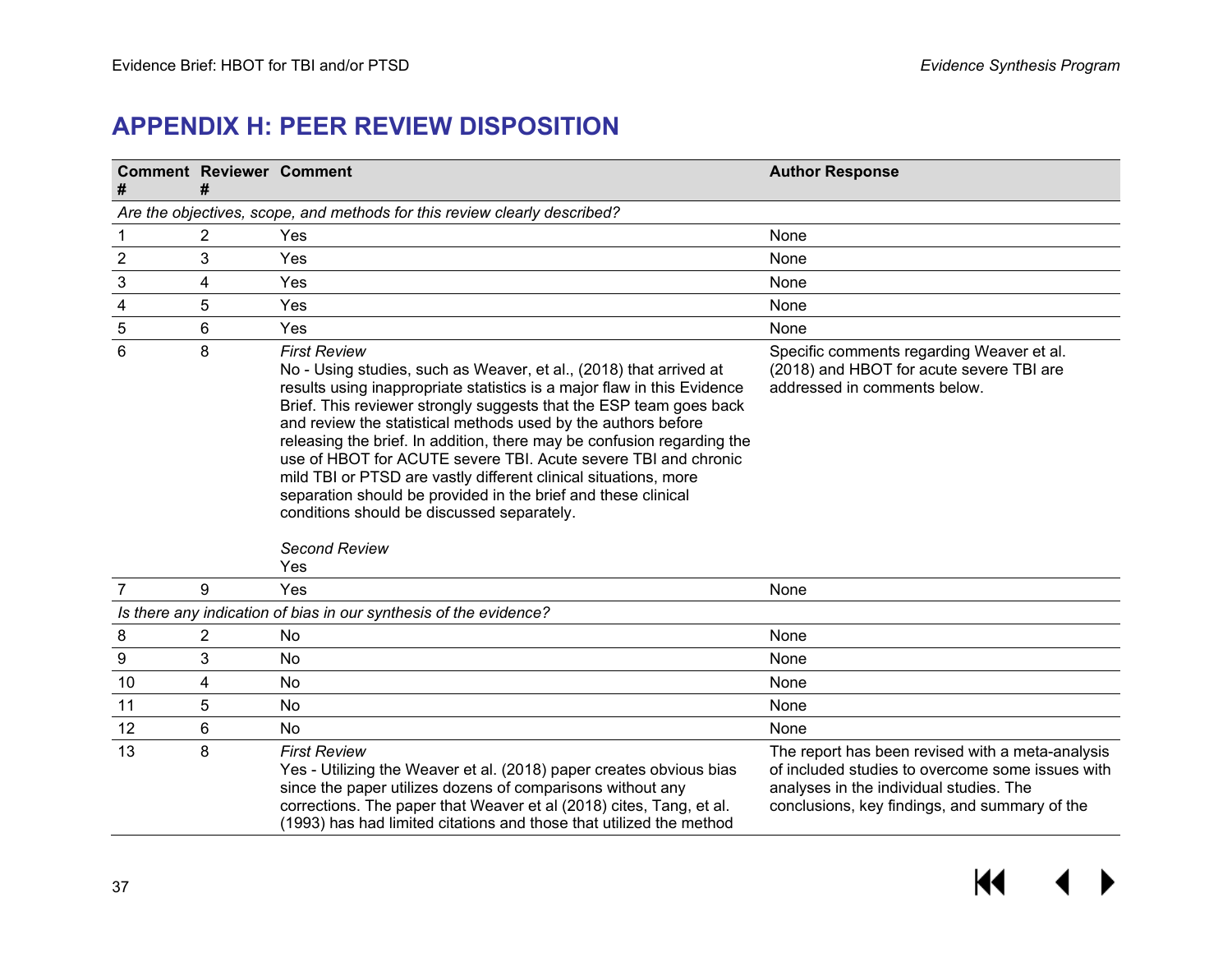|    |                | from this paper did so a priori. In addition, the Boussi-Gross, et al.<br>paper had no sham treatment and only a 2 month follow-up. Chronic<br>effects of TBI can be both cognitive and noncognitive in nature.<br>People having chronic impairments are very susceptible to believing,<br>at least in the short-term, that an ineffective treatment is efficacious<br>for various non-cognitive conditions. Non-sham treatment studies are<br>bias when there is a TBI history and the treatment is open-labelled.<br>Taking both these two papers together, it is biased to state that the<br>first sentence on page 8, "Although findings indicate some effect of<br>HBOT is likely" | findings have been revised with findings from the<br>meta-analysis.                                                                                                                      |
|----|----------------|-----------------------------------------------------------------------------------------------------------------------------------------------------------------------------------------------------------------------------------------------------------------------------------------------------------------------------------------------------------------------------------------------------------------------------------------------------------------------------------------------------------------------------------------------------------------------------------------------------------------------------------------------------------------------------------------|------------------------------------------------------------------------------------------------------------------------------------------------------------------------------------------|
|    |                | <b>Second Review</b><br>No                                                                                                                                                                                                                                                                                                                                                                                                                                                                                                                                                                                                                                                              |                                                                                                                                                                                          |
| 14 | 8              | Not clear reason why the Brenner, et al. studies were ineligible<br>publications when the Weaver et al (2018) with obvious statistical<br>flaws is included and Boussi-Gross with the critical flaw of no placebo<br>control were included. This type of selection of evidence gives the<br>appearance of bias.                                                                                                                                                                                                                                                                                                                                                                         | The Brenner, et al. study (HOPPS) was included<br>as Miller, 2015 - which was the publication with<br>full results from the trial – and is included in Table<br>1 and the meta-analysis. |
| 15 | 9              | No                                                                                                                                                                                                                                                                                                                                                                                                                                                                                                                                                                                                                                                                                      | None                                                                                                                                                                                     |
|    |                | Are there any published or unpublished studies that we may have overlooked?                                                                                                                                                                                                                                                                                                                                                                                                                                                                                                                                                                                                             |                                                                                                                                                                                          |
| 16 | 2              | No                                                                                                                                                                                                                                                                                                                                                                                                                                                                                                                                                                                                                                                                                      | None                                                                                                                                                                                     |
| 17 | 3              | No                                                                                                                                                                                                                                                                                                                                                                                                                                                                                                                                                                                                                                                                                      | None                                                                                                                                                                                     |
| 18 | 4              | No                                                                                                                                                                                                                                                                                                                                                                                                                                                                                                                                                                                                                                                                                      | None                                                                                                                                                                                     |
| 19 | 5              | <b>First Review</b><br>Yes - See my review of the brief for details                                                                                                                                                                                                                                                                                                                                                                                                                                                                                                                                                                                                                     | Addressed in comments below.                                                                                                                                                             |
|    |                | <b>Second Review</b><br>No                                                                                                                                                                                                                                                                                                                                                                                                                                                                                                                                                                                                                                                              |                                                                                                                                                                                          |
| 20 | 6              | No                                                                                                                                                                                                                                                                                                                                                                                                                                                                                                                                                                                                                                                                                      | None                                                                                                                                                                                     |
| 21 | 8              | No                                                                                                                                                                                                                                                                                                                                                                                                                                                                                                                                                                                                                                                                                      | None                                                                                                                                                                                     |
| 22 | 9              | <b>No</b>                                                                                                                                                                                                                                                                                                                                                                                                                                                                                                                                                                                                                                                                               | None                                                                                                                                                                                     |
|    |                | Additional suggestions or comments can be provided below. If applicable, please indicate the page and line numbers from the draft report.                                                                                                                                                                                                                                                                                                                                                                                                                                                                                                                                               |                                                                                                                                                                                          |
| 23 | $\overline{2}$ | Page 4, line 50 FDA did not determine the indications, the UHMS did This has been revised for clarity.<br>and that should be identified for clarity.                                                                                                                                                                                                                                                                                                                                                                                                                                                                                                                                    |                                                                                                                                                                                          |
| 24 | $\overline{2}$ | Page 6, line 10 The office name has changed to VHA National<br>Center for Healthcare Advancement and Partnerships and was                                                                                                                                                                                                                                                                                                                                                                                                                                                                                                                                                               | The requesting office name and purpose have<br>been revised.                                                                                                                             |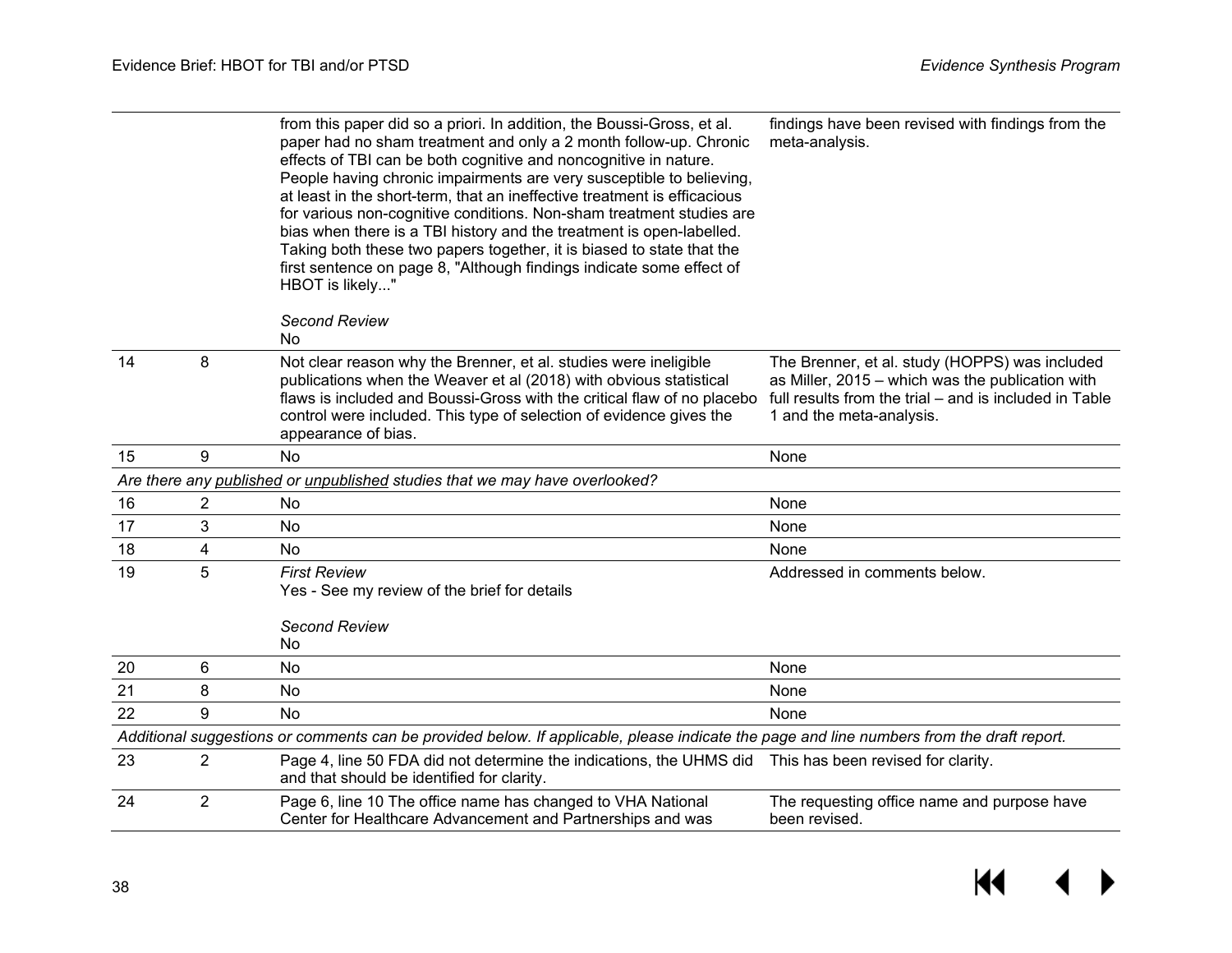|    |                | formerly, Office of Community Engagement/Center for<br>Compassionate Care Innovation. The review was requested in<br>response to Section 702 of the Commander John Scott Hannon<br>Veterans Mental Health Care Improvement Act of 2019.<br>This is the same response for page 9, line 11                                                                                                                                                                                                                                                                                                                                                      |                                                                                                                                           |
|----|----------------|-----------------------------------------------------------------------------------------------------------------------------------------------------------------------------------------------------------------------------------------------------------------------------------------------------------------------------------------------------------------------------------------------------------------------------------------------------------------------------------------------------------------------------------------------------------------------------------------------------------------------------------------------|-------------------------------------------------------------------------------------------------------------------------------------------|
| 25 | $\overline{2}$ | Page 9, line 15 the findings will not be used to inform provision of<br>HBOT. They will be submitted to the Committee on Veterans Affairs<br>of the Senate and the Committee on Veterans Affairs of the House of<br>Representatives a report on the results of the review. This review<br>was not requested to inform future care, specifically.                                                                                                                                                                                                                                                                                              | The purpose and use of the review have been<br>revised.                                                                                   |
| 26 | $\overline{2}$ | Page 33, line 28 I am the Nurse Executive for VHA National Center<br>for Healthcare Advancement and Partnerships. OCE and CCI are<br>former names that are no longer current.                                                                                                                                                                                                                                                                                                                                                                                                                                                                 | The name of the office has been revised.                                                                                                  |
| 27 | $\overline{2}$ | Page 33, line 33 Same organizational name for Christine Eickhoff.                                                                                                                                                                                                                                                                                                                                                                                                                                                                                                                                                                             | The name of the office has been revised.                                                                                                  |
| 28 | 3              | The background section does not accurately reflect the office that<br>requested or identified a need to update the previous report.                                                                                                                                                                                                                                                                                                                                                                                                                                                                                                           | The requesting office name has been revised.                                                                                              |
| 29 | 3              | pg 4 line 50: the report correctly describes that FDA "clears" devices<br>for specific indications and the list of indications from Appendix A<br>accurately reflects and references the list of indications maintained<br>by UHMS. The reference to the UHMS list of indications should also<br>be included in the narrative on page 4.                                                                                                                                                                                                                                                                                                      | This has been corrected to refer to and cite<br>UHMS as providing indications for HBOT use.                                               |
| 30 | 4              | Page 1, lines 8 - 27, "Background." Page 4, lines 15 - 19 (same<br>comments as from page 1) The requirement from congress related to<br>S. 785, the Commander John Scott Hannon Veterans Mental Health<br>Care Improvement Act of 2019. Specifically, the Act requires VA to<br>"conduct of a systematic review of published research literature on<br>off label use of hyperbaric oxygen therapy to treat post traumatic<br>stress disorder and traumatic brain injury among veterans and<br>nonveterans." findings will inform a study on the current program<br>evaluation of HBOT for Veterans diagnosed with PTSD with or<br>without TBI | The office name, purpose, and intended use of<br>report have been revised in the executive<br>summary and purpose sections of the report. |
| 31 | 4              | p. 4, line 15-16: see previous comments                                                                                                                                                                                                                                                                                                                                                                                                                                                                                                                                                                                                       | The office name, purpose, and intended use of<br>report have been revised in the executive<br>summary and purpose sections of the report. |
| 32 | 5              | p. 1, line 8: I suggest that in mild TBI another key finding is the<br>caveat that the same short-term improvement in symptoms is seen<br>with the sham exposures used in the sham-controlled trials. I know                                                                                                                                                                                                                                                                                                                                                                                                                                  | The key findings have been revised to reflect the<br>findings from a newly added meta-analysis, which                                     |

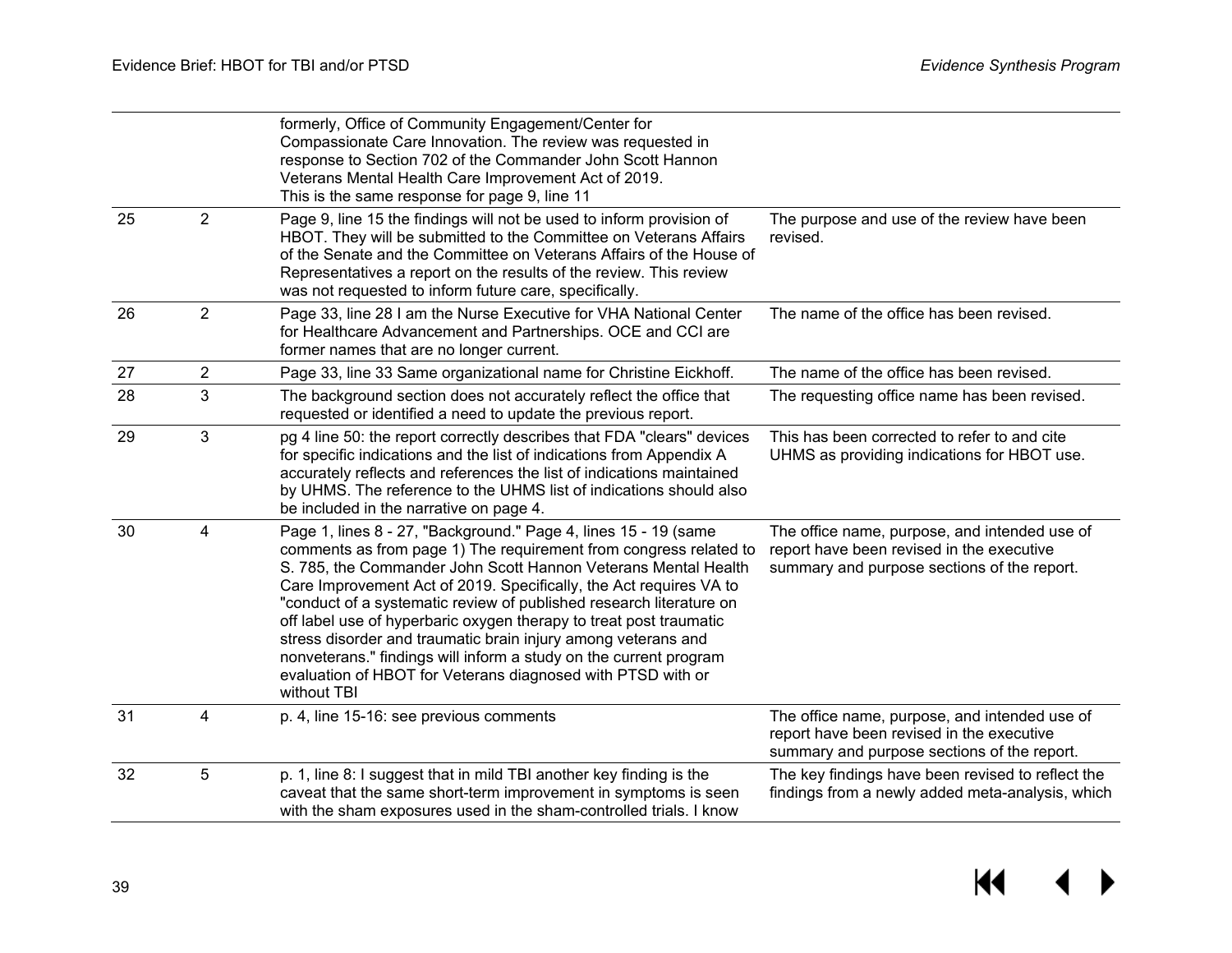|    |   | the authors make this point in the body of the brief, but I think it is a<br>point worth adding in this summary (which is all many users will<br>actually read). I interpret this as suggesting the observed<br>improvements are likely due to a participation effect. I feel this is the<br>key message we need to make interested parties aware of and<br>sorting this out is our primary problem with evidence in this area. You<br>make this point clearly in Table ES1, but I think it is important enough<br>to emphasize here.                                                                                                                                                                                                                                                                                                                                                                                                                                                                                                                     | takes into account effects in both HBOT and<br>control groups.                                                                                                                                                          |
|----|---|-----------------------------------------------------------------------------------------------------------------------------------------------------------------------------------------------------------------------------------------------------------------------------------------------------------------------------------------------------------------------------------------------------------------------------------------------------------------------------------------------------------------------------------------------------------------------------------------------------------------------------------------------------------------------------------------------------------------------------------------------------------------------------------------------------------------------------------------------------------------------------------------------------------------------------------------------------------------------------------------------------------------------------------------------------------|-------------------------------------------------------------------------------------------------------------------------------------------------------------------------------------------------------------------------|
| 33 | 5 | NOTE on 'sham'. One of the great controversies in this area is the<br>characterization of the typical control exposures used here as 'sham'.<br>I think it is an accurate term and use it myself frequently, but as you<br>suggest later in the brief, the proponents of HBO for mTBI muddy the<br>waters by claiming that any exposure in a chamber is potentially<br>therapeutic. I suspect the authors are familiar with this argument. I<br>therefore caution the liberal use of 'sham' in this document. I fear it<br>may provoke criticism from the proponents of HBO that would distract<br>from the important message of this brief. I suggest the authors<br>acknowledge the argument if only to reject it and/or suggest the use<br>of those (very safe and cheap) alternatives to true HBO while the<br>evidence emerges more fully. This is a difficult situation. Perhaps the<br>following reference may be useful in this regard: Bennett MH.<br>Hyperbaric medicine and the placebo effect. Diving Hyperb Med.<br>2014 Dec 1;44(4):235-40. | We have refined our use of sham terminology and<br>description of sham conditions, and have added<br>further discussion of potential participation<br>effects, which may occur in both treatment and<br>control groups. |
| 34 | 5 | p.1, line 33: I am not convinced of the need for more sophisticated<br>study designs - just better studies! Is this really a key finding?                                                                                                                                                                                                                                                                                                                                                                                                                                                                                                                                                                                                                                                                                                                                                                                                                                                                                                                 | We agree that better studies are needed, but also<br>think that more sophisticated design and analysis<br>could help clarify any potential effect of HBOT<br>treatment.                                                 |
| 35 | 5 | p. 1, line 55: Same point as line 8 above.                                                                                                                                                                                                                                                                                                                                                                                                                                                                                                                                                                                                                                                                                                                                                                                                                                                                                                                                                                                                                | The summary of findings in the executive<br>summary have been revised with results from a<br>newly added meta-analysis of the evidence.                                                                                 |
| 36 | 5 | p. 1, line 59: Same point again. Yes HBOT seems to improve<br>symptoms but so does the sham exposure.                                                                                                                                                                                                                                                                                                                                                                                                                                                                                                                                                                                                                                                                                                                                                                                                                                                                                                                                                     | The summary of findings in the executive<br>summary have been revised with results from a<br>newly added meta-analysis of the evidence.                                                                                 |
| 37 | 5 | p. 2, line 15: Line 15: I understand the reason one might feel the<br>applicability to veterans is low, but I am not sure I fully agree.<br>Presumably Veterans have TBIs that are not related to blast injury,<br>so this evidence applies to Veterans in that situation as much as it<br>does to any other group.                                                                                                                                                                                                                                                                                                                                                                                                                                                                                                                                                                                                                                                                                                                                       | We have revised the discussion of applicability to<br>include applicability to Veterans sustaining non-<br>blast severe TBIs.                                                                                           |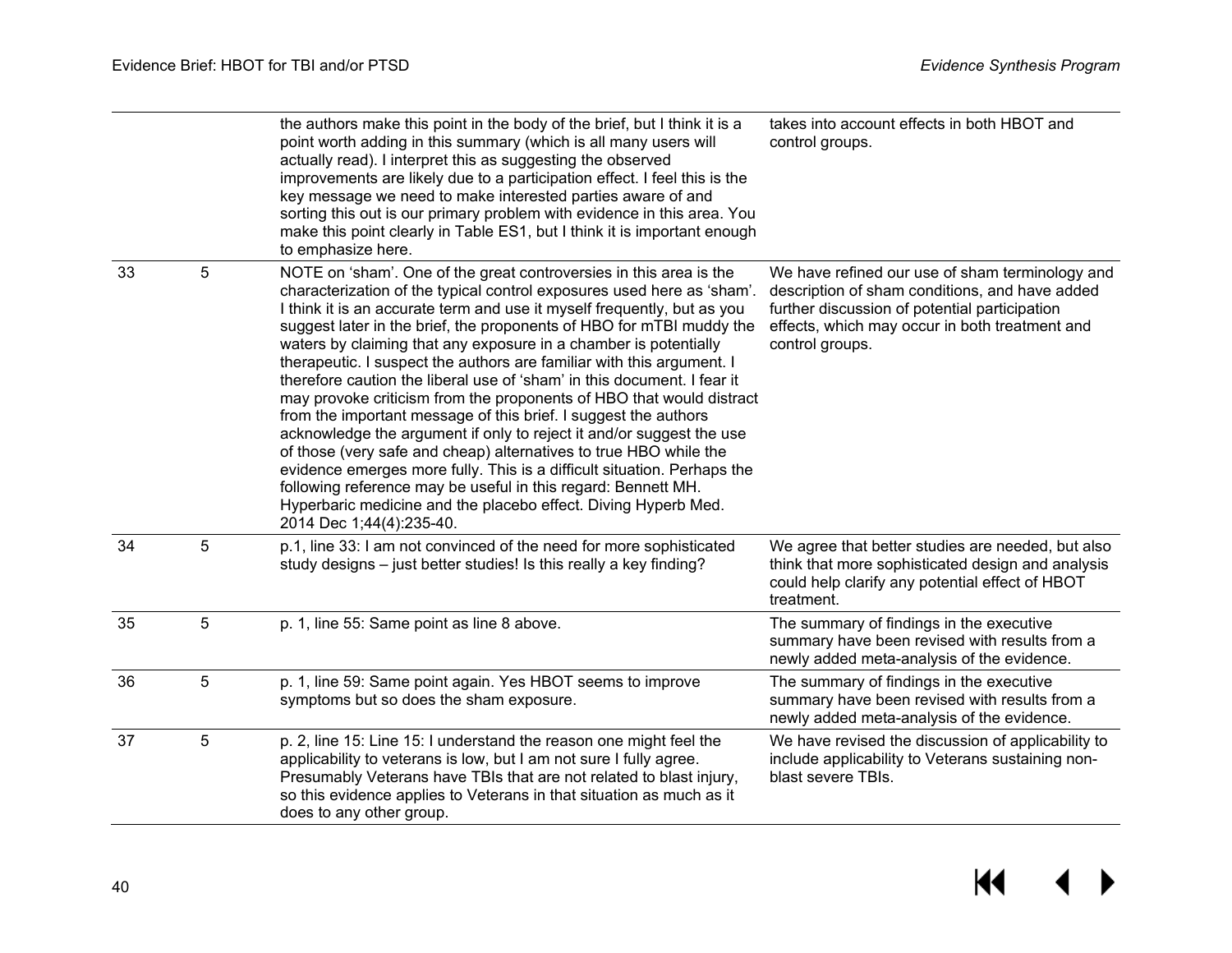| 38 | 5 | p. 3, line 7: I do not see the evidentiary basis for saying an effect of<br>HBO is likely. What is likely is that the observed improvements are<br>due to a participation effect as attested to by the more or less equal<br>efficacy of the sham exposures. I suggest a more accurate statement<br>is that an effect of HBO is possible but unlikely.                                                                                                                                                                                                                                                                                                                                                                                                                                                                                                                                                                                                                                                                                                                                                                                                                                                                                                                                                                                                                                                                                                                                                                                                                                                                                                                                           | We have revised the summary of findings with<br>results from a newly added meta-analysis, and<br>updated our findings with the conclusion that<br>available evidence does not show HBOT leads to<br>durable improvements in symptoms. |
|----|---|--------------------------------------------------------------------------------------------------------------------------------------------------------------------------------------------------------------------------------------------------------------------------------------------------------------------------------------------------------------------------------------------------------------------------------------------------------------------------------------------------------------------------------------------------------------------------------------------------------------------------------------------------------------------------------------------------------------------------------------------------------------------------------------------------------------------------------------------------------------------------------------------------------------------------------------------------------------------------------------------------------------------------------------------------------------------------------------------------------------------------------------------------------------------------------------------------------------------------------------------------------------------------------------------------------------------------------------------------------------------------------------------------------------------------------------------------------------------------------------------------------------------------------------------------------------------------------------------------------------------------------------------------------------------------------------------------|---------------------------------------------------------------------------------------------------------------------------------------------------------------------------------------------------------------------------------------|
| 39 | 5 | p. 3, line 10-11: I would substitute 'possible' for 'likely' here. If there is<br>an HBO effect above the level of the general participation effect, then<br>it is likely to be clinically unimportant.                                                                                                                                                                                                                                                                                                                                                                                                                                                                                                                                                                                                                                                                                                                                                                                                                                                                                                                                                                                                                                                                                                                                                                                                                                                                                                                                                                                                                                                                                          | We have revised the summary of findings with<br>results from a newly added meta-analysis, and<br>updated our findings with the conclusion that<br>available evidence does not show HBOT leads to<br>durable improvements in symptoms. |
| 40 | 5 | p. 3, line 13: I agree with the more sophisticated design suggestions<br>for the most part, but I am not supportive of adjusting for baseline<br>differences in severity. A stratified design would be better for that<br>purpose I think. Properly powered studies using a universally<br>accepted sham and on the basis of detecting the minimum clinically<br>important effect are the most important features for the future.                                                                                                                                                                                                                                                                                                                                                                                                                                                                                                                                                                                                                                                                                                                                                                                                                                                                                                                                                                                                                                                                                                                                                                                                                                                                | We agree and have clarified that stratification by<br>baseline severity and adjustment for other<br>covariates would be optimal.                                                                                                      |
| 41 | 5 | p. 4, line 25: This characterization of HBO is slightly inaccurate. It is<br>not really 'designed to increase the supply of oxygen'. This and the<br>subsequent text perpetuate the misunderstanding that HBO is all<br>about the relief of hypoxia. This is part of the mechanism of action for<br>some conditions, but there is a lot more to it than that. High oxygen<br>tensions (pressures) in the blood and tissues result in a very complex<br>suite of pharmacological effects that are only very loosely associated<br>with the achievement of normoxia in previously hypoxic situations as<br>your phrase suggests. For a brief outline of this I suggest the authors<br>consider the appropriate section of the chapter in Harrison's<br>Textbook of Medicine (Bennett MH, Mitchell SJ. Hyperbaric and<br>Diving Medicine. In: Harrison's Principles of Internal Medicine Part<br>22, Chapter S11,20 <sup>th</sup> Ed 2018). My suggestion is something like:<br>"Hyperbaric oxygen therapy is designed to greatly increase the partial<br>pressure of oxygen in the blood and tissues through the inhalation of<br>pure oxygen in a pressurized environment. Most HBO regimens<br>involve oxygen breathing at between 2 and 2.8 atmospheres and the<br>resultant substantial increase in arterial oxygen partial pressure<br>(often >1000 mmHg) has widespread physiologic and pharmacologic<br>consequences. One direct consequence is the reversal of hypoxia in<br>injured tissues, but others include pharmacologic effects that persist<br>after removal from the pressure vessel, including changes in<br>fibroblast and leukocyte function, the release of vasculogenic stem | We have revised this section to include these<br>other mechanisms of HBOT and have reviewed<br>the textbook chapter as a reference.                                                                                                   |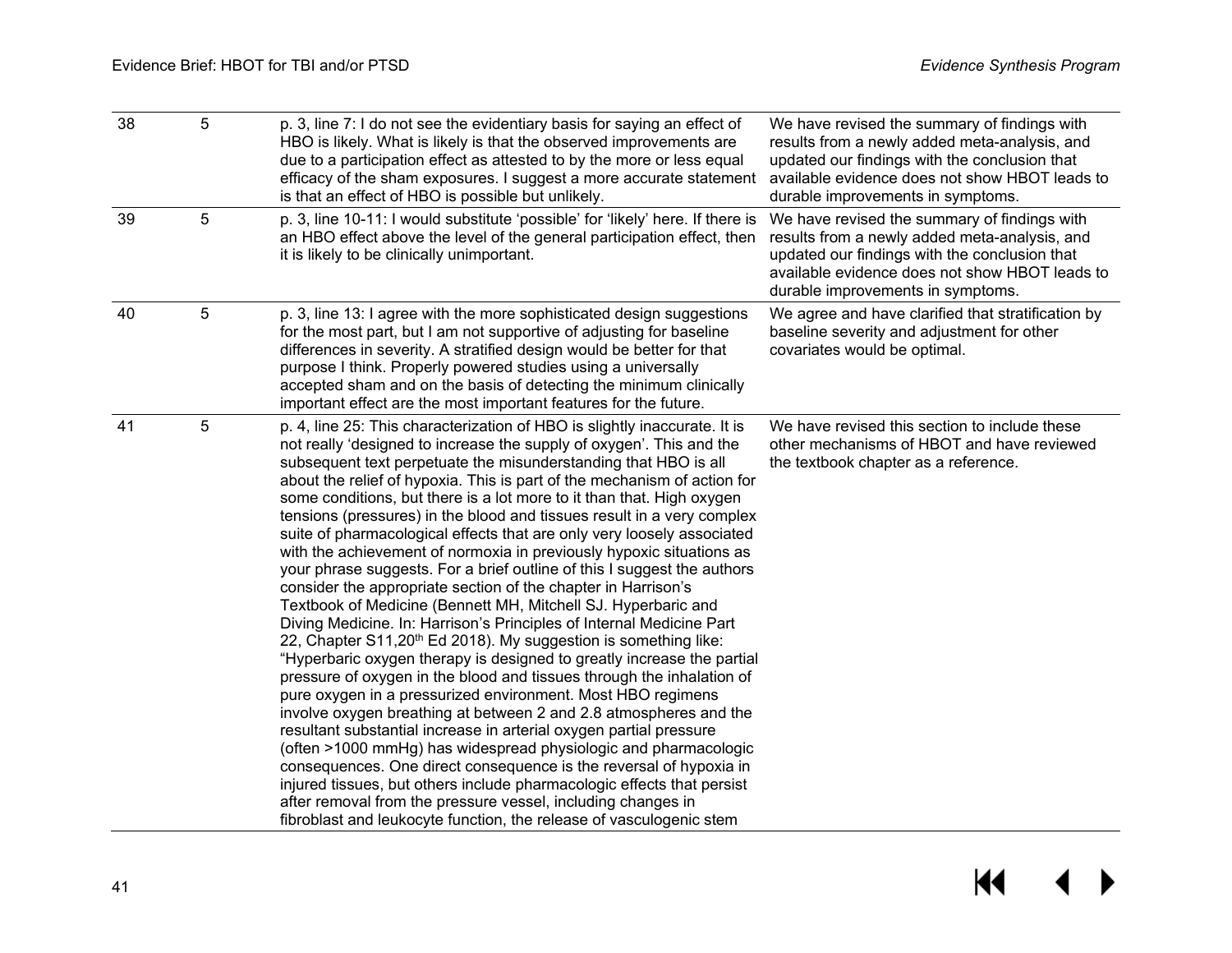|    |   | cells from bone marrow and the upregulation of antioxidant defenses.<br>Oxygen accelerates healing processes, reduces swelling and<br>promotes cellular growth and repair.13,14,15"                                                                                                                                                                                                                                                                                                                                                                                                                                                                                                                                                                                                                                                                                                                                                                                                                                                                           |                                                                                                                                                |
|----|---|---------------------------------------------------------------------------------------------------------------------------------------------------------------------------------------------------------------------------------------------------------------------------------------------------------------------------------------------------------------------------------------------------------------------------------------------------------------------------------------------------------------------------------------------------------------------------------------------------------------------------------------------------------------------------------------------------------------------------------------------------------------------------------------------------------------------------------------------------------------------------------------------------------------------------------------------------------------------------------------------------------------------------------------------------------------|------------------------------------------------------------------------------------------------------------------------------------------------|
| 42 | 5 | p. 4, line 36: Probably just a US usage I am not used to, but is<br>'urethrane' a common term for a plastic chamber? From Wikipedia I<br>learn that 'Urethane is most commonly used in a liquid form as a<br>coating, adhesive, or sealant'. I am not aware of plastic chambers in<br>use, but may be wrong about that! I do see online some references to<br>chambers incorporating urethane coated components so I guess they<br>could loosely be referred to as 'urethane chambers'.                                                                                                                                                                                                                                                                                                                                                                                                                                                                                                                                                                       | We have removed the discussion of the different<br>types of chambers to avoid confusion, as we are<br>focusing on the medically used chambers. |
| 43 | 5 | p. 4, line 43: How about 'will have frequent interactions'? Hard to<br>see how this can be avoided and it is important of course.                                                                                                                                                                                                                                                                                                                                                                                                                                                                                                                                                                                                                                                                                                                                                                                                                                                                                                                             | We have removed "may" here for clarity that<br>interactions with staff, etc. are inevitable.                                                   |
| 44 | 5 | p. 5, line 50: The statement here is a bit circular when one knows the<br>background. The UHMS definition of the lower limit for HBOT is<br>1.4ATA precisely because that group wants (quite reasonably) to<br>distinguish what they do as quite different from what is sometimes<br>called 'mild HBO' - but should really be called mild hyperbaric<br>therapy, mild oxygen-enriched air therapy or similar. Concerned<br>about the claim that 1.2 or 1.3 ATA of air or oxygen-enriched air<br>could be therapeutic, they changed the definition to exclude such<br>'treatments'. I suggest deleting 'and near the treatment threshold for<br>HBOT (1.4 ATA)' to make a simpler and accurate statement. Also, it<br>is a bit redundant as anything between 1.0 and 1.4 ATA will be 'near'<br>1.4. (of course, the 'sham' therapies used are air at these pressures<br>rather than oxygen, so 1.4 ATA of air contains nowhere near the<br>same oxygen pressure as 1.4 ATA of 100% oxygen). Many<br>proponents of HBO for mTBI like to avoid this distinction. | We have deleted "and near the treatment<br>threshold" and added some further context to<br>this section for clarity.                           |
| 45 | 5 | p. 5, line 52: It is worth noting that a therapeutic effect of 1.2 or 1.3<br>ATA of air would be absolutely extraordinary (as opposed to 100%<br>oxygen at these pressures where such a notion is possible).                                                                                                                                                                                                                                                                                                                                                                                                                                                                                                                                                                                                                                                                                                                                                                                                                                                  | We have added a statement about the use of<br>room air reducing the overall oxygen pressure in<br>sham treatment.                              |
| 46 | 5 | p. 8, line 9: I presume the HBOT in the inclusion criteria is according<br>to the UHMS definition?                                                                                                                                                                                                                                                                                                                                                                                                                                                                                                                                                                                                                                                                                                                                                                                                                                                                                                                                                            | Yes. We have added a statement about this for<br>clarity.                                                                                      |
| 47 | 5 | p. 9, line 34: I understood that this RoB tool is only for the<br>assessment of RCTs and not non-random comparative trials. There<br>are validated instruments for the latter purpose. (Wells, G. et al. The<br>Newcastle-Ottawa Scale (Nos) for Assessing the Quality of<br>Nonrandomised Studies in Meta-Analyses. Ottawa Hospital<br>Research Institute: Ottawa, ON, Canada.; Sterne JA, Hernán MA,                                                                                                                                                                                                                                                                                                                                                                                                                                                                                                                                                                                                                                                        | All of our included studies were randomized<br>controlled trials or randomized crossover trials<br>and so we used the RCT RoB tool.            |

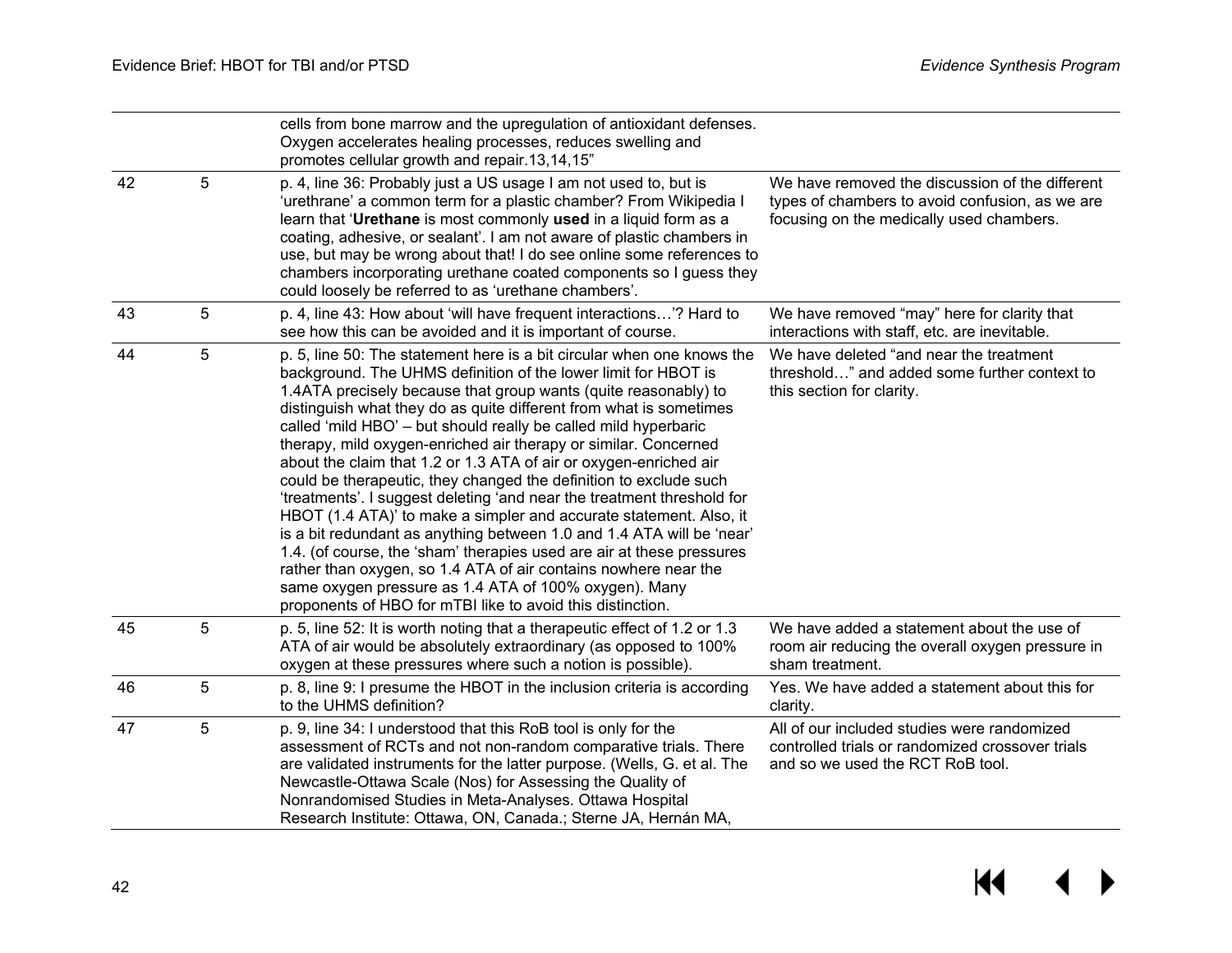|    |   | Reeves BC, et al. ROBINS-I: A tool for assessing risk of bias in non-<br>randomised studies of interventions. BMJ 2016;355:1-7).                                                                                                                                                                                                                                                                                                                                                                                                                                                                                                                                                                                                                                                                                                                                                                                                                                                                                                                                                                                                                                                                                                                                                                                                                                                    |                                                                                                                                                                                                                                                                                                                                                                                                                                                                                                                                                                      |
|----|---|-------------------------------------------------------------------------------------------------------------------------------------------------------------------------------------------------------------------------------------------------------------------------------------------------------------------------------------------------------------------------------------------------------------------------------------------------------------------------------------------------------------------------------------------------------------------------------------------------------------------------------------------------------------------------------------------------------------------------------------------------------------------------------------------------------------------------------------------------------------------------------------------------------------------------------------------------------------------------------------------------------------------------------------------------------------------------------------------------------------------------------------------------------------------------------------------------------------------------------------------------------------------------------------------------------------------------------------------------------------------------------------|----------------------------------------------------------------------------------------------------------------------------------------------------------------------------------------------------------------------------------------------------------------------------------------------------------------------------------------------------------------------------------------------------------------------------------------------------------------------------------------------------------------------------------------------------------------------|
| 48 | 5 | Included studies: The relevant publications are very difficult to identify<br>due to multiple reports of a number of trials – often for 'extra'<br>outcomes not reported in the main paper. My apologies if the authors<br>have seen all these, but potentially missed studies I have identified<br>include:<br>1. Holbach KH, Wassman H, Kolberg T. Improved reversibility of the<br>traumatic mid-brain syndrome following the use of hyperbaric<br>oxygen. Acta Neurochirurgica 1974; 30:247-256.<br>2. Shandley S, Wolf EG, Schubert-Kappan CM, Baugh LM, Richards<br>MF, Prye J, Arizpe HM, Kalns J. Increased circulating stem cells and<br>better cognitive performance in traumatic brain injury subjects<br>following hyperbaric oxygen therapy. Undersea & hyperbaric<br>medicine: journal of the Undersea and Hyperbaric Medical Society,<br>Inc. 2017;44(3):257-69.<br>3. Wares D, Cifu DX, Hole KW, Wetzel PA, Wares JR, Gitchel G,<br>Carne W. Effects of hyperbaric oxygen on eye tracking abnormalities<br>in males after mild traumatic brain injury. Journal of Rehabilitation<br>Research and Development 2014;51(7):1047-1056<br>4. Churchill S, Miller RS, Deru K, Wilson SH, Weaver LK. Simple and<br>procedural reaction time for mild traumatic brain injury in a hyperbaric<br>oxygen clinical trial. Military Medicine. 2016 May 1;181(suppl_5):40-<br>4. | 1. Holbach KH, et al. - Unable to locate an<br>English language full-text<br>2. Shandley S, et al. - Excluded as PTSD/Post-<br>concussion symptom outcomes are only reported<br>in relation to stem cell levels<br>3. Wares D, Cifu DX, et al. - We included the<br>main outcomes from the Cifu study, but excluded<br>this publication as we did not include eye tracking<br>outcomes<br>4. Churchill S, et al. - We included the main<br>outcomes from the Miller study (HOPPS), but<br>excluded this publication as we did not focus on<br>reaction time outcomes |
| 49 | 5 | p. 15, line 12-14: I think this statement is somewhat misleading given<br>the complexity of this paper and the stated aim of being exploratory<br>in order to identify good outcome measures for use in future trials.<br>There were 71 participants and >600 outcomes calculated for this<br>paper, with no attempts to statistically account for this large number -<br>calling any interpretation of p-values or 95% CI into question. I think<br>any conclusion that the HBOT group did better is highly qualified to<br>say the least. I suggest modifying the description of the paper with<br>some disscussion to this effect. (Appraisal of that paper is contained<br>in the word document).                                                                                                                                                                                                                                                                                                                                                                                                                                                                                                                                                                                                                                                                               | We have revised our synthesis of the results<br>based on a newly added meta-analysis and have<br>added some discussion of these methodological<br>limitations of the analyses in the BIMA trial.                                                                                                                                                                                                                                                                                                                                                                     |
| 50 | 5 | p. 16, line 25: Agree, but perhaps you should add the obvious<br>problem previously mentioned of the facility in the design to promote<br>a positive bias through a participation/placebo effect.                                                                                                                                                                                                                                                                                                                                                                                                                                                                                                                                                                                                                                                                                                                                                                                                                                                                                                                                                                                                                                                                                                                                                                                   | We have revised our synthesis of the results<br>based on a newly added meta-analysis and have<br>discussed the no comparator/standard care<br>treatment separately, with an in-depth discussion                                                                                                                                                                                                                                                                                                                                                                      |

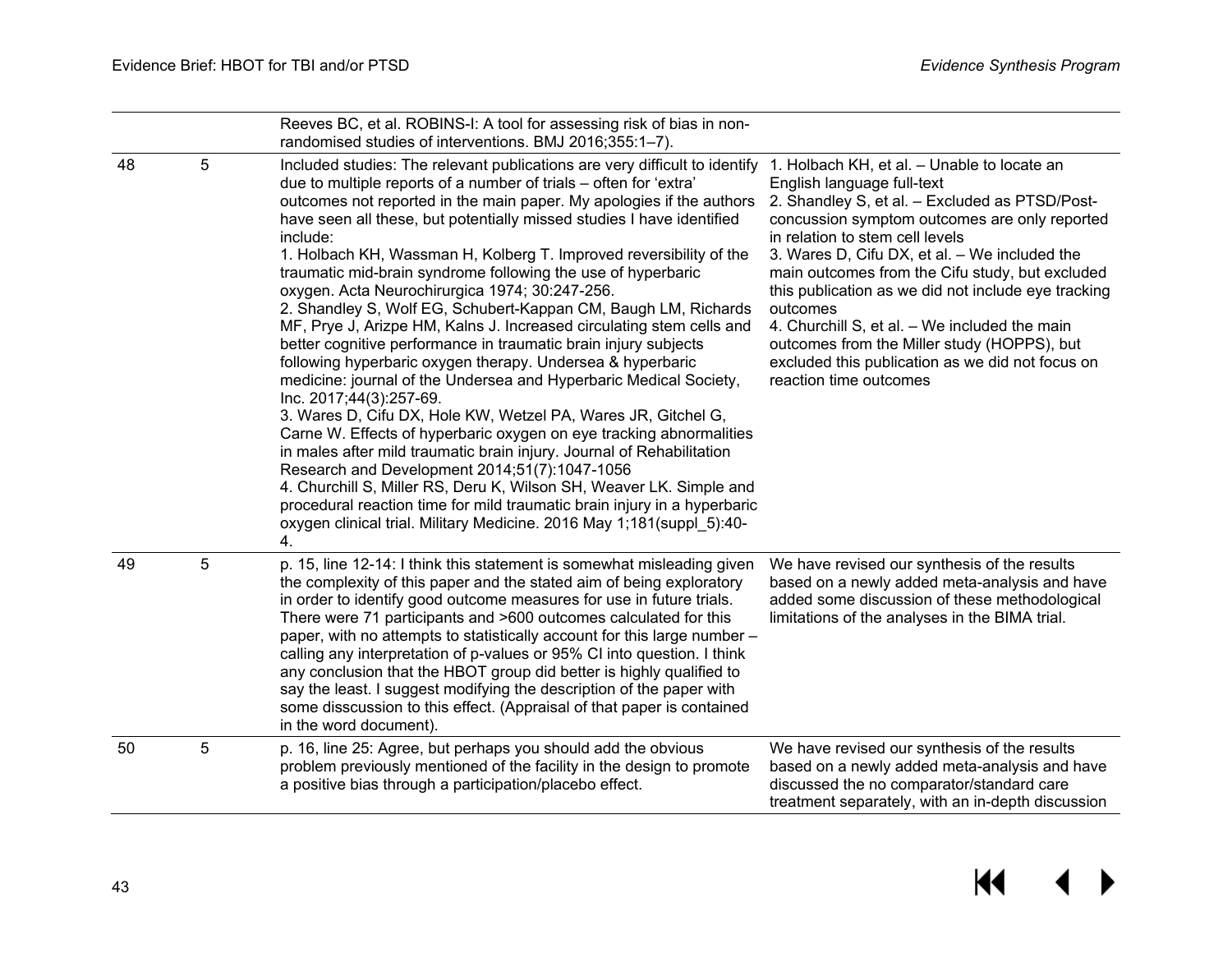|    |       |                                                                                                                                                                                                                                                                                                                                                                                                                                                                                                                                                                                                     | of potential placebo/participation effects in the<br>summary and discussion.                                                                                                                     |
|----|-------|-----------------------------------------------------------------------------------------------------------------------------------------------------------------------------------------------------------------------------------------------------------------------------------------------------------------------------------------------------------------------------------------------------------------------------------------------------------------------------------------------------------------------------------------------------------------------------------------------------|--------------------------------------------------------------------------------------------------------------------------------------------------------------------------------------------------|
| 51 | 5     | p. 23, line 48: I think this conclusion expressed in the first phrase is<br>too strong given the evidence. Given the bias issues with RCTs not<br>controlled with sham, and the very high number of comparisons<br>made in BIMA, I think that such a benefit is possible rather than likely<br>and if present likely to be evanescent. Although you do go on to<br>explain in the next line that the benefits are likely to be due to a<br>placebo effect, that modification comes too late. The enthusiastic<br>proponents of HBO can and will selectively quote the first phrase in<br>isolation. | We have revised our synthesis of the results<br>based on a newly added meta-analysis and have<br>added some discussion of these methodological<br>limitations of the analyses in the BIMA trial. |
| 52 | 5     | p. 24, paragraph 1: Agree with your logic and that this is a very<br>complicated area. Please consider adding that a universally agreed<br>sham treatment that has been validated to be to be effective as a<br>sham (ie not distinguishable from HBOT by participants) has an<br>important role in clarifying the problems described here. This is under<br>active discussion in the field.                                                                                                                                                                                                        | We have added language on the need for<br>consensus on treatment and sham protocols as a<br>need for future research.                                                                            |
| 53 | 5     | p. 25, line 51: I can't quite grasp how a crossover trial could possibly<br>work given the therapeutic intention to show long-lasting benefit.                                                                                                                                                                                                                                                                                                                                                                                                                                                      | We have refined discussion of trial designs<br>suggested for future research.                                                                                                                    |
| 54 | $\,6$ | None. Excellent summary.                                                                                                                                                                                                                                                                                                                                                                                                                                                                                                                                                                            | None                                                                                                                                                                                             |
| 55 | 8     | No additional suggestions, but the use of reports should have a test<br>of quality, especially regarding the design and statistical rigor.                                                                                                                                                                                                                                                                                                                                                                                                                                                          | We have incorporated a meta-analysis to<br>overcome some of the limitations in the analyses<br>within individual studies, and expanded<br>discussion of design and rigor of included trials.     |
| 56 | 8     | When discussing the use of HBOT in acute severe TBI, it should be<br>more strongly stated that the studies being describe are in the acute<br>time after the injury and clinical state of the participants is vastly<br>different than in chronic phase.                                                                                                                                                                                                                                                                                                                                            | We have added clarification that the studies in<br>severe TBI were in the acute time after injury and<br>that this differs from the use of HBOT for (chronic)<br>mild TBI.                       |
| 57 | 8     | <b>Second Review</b><br>Major improvement in analysis of the literature and assessment of<br>limitations. Only additional information that should be included is:<br>How many treatment sessions are required for HBOT approved<br>indications, e.g., decompression sickness, gas embolism, CO<br>poisoning, or soft tissue necrosis?                                                                                                                                                                                                                                                               | We have added a brief overview of the treatment<br>protocols for the approved HBOT indications to<br>the background section.                                                                     |
| 58 | 9     | It seems important to note that this topic has been revisited multiple<br>times over the last many years.                                                                                                                                                                                                                                                                                                                                                                                                                                                                                           | Comments addressed individually below.                                                                                                                                                           |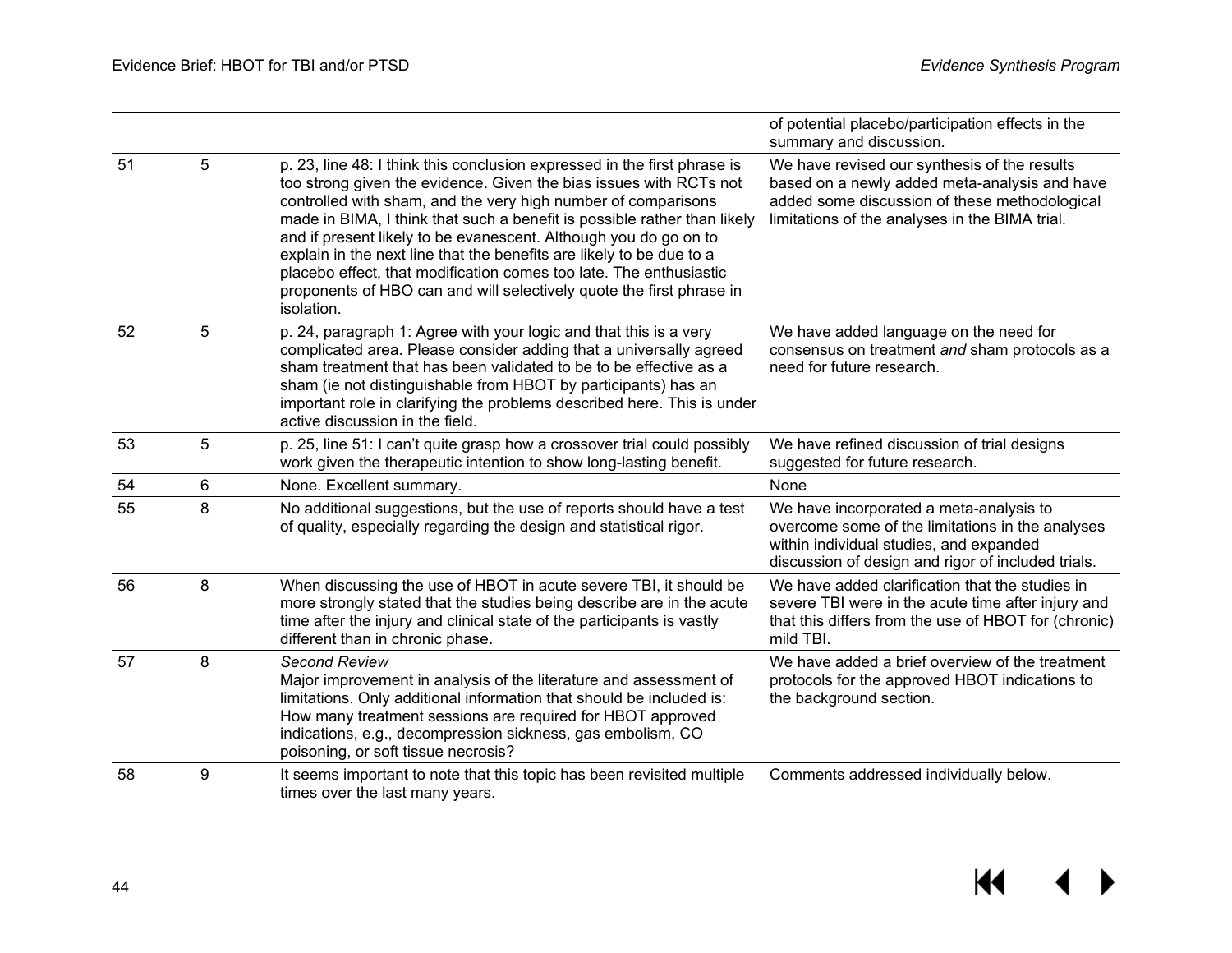|    |                  | Major Concern: Whereas relevant evidence is presented, my major<br>concern is with the Executive Summary and in particular the Key<br>Findings.                                                                                                                                                                                                                                                                                                                                                                                                                                                                                                                                                                                                            |                                                                                                                                                                                                                                       |
|----|------------------|------------------------------------------------------------------------------------------------------------------------------------------------------------------------------------------------------------------------------------------------------------------------------------------------------------------------------------------------------------------------------------------------------------------------------------------------------------------------------------------------------------------------------------------------------------------------------------------------------------------------------------------------------------------------------------------------------------------------------------------------------------|---------------------------------------------------------------------------------------------------------------------------------------------------------------------------------------------------------------------------------------|
| 59 | 9                | Key Findings:<br>Bullet 1: "In patients with mild TBI and persistent post-concussion<br>symptoms, current evidence suggests that HBOT can lead to short-<br>term improvement in post-concussion and PTSD symptoms. It is<br>unclear whether symptom improvements are clinically meaningful,<br>and there is uncertainty in effects due to variations in patient,<br>intervention, and comparator characteristics." What is missing from<br>this is that "genuine treatment effects or placebo effects induced by<br>the intensive nature of the HBOT intervention." Would most strongly<br>recommend a revision of this bullet to include the information stated<br>later in the summary. That is, similar findings were identified in the<br>sham groups. | We have revised the summary of findings with<br>results from a newly added meta-analysis, and<br>updated our findings with the conclusion that<br>available evidence does not show HBOT leads to<br>durable improvements in symptoms. |
| 60 | $\boldsymbol{9}$ | Key Findings:<br>Bullet 2: As noted, outcomes from this study are much more focused<br>on measures related to hospitalization vs TBI-specific outcomes -<br>this should be more strongly stated. That is, indications highlighted<br>are more in line with "wound care" that HBOT has been found to be<br>effective for vs longer-term functional TBI outcomes. Such treatments<br>would be administered in the ICU or other acute settings.                                                                                                                                                                                                                                                                                                               | We have added language to clarify that treatment<br>was for hospitalized patients with acute injury.                                                                                                                                  |
| 61 | 9                | Key Findings:<br>Final Bullet: Additional information regarding the goals for future<br>research would be helpful - in terms of mTBI and PTSD - findings<br>appear to be consistent over many trials. It is unclear that future<br>research is required. Might suggest that existing data could be used<br>to evaluate the cost-effectiveness of HBOT for mild TBI and/or PTSD<br>(vs traditional effective tx).                                                                                                                                                                                                                                                                                                                                           | We have expanded on the goals of future<br>research, which are to overcome some of the<br>design and methodological limitations of the<br>existing evidence and clarify any potential true<br>effect of HBOT.                         |
| 62 | 9                | Background:<br>Discussion of mechanisms (both related to TBI and PTSD) still<br>remain elusive (see Xie et al 2007 - inflammation) - this does not<br>appear to be sufficiently addressed in this brief.                                                                                                                                                                                                                                                                                                                                                                                                                                                                                                                                                   | We agree this is an important area to address<br>and have added a discussion around future<br>research on the etiologies of chronic post<br>concussive symptoms to the discussion section.                                            |
| 63 | 9                | Future Research: It is not clear to this reviewer that additional<br>research to identify "small but clinically meaningful" change is<br>warranted in light of current findings and evidence which suggests<br>that patients with PTSD and/or mTBI DO benefit from more cost                                                                                                                                                                                                                                                                                                                                                                                                                                                                               | We removed the statement regarding "well-<br>conducted" trials and have expanded on how<br>future research could overcome some of the<br>design and methodological limitations of the                                                 |

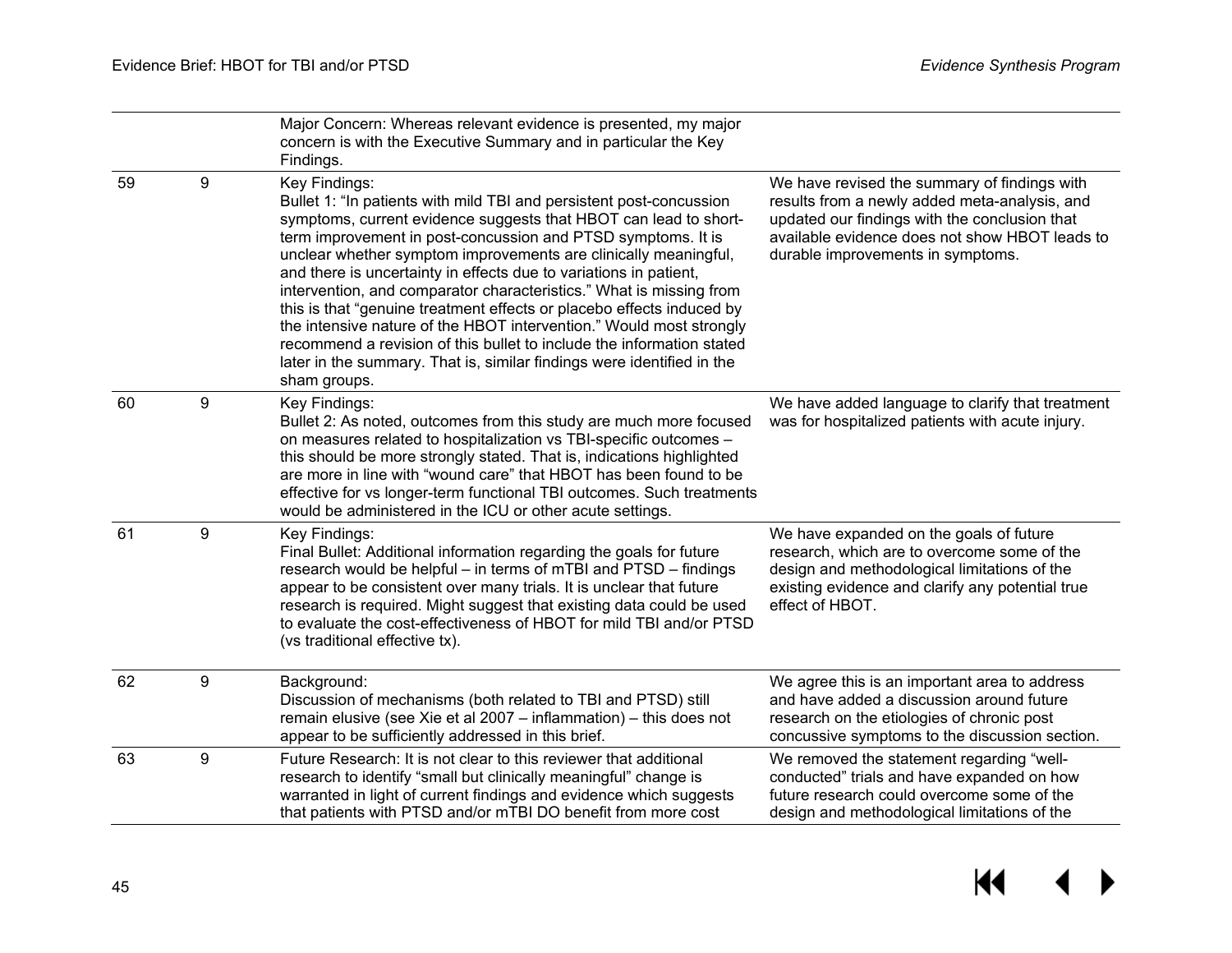|    |   | effective - efficacious treatments for conditions on whole (PTSD:<br>CPT; or specific symptoms, MTBI, insomnia, CBTi). As such further<br>clarification regarding the basis for this recommendation would be<br>useful. | existing evidence and clarify any potential true<br>effect of HBOT. Future research is required by<br>the Hannon Act, and so we feel recommendations<br>for future research are warranted.                                                                                                                                                       |
|----|---|-------------------------------------------------------------------------------------------------------------------------------------------------------------------------------------------------------------------------|--------------------------------------------------------------------------------------------------------------------------------------------------------------------------------------------------------------------------------------------------------------------------------------------------------------------------------------------------|
|    |   | Moreover, within the Brief the "well-conducted, sham-controlled<br>RCT's" are noted (p. 16).                                                                                                                            |                                                                                                                                                                                                                                                                                                                                                  |
|    |   | If further research were to be conducted, which this reviewer would<br>NOT recommend, it is suggested that this work be conducted<br>primarily by teams without clear conflicts related to outcomes.                    |                                                                                                                                                                                                                                                                                                                                                  |
| 64 | 9 | Page 2. "It is unclear whether observed short- and longer term<br>symptom improvements among those with mTBI, regardless of PTSD<br>status, are clinically meaningful."  or related to oxygen exposure                  | We have revised the executive summary with<br>findings from a newly added meta-analysis to<br>better reflect the findings from HBOT and sham<br>conditions.                                                                                                                                                                                      |
| 65 | 9 | Page 4. Symptoms: some are overlapping and others are quite<br>distinct (e.g., hypervigilance) this should be clarified.                                                                                                | We have revised the sentence on PTSD<br>symptoms to distinguish between overlapping and<br>unique symptoms.                                                                                                                                                                                                                                      |
| 66 | 9 | Page 23. Line 6 - information re: similar improvements with SHAM is<br>missing.                                                                                                                                         | We have revised the discussion to more clearly<br>state that similar improvements were seen in<br>sham groups and to describe how this is likely the<br>result of participation effects.                                                                                                                                                         |
| 67 | 9 | Figure 3. PTSD Module of SCID was use for Miller et al. Is this figure<br>meant to be all inclusive?                                                                                                                    | This figure was not meant to be all inclusive, but<br>to show common scales across studies. We have<br>statements to clarify that these were "commonly"<br>used scales or tools. In Miller et al, it appears the<br>SCID tool was used for baseline PTSD<br>assessment, but not outcome assessment, and<br>so it was not included in the figure. |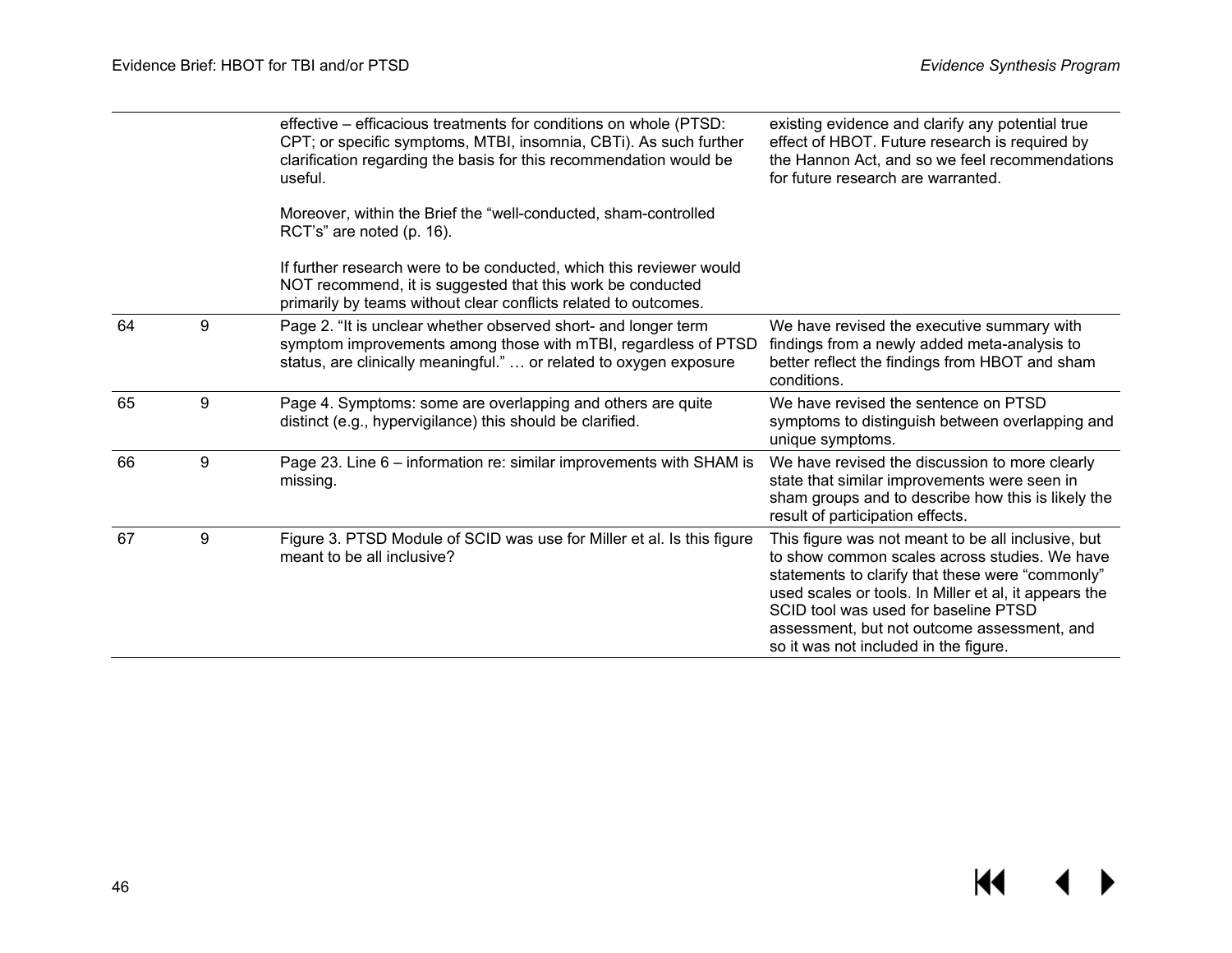## <span id="page-48-0"></span>**REFERENCES**

- <span id="page-48-1"></span>1. Indications for Hyperbaric Oxygen Therapy. Undersea & Hyperbaric Medical Society. [https://www.uhms.org/resources/hbo-indications.html.](https://www.uhms.org/resources/hbo-indications.html) Updated 2020. Accessed December 21, 2020.
- <span id="page-48-8"></span><span id="page-48-2"></span>2. Piper S, Legross T, Murphy-Lavoie H. Idiopathic Sudden Sensorineural Hearing Loss (New! approved on October 8, 2011 by the UHMS Board of Directors. Undersear & Hyperbaric Medical Society. Indications for Hyperbaric Oxygen Therapy Web site. [https://www.uhms.org/resources/hbo-indications.html.](https://www.uhms.org/resources/hbo-indications.html) Updated 2020. Accessed.
- <span id="page-48-9"></span><span id="page-48-3"></span>3. Veterans Affairs/Department of Defense. Clinical Practice Guideline for The Management of Posttraumatic Stress Disorder and Acute Stress Disorder. 2017.
- <span id="page-48-10"></span><span id="page-48-4"></span>4. Veterans Affairs/Department of Defense. Clinical Practice Guidelines for The Management of Concussion-mild Traumatic Brain Injury (mTBI). 2016.
- <span id="page-48-5"></span>5. Colorado Division of Workers' Compensation. Traumatic Brain Injury Medical Treatment Guidelines. 2012.
- <span id="page-48-11"></span><span id="page-48-6"></span>6. Carney N, Totten AM, O'reilly C, et al. Guidelines for the management of severe traumatic brain injury. *Neurosurgery.* 2017;80(1):6-15.
- <span id="page-48-12"></span><span id="page-48-7"></span>7. Mathieu D, Marroni A, Kot J. Tenth European Consensus Conference on Hyperbaric Medicine: recommendations for accepted and non-accepted clinical indications and practice of hyperbaric oxygen treatment. *Diving Hyperb Med.* 2017;47(1):24-32.
- <span id="page-48-13"></span>8. Artru F, Chacornac R, Deleuze R. Hyperbaric oxygenation for severe head injuries. *European Neurology.* 1976;14(4):310-318.
- 9. Weaver LK, Wilson SH, Lindblad AS, et al. Hyperbaric oxygen for post-concussive symptoms in United States military service members: a randomized clinical trial. *Undersea Hyperb Med.* 2018;45(2):129-156.
- <span id="page-48-14"></span>10. Hart BB, Wilson SH, Churchill S, et al. Extended follow-up in a randomized trial of hyperbaric oxygen for persistent post-concussive symptoms. *Undersea Hyperb Med.*  2019;46(3):313-327.
- <span id="page-48-16"></span><span id="page-48-15"></span>11. Weaver LK, Churchill S, Wilson SH, Hebert D, Deru K, Lindblad AS. A composite outcome for mild traumatic brain injury in trials of hyperbaric oxygen. *Undersea Hyperb Med.* 2019;46(3):341-352.
- 12. Churchill S, Deru K, Weaver LK, et al. Adverse events and blinding in two randomized trials of hyperbaric oxygen for persistent post-concussive symptoms. *Undersea Hyperb Med.* 2019;46(3):331-340.
- 13. Boussi-Gross R, Golan H, Fishlev G, et al. Hyperbaric oxygen therapy can improve post concussion syndrome years after mild traumatic brain injury - randomized prospective trial. *PLoS ONE.* 2013;8(11):e79995.
- 14. Cifu DX, Hart BB, West SL, Walker W, Carne W. The effect of hyperbaric oxygen on persistent postconcussion symptoms. *Journal of Head Trauma Rehabilitation.*  2014;29(1):11-20.
- 15. Cifu DX, Walker WC, West SL, et al. Hyperbaric oxygen for blast-related postconcussion syndrome: three-month outcomes. *Ann Neurol.* 2014;75(2):277-286.
- 16. Walker WC, Franke LM, Cifu DX, Hart BB. Randomized, Sham-Controlled, Feasibility Trial of Hyperbaric Oxygen for Service Members With Postconcussion Syndrome: Cognitive and Psychomotor Outcomes 1 Week Postintervention. *Neurorehabil Neural Repair.* 2014;28(5):420-432.